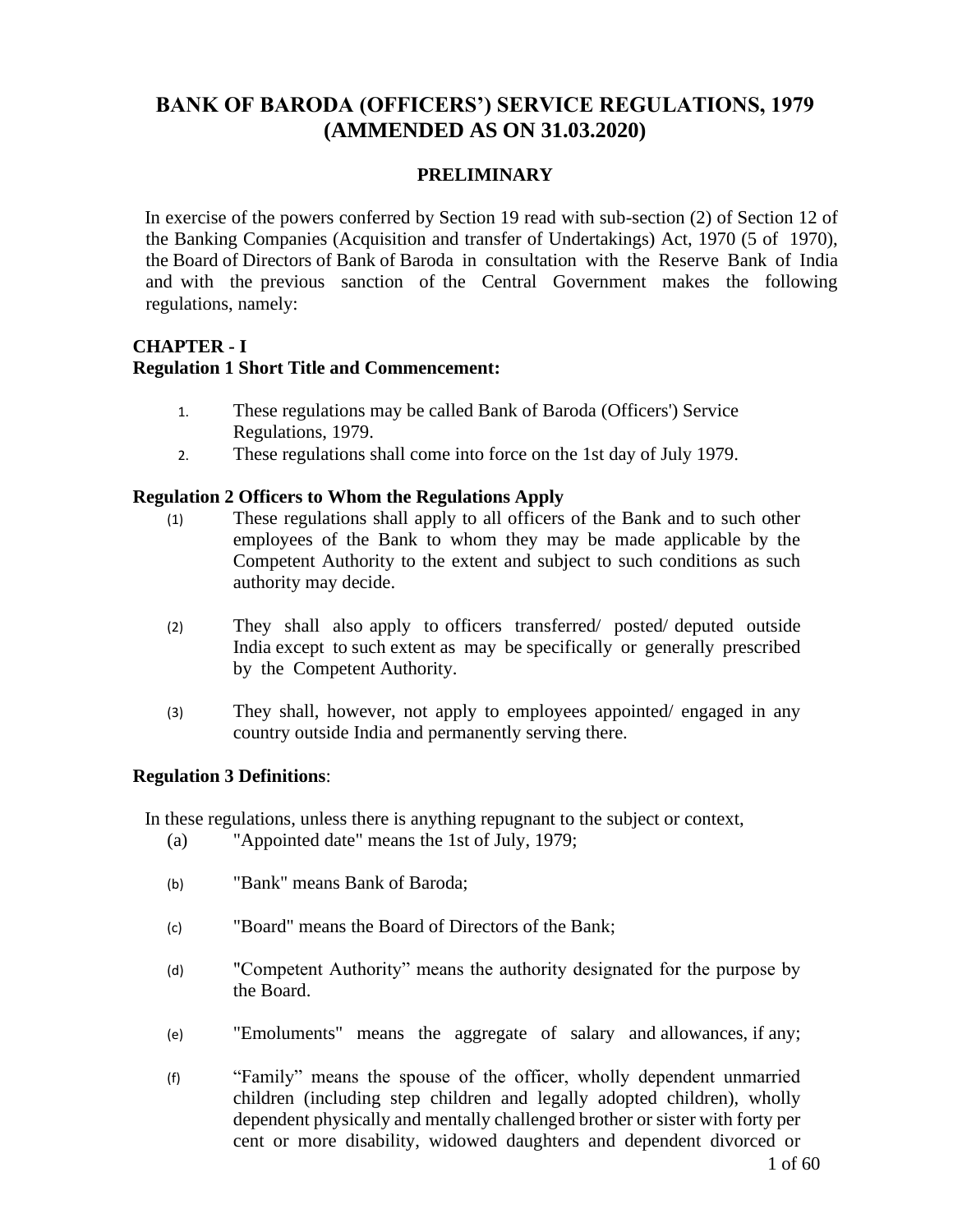separated daughters, sisters including unmarried or divorced or abandoned or separated from husband or widowed sisters and parents wholly dependent on the officer.

**Wholly dependent family member shall mean such member of the family having an income not exceeding ₹10,000/- p.m.** 

**NOTE: If the income of one of the parents exceeds ₹10,000/- p.m. or the aggregate income of both the parents exceeds ₹10,000/- p.m. both the parents shall not be considered as wholly dependent on the officer employee.**

**A married female officer may include her natural parents or parents-in-law under the definition of family, but not both, provided that the parents or parents-in-law are wholly dependent on her.**

**Note:** For the purpose of medical expenses reimbursement scheme, any two of the dependent parents or parents-in-law shall be covered. **(Amended and Notified vide Gazette dated 31/03/2020)**

- (g) "Government" means the Central Government;
- (h) "Guidelines of the Government" shall mean such guidelines as may be issued by the Government and shall include the recommendations made in the Report of the Committee constituted by the Government's Resolution No. F.4 (26)/72/IR dated 19th July 1973, as accepted by Government together with modifications or alteration thereof as may, from time to time, have been or be made by the Government;
- (i) "Managing Director" means the Managing Director of the Bank;
- (j) "Officer" means a person fitted into or promoted to or appointed to any of the grades specified in Regulation 4 and any other person, who immediately prior to the appointed date, was an officer of the Bank, and shall also include any specialist or technical person as fitted or promoted or appointed and any other employee to whom any of these regulations has been made applicable under Regulation 2;
- (k) "Pay" means basic pay including stagnation increment;
- (l) "Salary" means the aggregate of the pay and dearness allowance;
- (m) "Year" means a continuous period of twelve months;
- (n) "Calendar year" means the period commencing from the 1st day of January of a year and ending with the 31st day of December of the same year.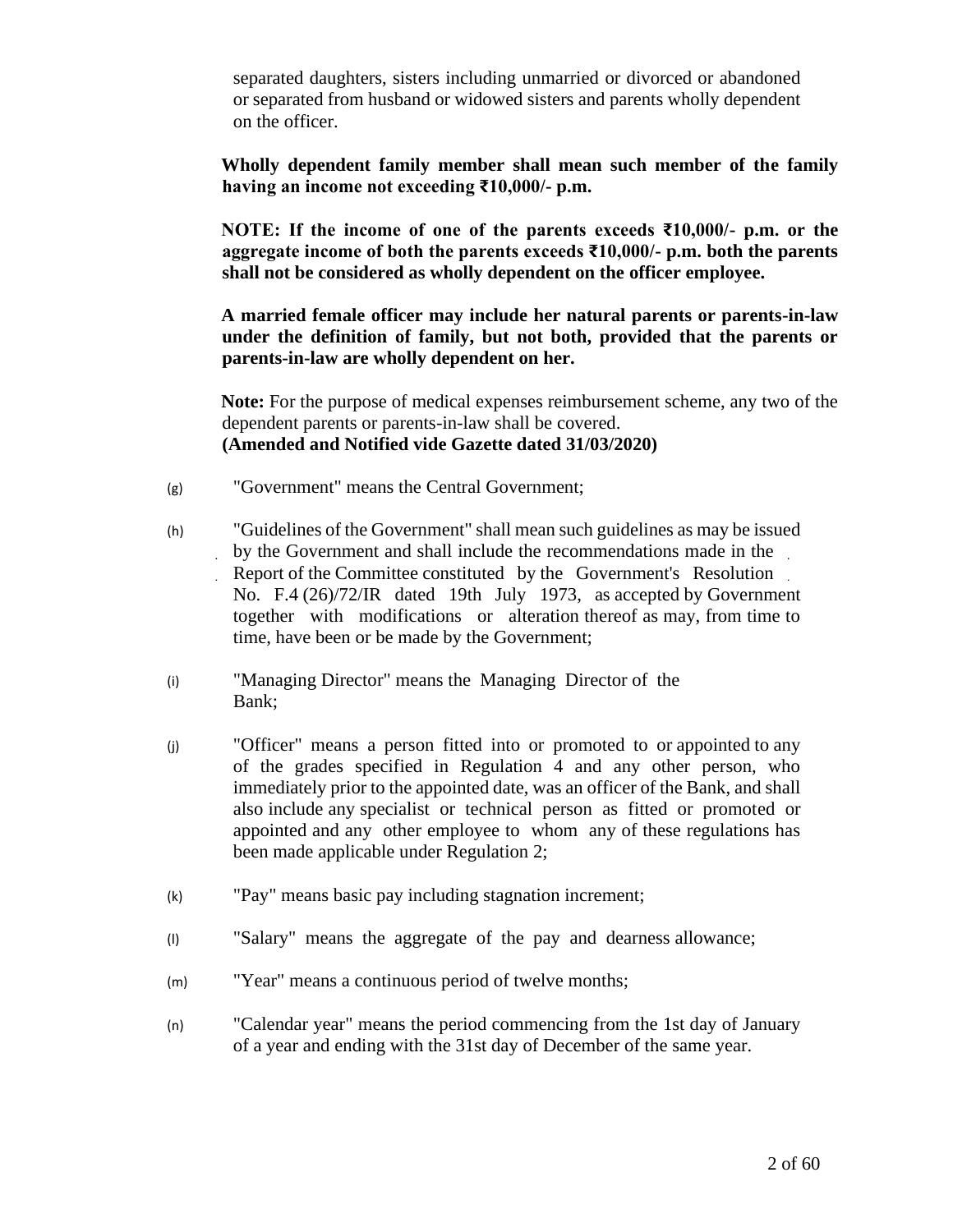### **CHAPTER II - GRADES AND CATEGORISATION OF POSTS**

#### **Regulation 4 Grades and Scales of Pay**:

- **(1)** On and from 1-11-1987 the scales of pay specified against each grade shall be as under:
- (a) Top Executive Grade: Scale VII - Rs. 6400-150-7000 Scale VI - Rs. 5950-150-6550
- (b) Senior Management Grade: Scale V - Rs. 5350-150-5950 Scale IV - Rs. 4520-130-4910-140-5050-150-5350
- (c) Middle Management Grade: Scale III - Rs. 4020-120-4260-130-4910 Scale II - Rs. 3060-120-4260-130-390
- (d) Junior Management Grade: Scale I - Rs. 2100-120-4020

**(2)** On and from 1.7.1993, the scales of pay specified against each grade shall be revised as under:

- (a) Top Executive Grade: Scale VII - Rs. 12650-300-13250-350-13600-400-14000 Scale VI - Rs.11450-300-12650
- (b) Senior Management Grade: Scale V - Rs. 10450-250-11450 Scale IV - Rs. 8970-230-9200-250-10450
- (c) Middle Management Grade: Scale III - Rs. 8050-230-9200-250-9700 Scale II - Rs. 6210-230-8740
- (d) Junior Management Grade: Scale I - Rs. 4250-230-4940-350-5290-230-8050
- **(3)** On and from 1.04.1998, the scales of pay specified against each grade shall be revised as under:
- (a) Top Executive Grade: Scale VII - Rs. 19340-420/2-20180-520/1-20700-600/1- 21300 Scale VI - Rs. 17660-420/4-19340
- (b) Senior Management Grade: Scale V - Rs. 16140-380/4-17660 Scale IV - Rs. 13900-340/1-14240-380/5-16140
- (c) Middle Management Grade: Scale III - Rs. 12540-340/5-14240-380/2-15000 Scale II - Rs. 9820-340/11-13560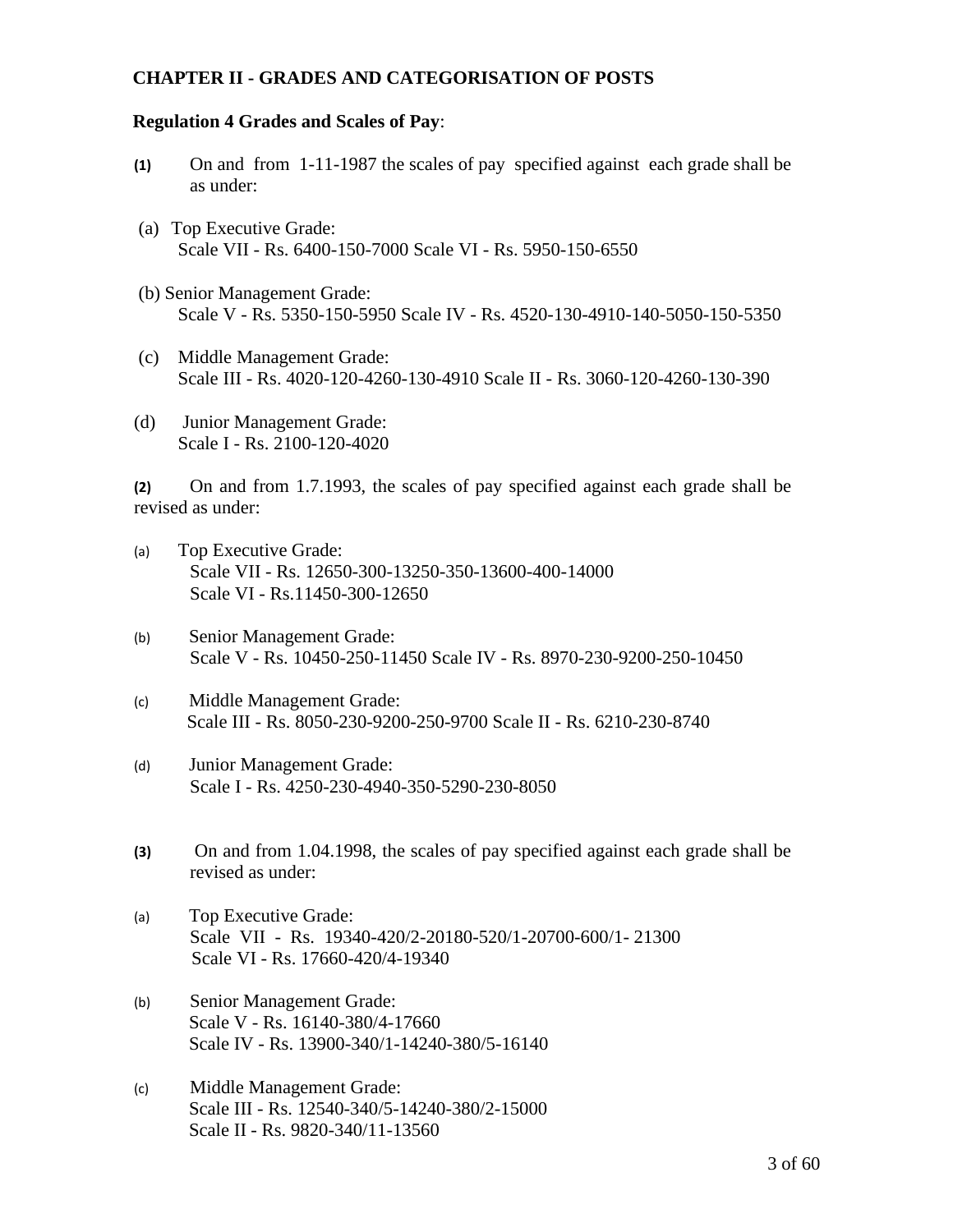(d) Junior Management Grade: Scale I - Rs. 7100-340/16-12540

Note: Every Officer who is governed by the Scale of Pay as in force on the 31.03.1998 shall be fitted in the scale of pay set out as in this sub-regulation as on 1.4.1998 on stage to stage basis, i.e. on corresponding stages from first stage onwards in the respective scales and the increments shall fall on anniversary date as usual except where provided otherwise.

**(4)** Nothing in sub-regulation (1), (2) and (3) shall be construed as requiring the Bank to have at all times, Officers serving in all these grades.

Scales of Pay (w.e.f. 01/11/2002) (Joint Note Dated: 2<sup>nd</sup> June, 2005

- (a) Top Executive Grade Scale VII =  $Rs.29340 - 680/2 - 30700 - 900/1 - 31600 - 1000/1 - 32600$ Scale VI =  $Rs.26620 - 680/4 - 29340$
- (b) Senior Management Grade Scale V =  $Rs.24140 - 620/4 - 26620$ Scale IV = Rs.  $20480 - 560/1 - 21040 - 620/5 - 24140$
- (c) Middle Management Grade Scale III =  $Rs.18240 - 560/5 - 21040 - 620/2 - 22280$ Scale II =  $Rs.13820 - 500/1 - 14320 - 560/10 - 19920$
- (d) Junior Management Grade Scale I = Rs.10000 – 470/6 - 12820 – 500/3 – 14320 – 560/7 - 18240

**(5)** With effect from the 1st November, 2007, the scales of pay specified against each grade shall be as under :

- (a) Top Executive Grade Scale VII =  $Rs.46800 - 1300/4 - 52000$ Scale VI =  $Rs.42000 - 1200/4 - 46800$
- (b) Senior Management Grade Scale V = Rs.36200 –  $1000/2 - 38200 - 1100/2 - 40400$ Scale IV = Rs.30600 – 900/4 – 34200– 1000/2 – 36200
- (c) Middle Management Grade Scale III =  $\text{Rs.}25700 - 800/5 - 29700 - 900/2 - 31500$ Scale II = Rs.19400 - 700/1 - 20100 -800/10 - 28100
- (d) Junior Management Grade Scale I = Rs.14500-600/7- 18700-700/2- 20100- 800/7-25700.

Explanation.-Every officer who is governed by the scales of pay in force as on the  $31<sup>st</sup>$  October, 2007 shall be fitted in the scale of pay set out in this sub-regulation as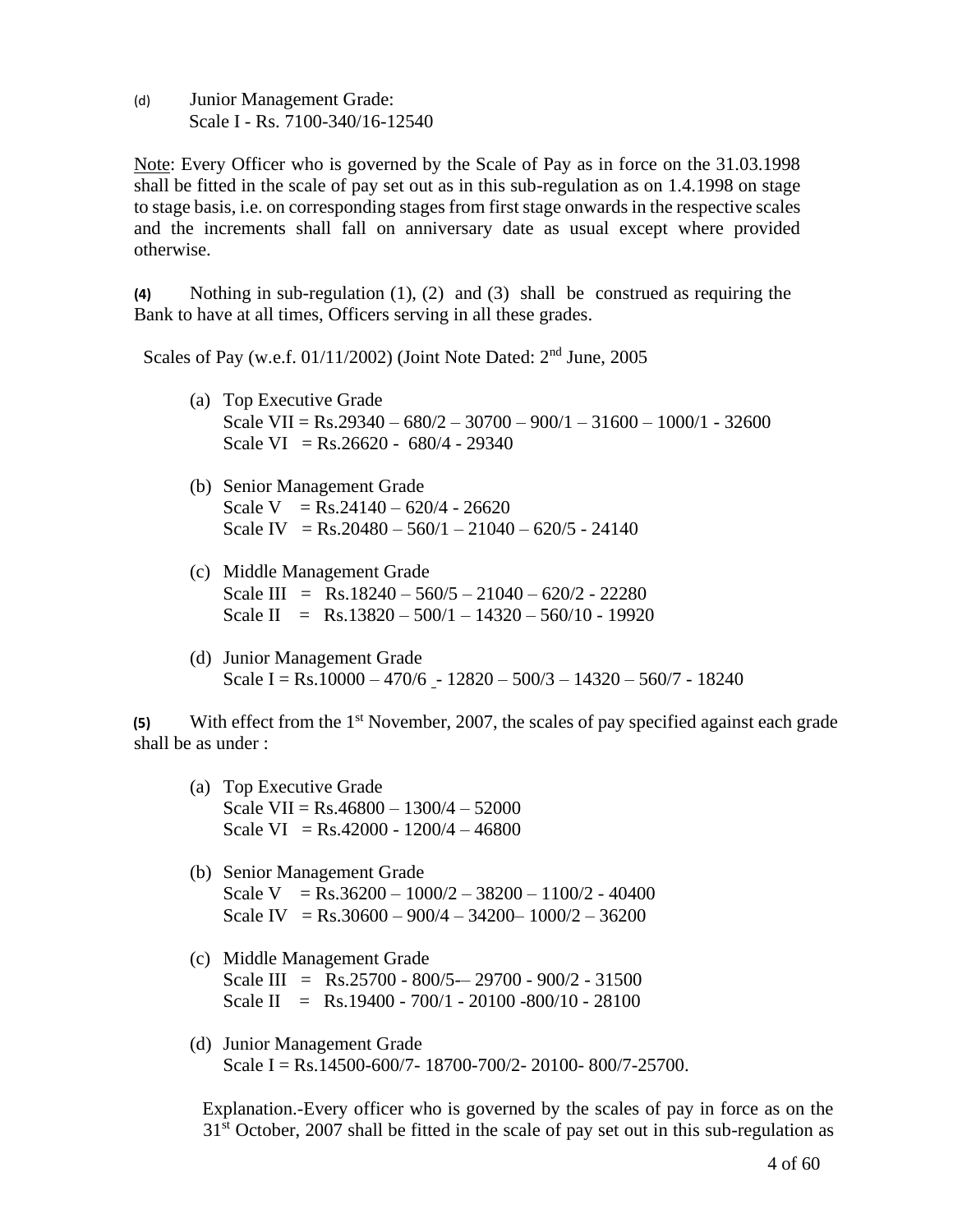on  $1<sup>st</sup>$  November, 2007 on stage to stage basis, i.e. on corresponding stages from first stage onwards in the respective scales and the increments shall fall on the anniversary date as usual except where provided otherwise.

Nothing in sub-regulations  $(1)$ ,  $(2)$ ,  $(3)$ ,  $(4)$  and  $(5)$  shall be construed as requiring the Bank to have at all times, officers serving in all these grades."

# **(6) With effect from 1st November 2012, the scales of pay specified against each grade shall be as under:**

- **(a) Top Executive Grade Scale VII = ₹76520 – 2120/4 – 85000 Scale VI = ₹68680 - 1960/4 – 76520**
- **(b) Senior Management Grade Scale V = ₹59170 – 1650/2 – 62470 – 1800/2 - 66070 Scale IV = ₹50030 – 1460/4 – 55870– 1650/2 – 59170**
- **(c) Middle Management Grade Scale III = ₹42020 – 1310/5 – 48570 - 1460/2 - 51490 Scale II = ₹31705 - 1145/1 - 32850 - 1310/10 - 45950**
- **(d) Junior Management Grade Scale I = ₹23700 – 980/7- 30560– 1145/2– 32850– 1310/7-42020**

**Explanation:- Every officer who is governed by the scales of pay as in force as on 31st October, 2012 shall be fitted in the scale of pay set out as in this sub-regulation as on 1st November, 2012 on stage to stage basis, i.e. on corresponding stages from first stage onwards in the respective scales and the increments shall fall on the anniversary date as usual except where provided otherwise**

**(Amended and Notified vide Gazette dated 31/03/2020)**

**(7)** Nothing in sub-regulations (1), (2), (3), (4), (5) and (6) shall be construed as requiring the bank to have at all times, officers serving in all these grades.

**(8)** With effect from 1.11.2012, officers shall be paid Special Allowance as under:

Scale I-III - 7.75% of Basic Pay + applicable Dearness Allowance thereon

Scale IV-V - 10% of Basic Pay + applicable Dearness Allowance thereon

Scale VI-VII -11% of Basic Pay + applicable Dearness Allowance thereon

**(9)** On and from 31st day of March' 2020, the Scale of Pay and Special Allowance for the post of Chief General Manager in Top Executive Grade shall be as under

(A)Top Executive Grade Scale VIII = ₹103000 – 2700/3 – 111100 – 2800/1 - 113900

(B) Special Allowance Scale VIII  $= 11\%$  of Basic Pay plus applicable Dearness Allowance thereon.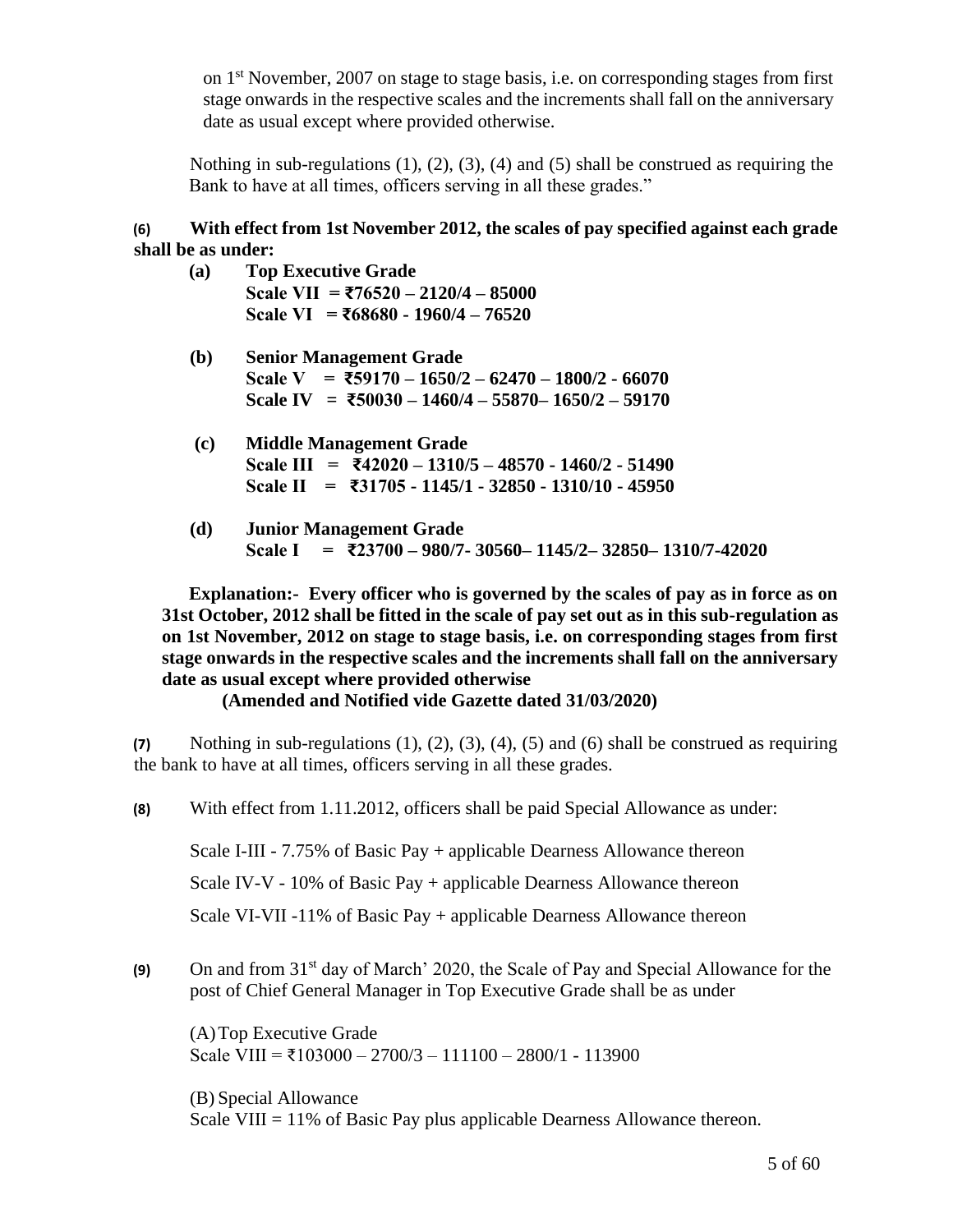Provide that nothing in this sub-regulation shall be construed as requiring the Bank to have at all times Officers service in this grade.

Note: The Special Allowance referred to in sub-regulations (8) and (9) with applicable Dearness Allowance thereon shall not be reckoned for superannuation benefits, viz. pension including NPS, PF and Gratuity.

# **(Amended and Notified vide Gazette dated 31/03/2020)**

# **Regulation 5 -Increments:**

- (1) Subject to the provisions of sub-regulation (3) of Regulation 4, on and from 1.4.1998, the increments shall be granted subject to the following subclauses:
	- (a) The increments specified in the scales of pay set out in Regulation 4 shall, subject to the sanction of the Competent Authority, accrue on an annual basis and shall be granted on the first day of the month in which these fall due.
	- (b) Officers in Scale I and II, 1 year after reaching the maximum in their respective scales, shall be granted further increments including stagnation increments(s) in the next higher scale only as specified in (c) below subject to their crossing the efficiency bar as per guidelines of the Government.
	- (c) Officers including those referred to in (b) above who reach the maximum of the Middle Management Grade Scales II and III shall draw stagnation increment(s) for every three completed years of service after reaching the last stage of the Scale II or Scale III as the case may be subject to a maximum of two such increments of Rs. 340/- each for officers in the last stage of Scale II and one such increment of Rs. 380/- for officers in the last stage of Scale III.

Provided that on and from 1-11-1994, officers in substantive scale III, i.e. those who are recruited In or promoted to scale III shall be eligible for second stagnation increment three years after having received the first stagnation increment.

Provided further that such increment/s in the next higher scale / stagnation increment/s shall not be allowed to an officer who refuses promotion when offered.

**Subject to the provisions of sub-regulation (6) of Regulation 4, on and from 1.11.2012, the increments shall be granted subject to the following, namely: -**

- **a) The increments specified in the scales of pay set out in sub-regulation (6) & (9) of Regulation 4 shall, subject to the sanction of the Competent Authority, accrue on an annual basis and shall be granted on the first day of the month in which these fall due.**
- **b) Officers in Scale I and Scale II, one year after reaching the maximum in their respective scales, shall be granted further increments including stagnation increment(s) in the next higher Scale only as specified in (c) below subject to their crossing the efficiency bar as per guidelines of Government.**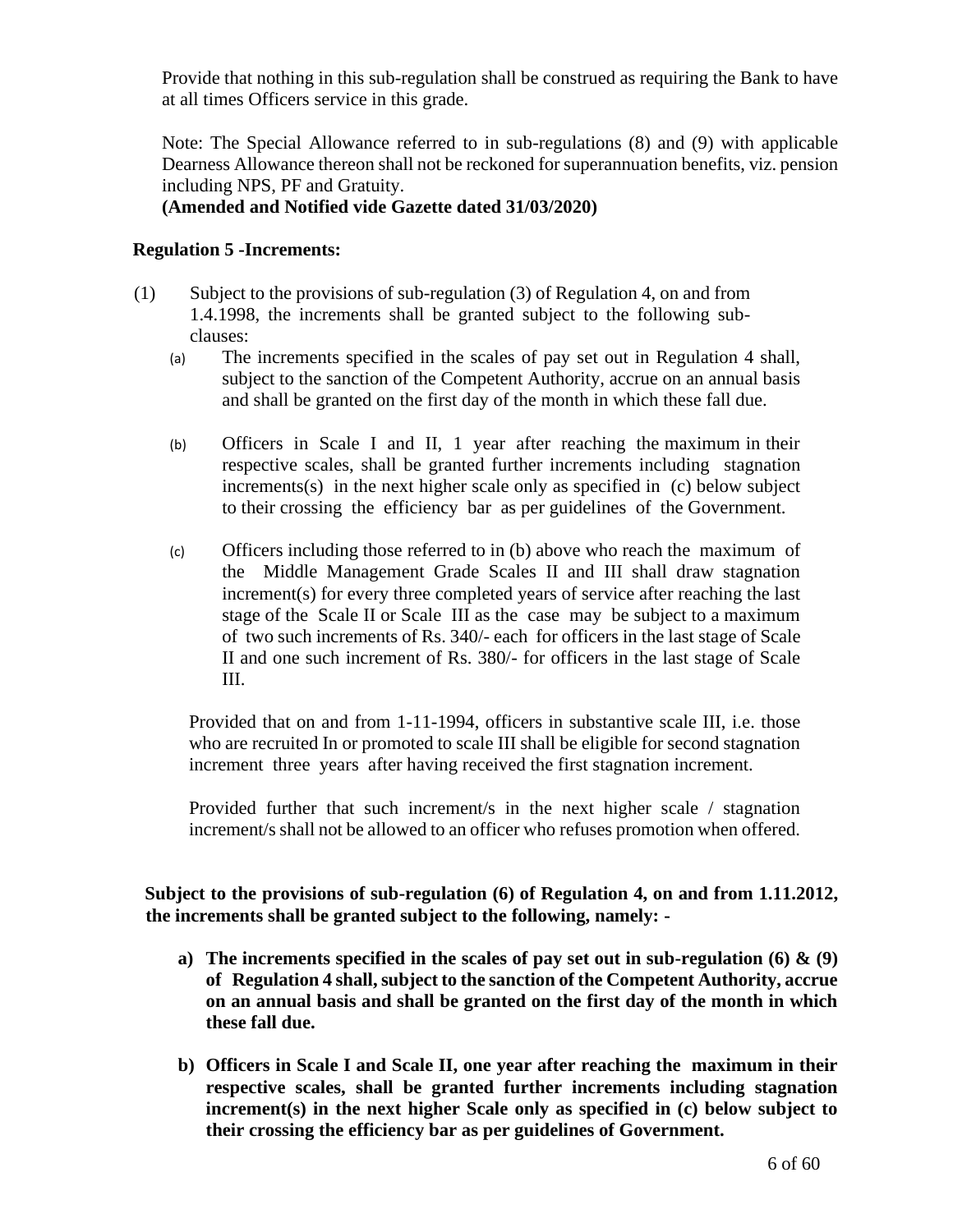- **c) Officers in Junior Management Grade Scale I who have moved to scale of pay for Middle Management Grade Scale II in terms of Regulation 5(b) after reaching maximum of the higher scale shall be eligible for four stagnation increments for every three completed years of service of which first two shall be ₹1310/- each and next two ₹1460/- each.**
- **d) Officers in Middle Management Grade Scale II who have moved to scale of pay for Middle Management Grade Scale III in terms of Regulation 5(b) after reaching maximum of higher scale shall be eligible for three stagnation increments of ₹1460/- each for every three completed years of service and a fourth stagnation increment of ₹1460/- two years after receipt of third stagnation increment.**

**Provided that officers who have completed two years or more after receipt of the third stagnation increment will get the fourth stagnation increment with effect from 01.05.2015.**

- **e) Officers in substantive Middle Management Grade Scale III i.e. those who are recruited in or promoted to Middle Management Grade Scale III shall be eligible for three stagnation increments of ₹1460/- each for every three completed years of service and fourth stagnation increment of ₹1460/- to officers who have completed two years or more after releasing third stagnation increment as on 01.05.2015 and a fifth stagnation increment of ₹1460/- two years after receipt of fourth stagnation increment provided that the officers who have completed two years after receipt of the fourth stagnation increment will get the fifth stagnation increment w.e.f 01.05.2015.**
- **f) Officers in Senior Management Grade Scale-IV shall be eligible for one stagnation increment of ₹1650/- three years after reaching the maximum of scale w.e.f. 01.05.2015.**

**Provided that such increment/s shall not be allowed to an officer who refuses promotion when offered.**

**Explanation:- Grant of such increments in the next higher scale under this subregulation shall not amount to promotion and the privileges, perquisites, duties and responsibilities of the Officers shall continue as of their substantive posts.**

**(Amended and Notified vide Gazette dated 31/03/2020)**

(2) An additional increment shall be granted in the scale of pay for passing each part of CAIIB/ Junior Associate of Indian Institute of Bankers and Part-II/Certified Associate of the Indian Institute of Bankers Examination.

Explanation

(a) In the case of an officer who has passed Part I or Part II of Certified Associate of Indian Institute of Bankers Examination as an officer before the appointed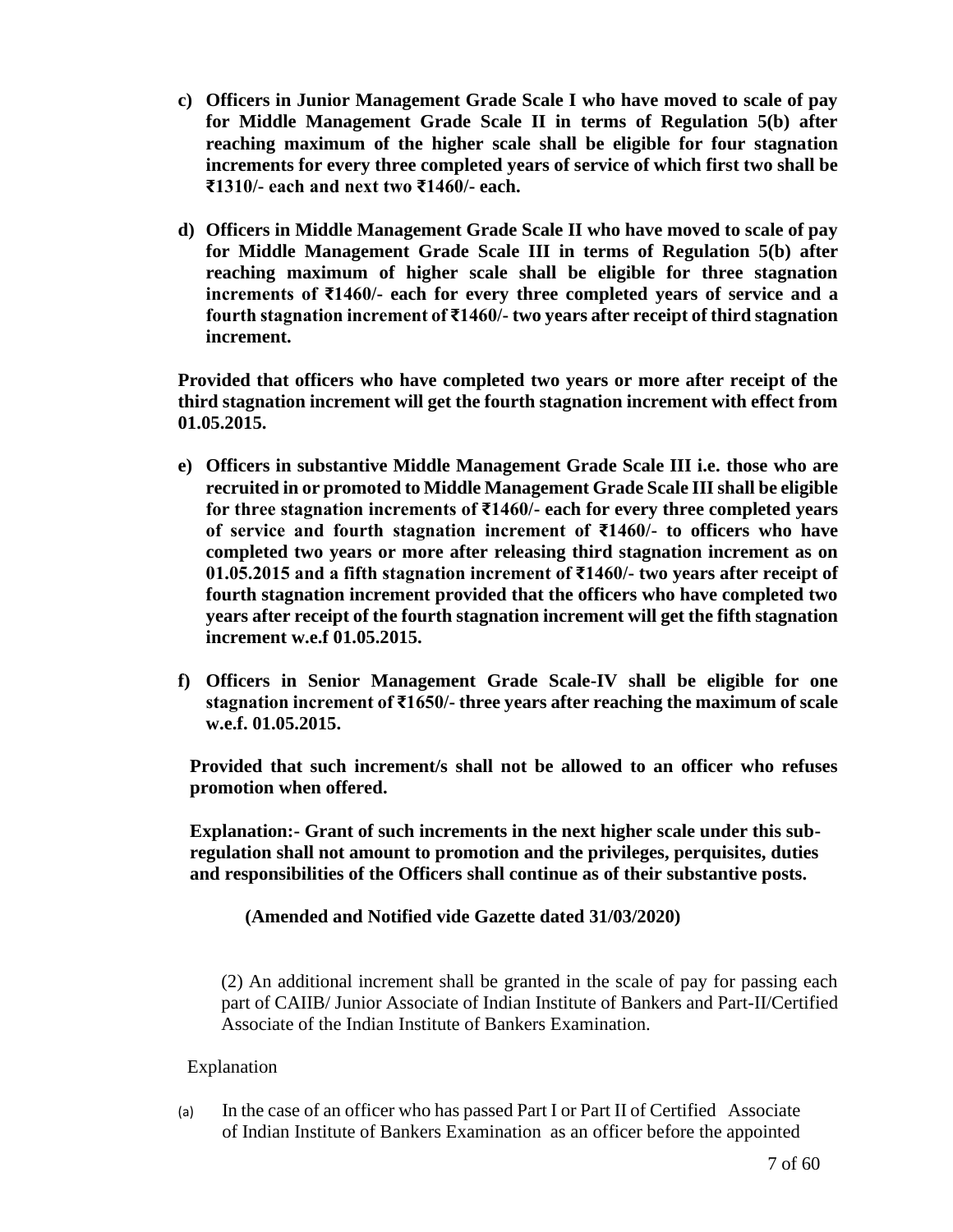date, the additional increment, or increments as the case may be, shall be given effect to from the appointed date provided that he has not received any increment or received only one increment, for passing both parts of the said Examination.

(b) On and from 1-11-1987 officers who reach or have reached the maximum in the pay scale and are unable to move further except by way of promotion shall subject to Government guidelines, if any, be granted Professional Qualification Allowance in lieu of additional increments in consideration of passing CAIIB Examination as under: -

| Those who have passed only<br>Part I of CAIIB | $(i)$ Rs. 100/- p.m. after one year,<br>of which Rs.75/- shall rank for<br>Superannuation benefits                                                                                                           |
|-----------------------------------------------|--------------------------------------------------------------------------------------------------------------------------------------------------------------------------------------------------------------|
| Those who have passed<br>both parts of CAIIB: | $Rs.100/- p.m.$ after one year,<br>(i)<br>of which Rs. 75/- shall rank for<br>superannuation benefits<br>Rs.250/- p.m. after two ears,<br>(ii)<br>of which Rs.200 shall rank for<br>superannuation benefits. |

(c) On and from 1-11-1994, other things being equal, the quantum of Professional Qualification Allowance shall stand revised as under: -

| Those who have passed only<br>Part I of CAIIB  | $(i)$ Rs. 120/- p.m. after one year on<br>reaching top of the scale.     |
|------------------------------------------------|--------------------------------------------------------------------------|
| Those who have passed<br>parts<br>- of<br>both | Rs. $120/-$ p.m. after one<br>(i)<br>year on reaching top of the scale.  |
| CAIIB:                                         | Rs. $300/-$ p.m. after two<br>(ii)<br>years on reaching top of the scale |

Provided that officers who are eligible to draw Fixed Personal Allowance in terms of Regulation 5(3) (b) shall draw Professional Qualification Allowance one year/ two years after receipt of such Fixed Personal Allowance respectively for part I and II as the case may be.

(d) On and from 1-11-1999, other things being equal, the quantum of Professional Qualification Pay shall stand revised as under: -

| Those who have passed JAIIB | $(i)$ Rs. 150/- p.m. after one year on |
|-----------------------------|----------------------------------------|
| OR Part I of CAIIB          | reaching max. of the scale.            |
| Those who have<br>passed    | Rs. 150/- p.m. after one year          |
| JAIIB and CAIIB or both     | on reaching max. of the scale.         |
| parts of CAIIB:             | Rs. 360/- p.m. after two years<br>(ii) |
|                             | on reaching max of the scale           |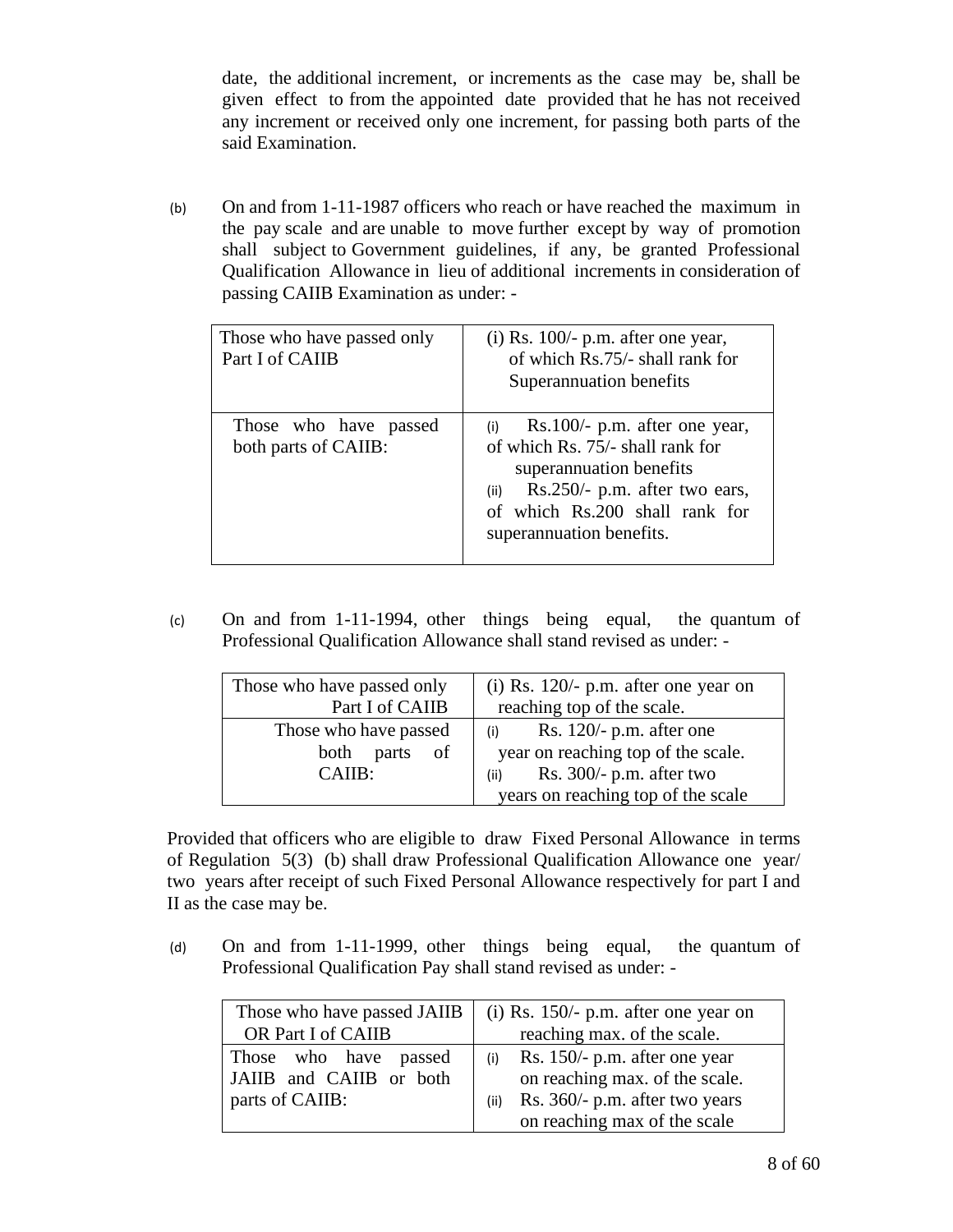Provided that officers who are in scale I and scale II and are granted further increments in the next higher scale as in sub- regulation  $(1)(b)$  shall draw Professional Qualification Pay after one/two years, as the case may be, on reaching the maximum in such higher scales.

\*(f) On and from the 1st day of November, 2007, other things being equal, the quantum of Professional Qualification Pay shall stand revised as under:-

| TABLE                                                                                                                             |                                                                                                                                                               |
|-----------------------------------------------------------------------------------------------------------------------------------|---------------------------------------------------------------------------------------------------------------------------------------------------------------|
| Those who have passed Junior Associate of<br>Indian Institute of Bankers or Certified<br>Associate of Indian Institute of Bankers | (i) Rs.410 per month one year after<br>reaching maximum of the Scale.                                                                                         |
| Those who have passed both parts of<br>Certified Associate of Indian Institute of<br><b>Bankers</b>                               | (i) Rs.410 per month after one year<br>on reaching maximum of the<br>Scale.<br>(ii) Rs.1030 per month after two<br>years on reaching maximum<br>of the Scale; |

Provided that an Officer acquiring Junior Associate of Indian Institute of Bankers or Certified Associate of Indian Institute of Bankers (either or both parts) qualifications after reaching the maximum of the scale of pay, shall be granted from the date of acquiring such qualification the first installment of Professional Qualification Pay and the release of subsequent installments of Professional Qualification Pay shall be with reference to the date of release of first installment of Professional Qualification Pay:

Provided further that in a case where an officer, has already acquired any of the above qualifications and has not earned any increment or Professional Qualification Pay on account of acquiring such qualification, he may be granted the Professional Qualification Pay, with effect from the  $1<sup>st</sup>$  November 2007 or the date of acquiring such qualification/s, whichever is later.";

If an officer, as on the 27thApril 2010 has already acquired any of the said qualifications and has not earned any increment or Professional Qualification Pay on account of acquiring such qualification, he shall be granted the Professional Qualification Pay, with effect from the 1st day of November, 2007 or the date of acquiring such qualification, whichever is later.";

# **(g) On and from 01.11.2012***,* **other things being equal, the quantum of Professional Qualification Pay shall stand revised as under:-**

|                            |  | 1 ABLE |                       |                                                      |
|----------------------------|--|--------|-----------------------|------------------------------------------------------|
| Those who have passed      |  |        |                       | i. $\overline{670/-}$ p.m. one year after reaching   |
| <b>CAIIB-Part I/ JAIIB</b> |  |        | maximum of the Scale. |                                                      |
| Those who have passed      |  |        |                       | i. $\overline{670/-}$ p.m. one year after reaching   |
| both parts of CAIIB        |  |        | maximum of the Scale. |                                                      |
|                            |  |        |                       | ii. $\overline{21680}$ p.m. two years after reaching |
|                            |  |        | maximum of the Scale. |                                                      |

**TABLE**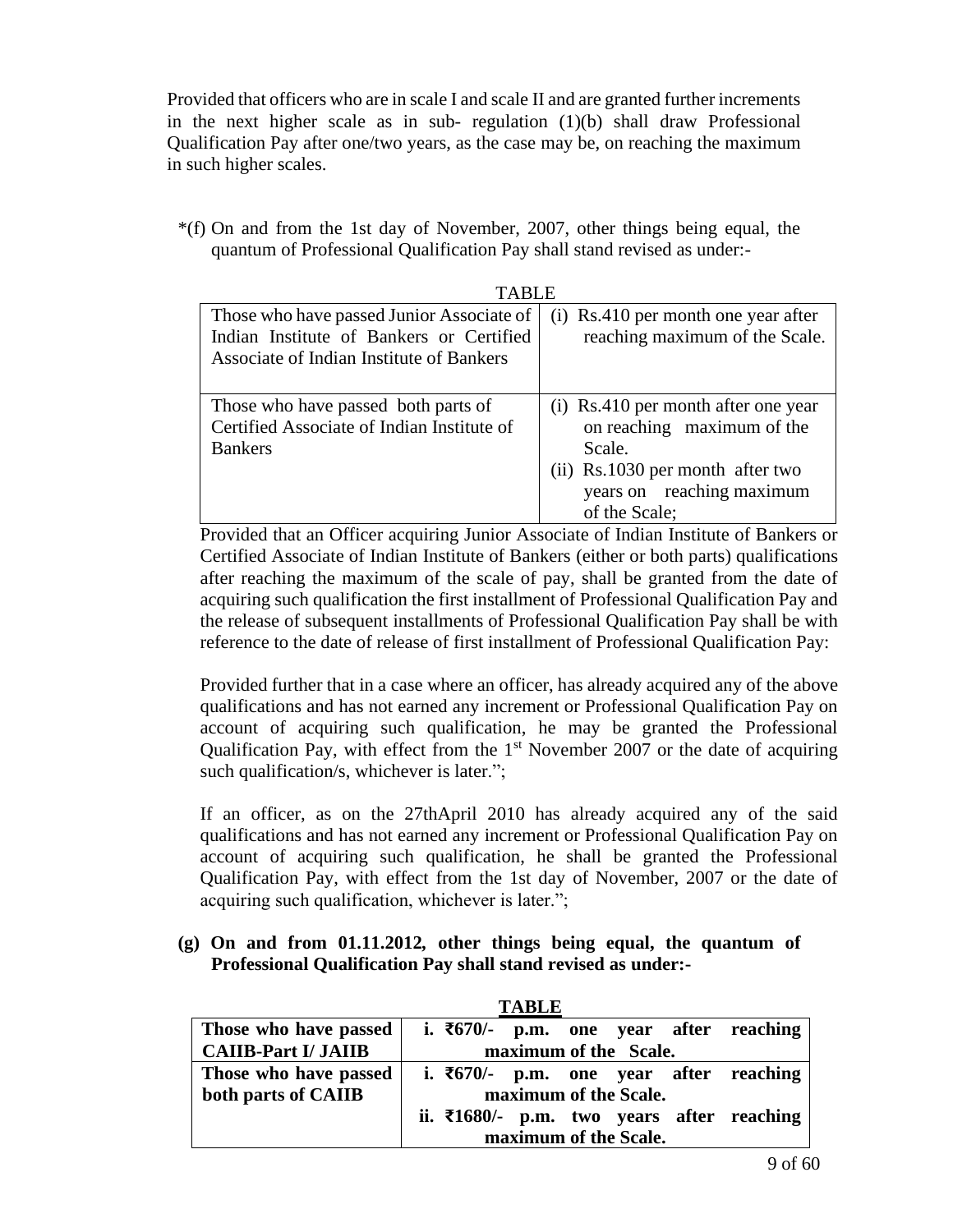**Provided that an Officer employee acquiring JAIIB/CAIIB (either or both parts) qualifications after reaching the maximum of the scale of pay, shall be granted from the date of acquiring such qualification the first instalment of Professional Qualification Pay and the release of subsequent instalments of Professional Qualification Pay shall be with reference to the date of release of first instalment of Professional Qualification Pay."**

**(Amended and Notified vide Gazette dated 31/03/2020)**

#### Note ::

- (i) If an officer who is in receipt of Professional Qualification Pay is promoted to next higher scale, he shall be granted, on fitment into such higher scale, additional increment(s) for passing JAIIB/CAIIB to the extent increments are available in the scale and if no increments are available in the scale or only one increment is available in the scale, the officer shall be eligible for Professional Qualification Pay in lieu of increment(s).
- (ii) On and from 1-11-1994 revised Professional Qualification Allowance or Professional Qualification Pay, as the case may be, shall rank for Dearness Allowance, House Rent Allowance and Superannuation benefits.
- (iii) An Officer shall not be eligible for Professional Qualification Pay, as above, if he refuses to accept promotion when offered.

Joint Note Dated: 2nd June, 2005

A. w.e.f. 01/11/2002, Officers shall be eligible for professional qualification pay as under:

Those who have passed only CAIIB – Part I / JAIIB

Rs.300/- p.m. one year after reaching top of the scale.

Those who have passed both parts of CAIIB –

- a) Rs.300- p.m. one year after reaching top of the scale.
- b) Rs.750/- p.m. two years after reaching top of the scale.
- B. An Officer employee acquiring JAIIB/CAIIB (either or both parts) qualifications after reaching the maximum of the scale of pay, shall be granted from the date of acquiring such qualification the first instalment of PQP and the release of subsequent instalments of PQP shall be with reference to the date of release of first instalment of PQP.

 Provided further that in a case where an officer, as on the date of this Joint Note, has already acquired any of the above said qualifications and has not earned any increment or PQP on account of acquiring such qualification/s, he may be, with effect from  $1<sup>st</sup>$ November 2002 or the date of acquiring such qualification/s, whichever is later, released PQP as provided herein above.

(3) (a) All officers, who are in the Bank's permanent service as on 1st November 1993 will get one advance increment in the scale of pay. Officers, who are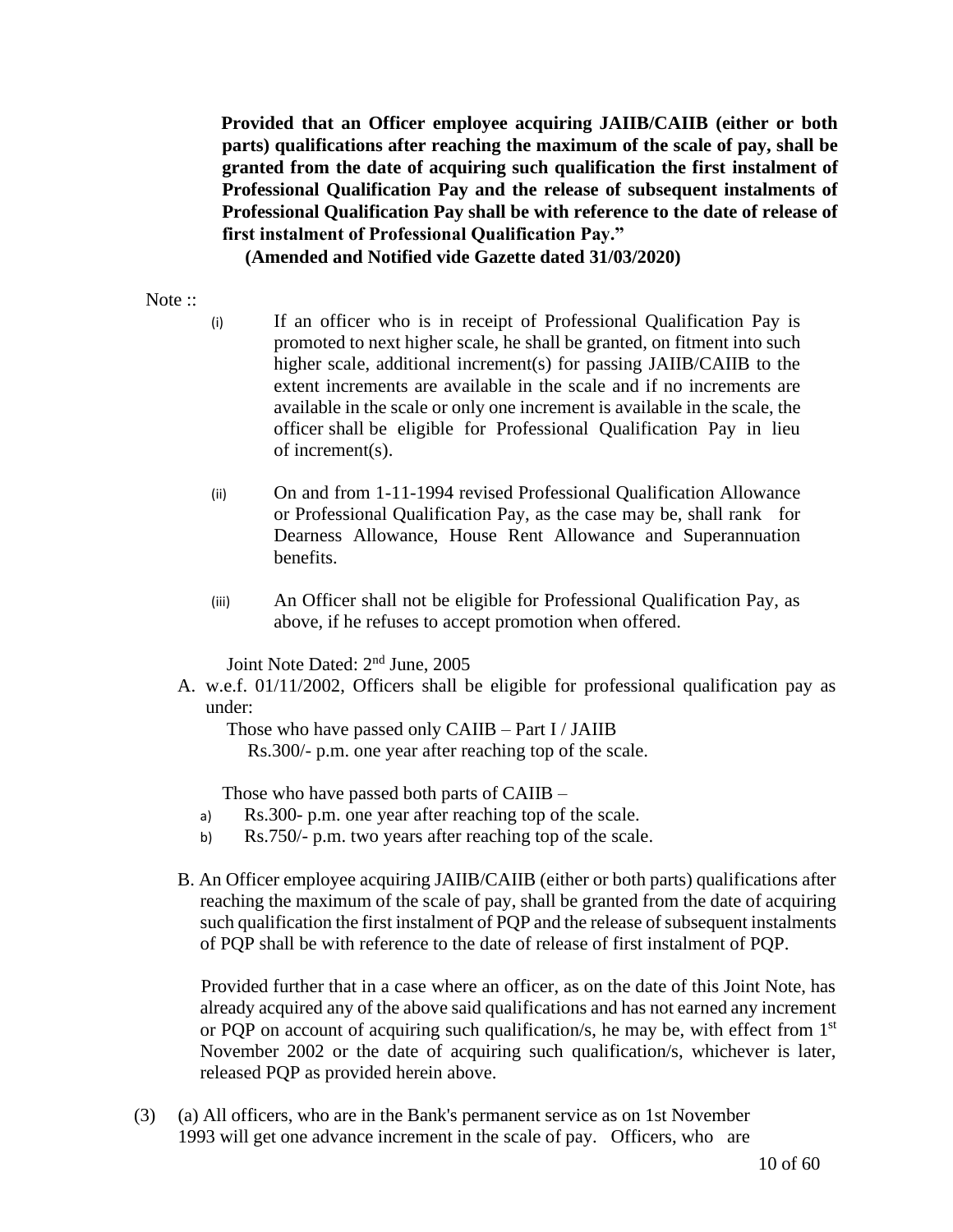on probation on 1st November 1993, will get one advance increment one year after confirmation.

Note ::

There shall be no change in the date of annual increment because of advance increment.

(b) An officer who is at the maximum of the scale or who is in receipt of stagnation increment(s) as on 1st November,1993, will draw a Fixed Personal Allowance from 1st November, 1993 which shall be equivalent to an amount of last increment drawn plus Dearness Allowance payable thereon as on 1st November, 1993, plus House Rent Allowance, at such rates as applicable in terms of Regulation 22.

The Fixed Personal Allowance given hereunder together with House Rent Allowance, if any shall remain frozen for the entire period of service.

| Increment<br>Component (A) Rs. | DA as on 01.11.1993 (B) Rs. | Total F.P.P.<br>payable where bank's<br>accommodation<br>Is provided $(C)$ Rs. |
|--------------------------------|-----------------------------|--------------------------------------------------------------------------------|
| 230                            | 5.79                        | 236                                                                            |
| 250                            | 6.30                        | 257                                                                            |
| 300                            | 7.56                        | 308                                                                            |
| 400                            | 10.08                       | 411                                                                            |

(c) On and from 1st November 1999, other things being equal, the Fixed Personal Pay with House Rent Allowance, if any, shall be as given hereunder:

| Increment<br>Component (A) Rs. | DA as on 01.11.1993<br>$(B)$ Rs. | Total F.P.P. payable<br>where bank's<br>accommodation<br>is provided $(c)$ Rs. |
|--------------------------------|----------------------------------|--------------------------------------------------------------------------------|
| 340                            | 4.28                             | 345                                                                            |
| 380                            | 4.78                             | 385                                                                            |
| 420                            | 5.29                             | 426                                                                            |
| 600                            | 7.56                             | 608                                                                            |

(d) On and from 1st November 2004, Fixed Personal Pay together with House Rent Allowance shall be at the following rates and shall remain frozen for the entire period of service.

| Increment<br>Component | DA as<br>n 01.11.2002 | Total F.P.P.<br>payable<br>where bank's<br>accommodation<br>is provided |
|------------------------|-----------------------|-------------------------------------------------------------------------|
| A)                     | В                     |                                                                         |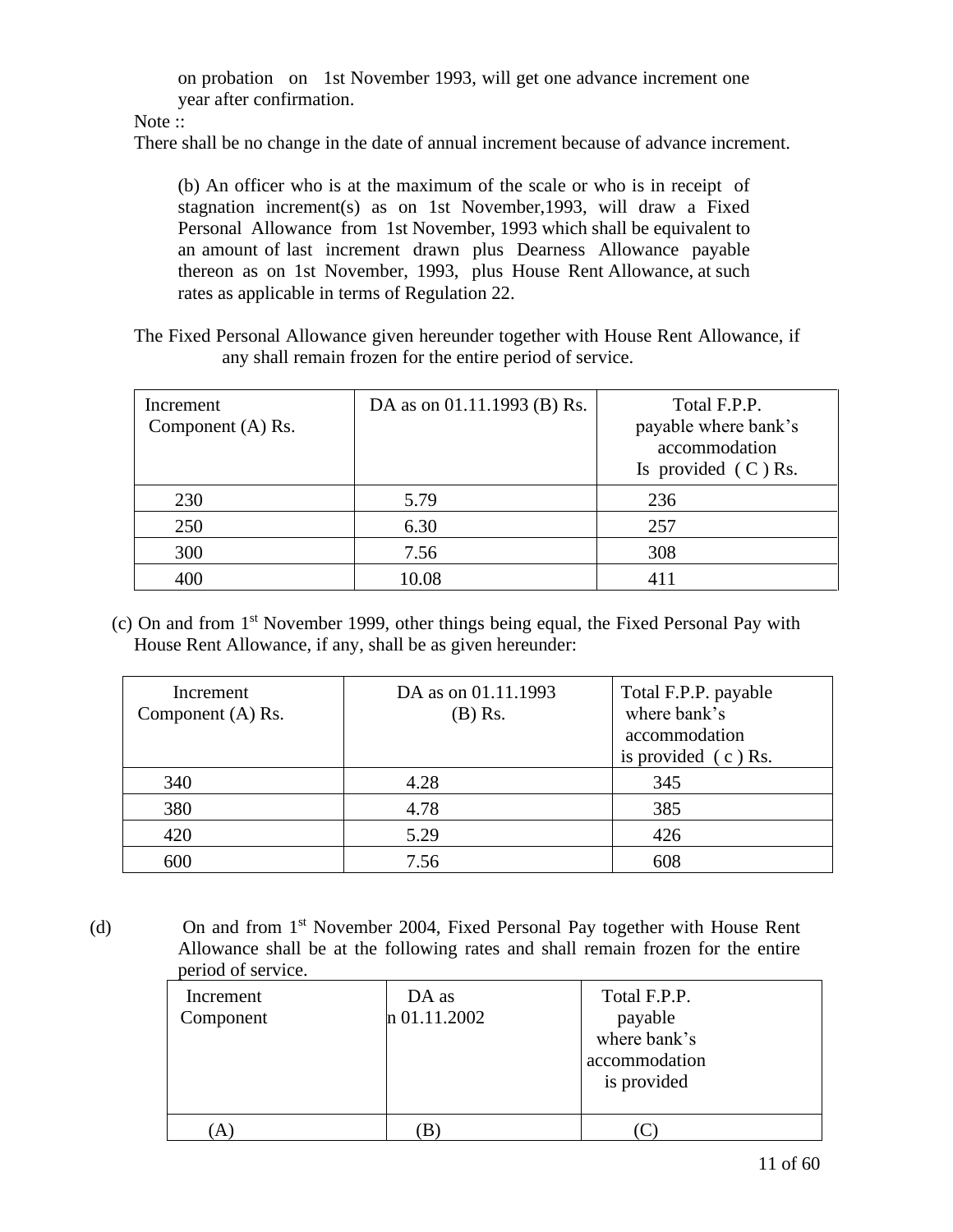| Rs.  | Rs. | Rs.  |
|------|-----|------|
| 560  | 23  | 583  |
| 620  | 25  | 645  |
| 680  | 28  | 708  |
| 1000 |     | 1041 |

Note:

- i) F.P.P. as indicated in "C" above shall be payable to those officer employees who are provided with bank's accommodation.
- ii) F.P.P. for officers eligible for House Rent Allowance shall be " $A$ " + " $B$ " plus House Rent Allowance drawn by the officer employees concerned when the last increment of the relevant scale of pay as specified in sub-regulation (ii) of Regulation 4 is earned.

iii) The increment component of F.P.P. shall rank for superannuation benefits.

**(e)** On and from the 1st November, 2007, other things being equal, Fixed Personal Pay together with House Rent Allowance shall be at the following rates and shall remain frozen for the entire period of service:-

|           | <b>TABLE</b>       |                             |
|-----------|--------------------|-----------------------------|
|           | Dearness Allowance | <b>Total Fixed Personal</b> |
| Increment | as on01.11.2007    | Pay payable where           |
| Component | on the increment   | bank's                      |
| (Rs.)     | components         | accommodation is            |
|           | (Rs.)              | provided (Rs.)              |
| (A)       | (B)                | $\mathbf C$                 |
| 800       | 58                 | 858                         |
| 900       | 65                 | 965                         |
| 1000      | 72                 | 1072                        |
| 1100      | 79                 | 1179                        |
| 1200      | 86                 | 1286                        |
| 1300      | 94                 | 1394                        |

**(f) On and from the 1st November, 2012, other things being equal, Fixed Personal Pay together with House Rent Allowance shall be at the following rates and shall remain frozen for the entire period of service:-**

| TARLE                                  |                                                                                             |                                                                                                        |  |  |
|----------------------------------------|---------------------------------------------------------------------------------------------|--------------------------------------------------------------------------------------------------------|--|--|
| Increment<br><b>Component</b><br>(Rs.) | <b>Dearness Allowance as</b><br>on 01.11.2007 on the<br>increment components<br><b>Rs.)</b> | <b>Total Fixed Personal Pay</b><br>payable where bank's<br>accommodation is provided<br>( <b>Rs.</b> ) |  |  |
| A)                                     | $\bf (B)$                                                                                   | C                                                                                                      |  |  |
| 1310                                   | 143                                                                                         | 1453                                                                                                   |  |  |
| 1460                                   | 159                                                                                         | 1619                                                                                                   |  |  |
| 1650                                   | 180                                                                                         | 1830                                                                                                   |  |  |
| 1800                                   | 196                                                                                         | 1996                                                                                                   |  |  |

**TABLE**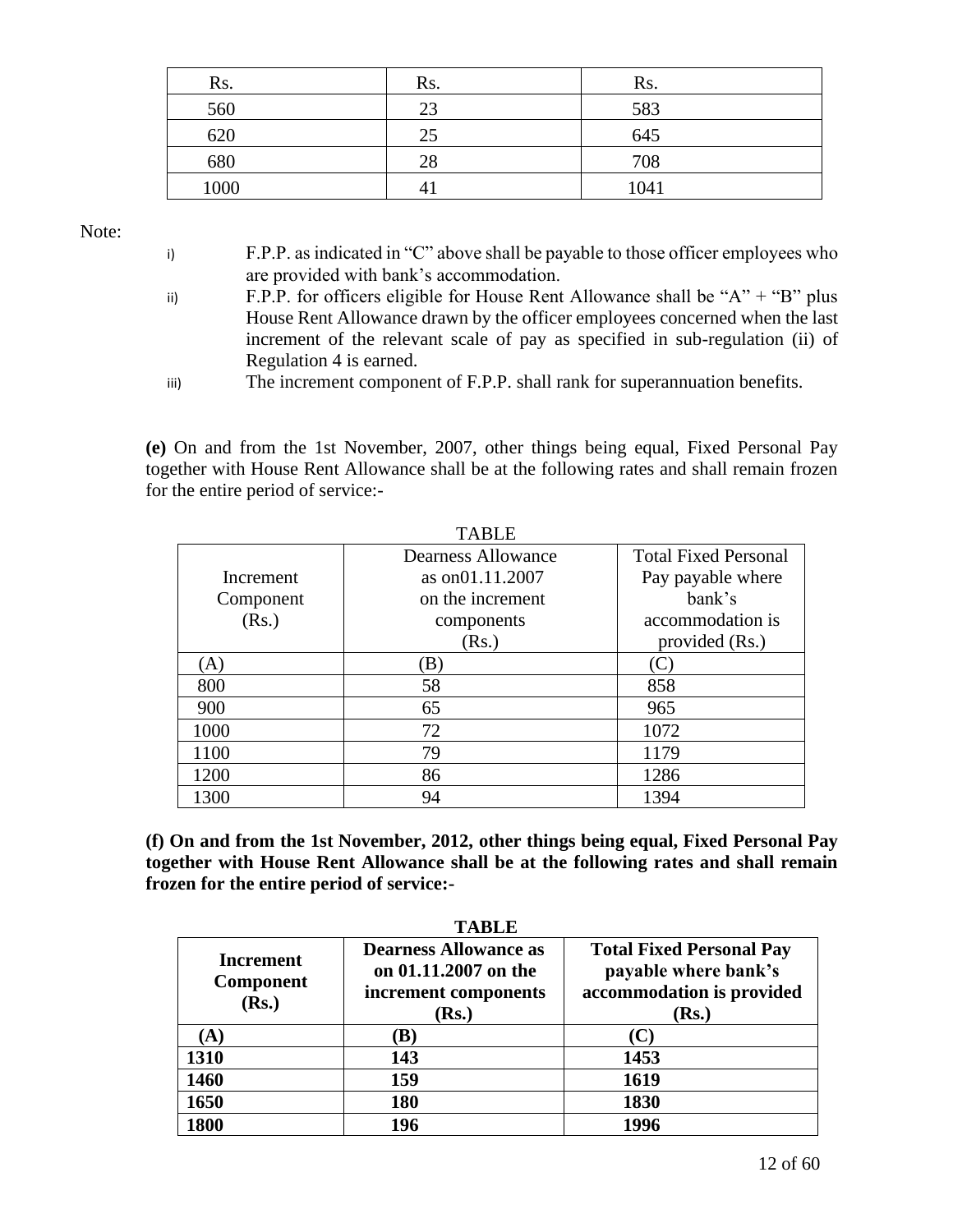| 1960 | - - -     | 2174            |
|------|-----------|-----------------|
| 2120 | 991<br>⊷⊥ | 89 F 1<br>2JJ 1 |

### **(Amended and Notified vide Gazette dated 31/03/2020)**

Note: -

- (i) Fixed Personal Allowance/Fixed Personal Pay as indicated under column (C) in clause (b), (c), (d), (e), and (f) of this sub-regulation shall be payable to those officer employees who are provided with Bank's accommodation.
- (ii) Fixed Personal Allowance/Fixed Personal Pay for officers eligible for House Rent Allowance shall be  $(A)$  +  $(B)$  + House Rent Allowance drawn by the concerned officer employees when the last increment of the relevant scale of pay as specified in sub-regulation  $(2)$ ,  $(3)$ ,  $(4)$ ,  $(5)$  and  $(6)$  of regulation 4 is earned.
- (iii) Only Officers who were in the service of the Bank on or before  $1<sup>st</sup>$  November, 1993 shall be eligible for Fixed Personal Pay one year after reaching the maximum scale of pay they are placed.
- (iv) On and from 1st November 1999, there shall be no change in the schedule of release of Professional Qualification Pay as in Explanation (c) under sub- regulation (2) on account of release of Fixed Personal Pay:

Provided that where any instalment of Professional Qualification which on account of earlier provisions has been shifted by a year and is scheduled for release on or after  $1<sup>st</sup>$  November, 1999 it shall be released to the officer on and from this date and second instalment of Professional Qualification Pay, if any, shall be released on 1 st November, 2000.

- (v) The increment component of Fixed Personal Allowance shall rank for superannuation benefits.
- (vi) An officer who has earned this advance increment shall draw the quantum of Fixed Personal Allowance/Fixed Personal Pay as mentioned in (b), (c), (d), (e) and (f) above, one year after reaching the maximum of the scale.
- (g) On and from the 31st day of March 2020, other things being equal, the Fixed Personal Pay together with House Rent Allowance, if any, for the post of Chief General Manager in Top Executive Grade Scale-VIII shall be at the rates given in the table below and shall remain frozen for the entire period of service:

| Increment component<br>(Rs.) | Dearness Allowance on<br>the increment components | <b>Total Fixed Personal Pay payable</b><br>where bank's accommodation is |
|------------------------------|---------------------------------------------------|--------------------------------------------------------------------------|
|                              | (Rs.)                                             | provided (Rs.)                                                           |
|                              |                                                   | (3)                                                                      |
| 2800                         | 305                                               | 3105                                                                     |

### **TABLE**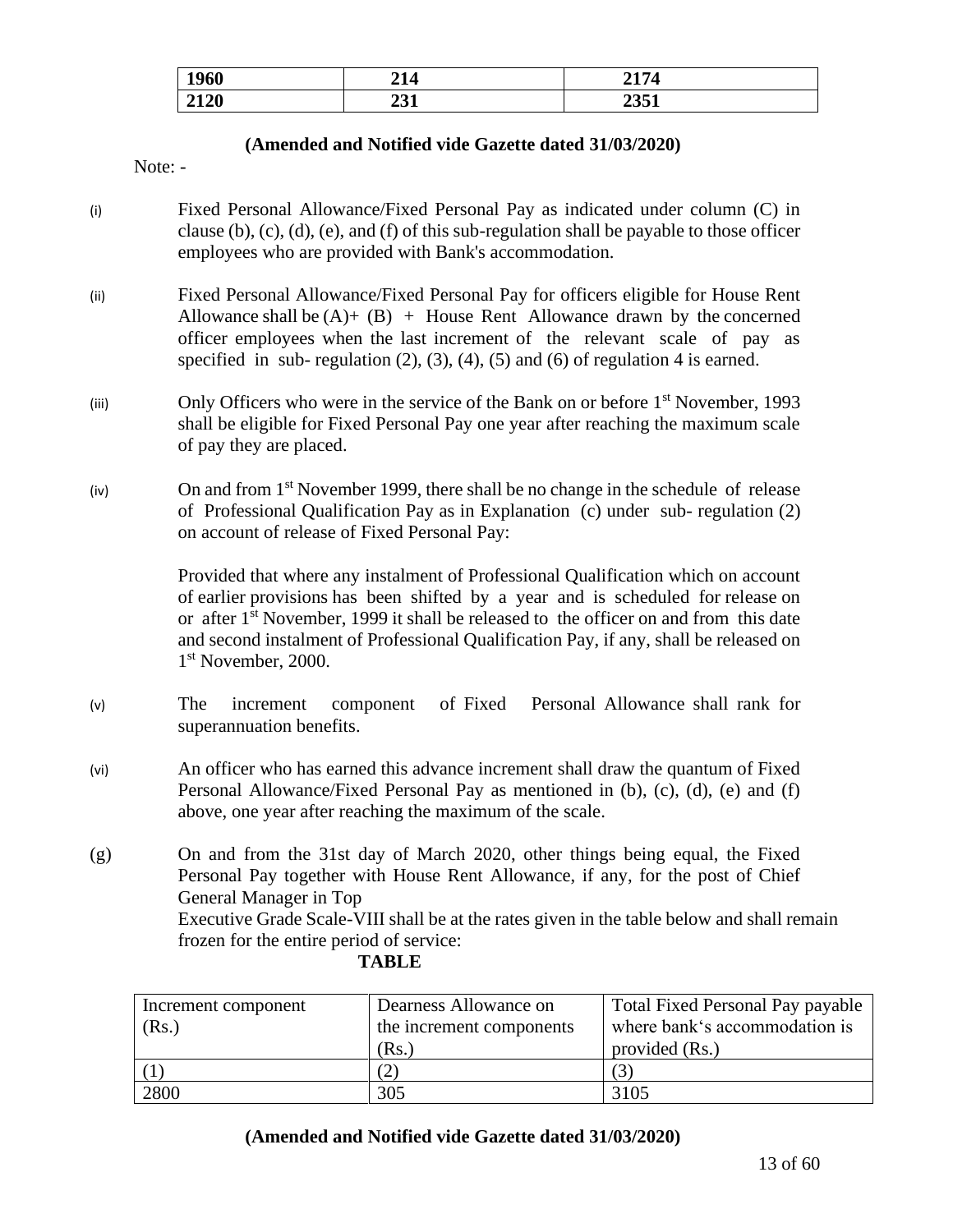## **Regulation 6 Categorisation**:

(1) Having regard to the responsibilities and functions exercisable, every post of an officer in the Bank shall be categorised by the Board or any authority specified by the Board in this behalf as falling in any one of the grades or scales mentioned in Regulation 4 and such categorisation may be reviewed by the Board or such authority.

Provided that the categorisation of the posts in existence on the appointed date shall be done before the expiry of 3 years from that date in accordance with guidelines of the Government, if any, and shall in respect of the posts in the Senior Management and Top Executive grades be done by a Committee of the Managing Director and such other persons as may be appointed by the Government for the purpose.

(2) For the purpose of categorisation of posts under sub-regulation (1) every branch of the Bank shall be classified by the Bank, in accordance with criteria to be approved by the Government as small, medium, large, very large, or exceptionally large category.

# **CHAPTER III - FITMENT OF EXISTING OFFICERS AND PROMOTEES IN THE NEW GRADES AND SCALES OF PAY**

## **Regulation 7 Categorisation on the appointed date**

(1) On and from the 31st day of March 2020 and subject to the provisions of regulation 6, the various posts of officers in the Bank shall be categorized as specified in the table below:

| <b>POSTS</b>                        | <b>GRADE or SCALE IN WHICH PLACED</b> |
|-------------------------------------|---------------------------------------|
| <b>Chief General Manager</b>        | Top Executive Grade Scale-VIII        |
| <b>General Manager</b>              | Top Executive Grade Scale-VII         |
| <b>Deputy General</b><br>Manager    | Top Executive Grade Scale-VI          |
| <b>Assistant General</b><br>Manager | Senior Management Grade Scale-V       |
| <b>Chief Manager</b>                | Senior Management Grade Scale-IV      |
| Senior Manager                      | Middle Management Grade Scale-III     |
| Manager                             | Middle Management Grade Scale-II      |

## **TABLE**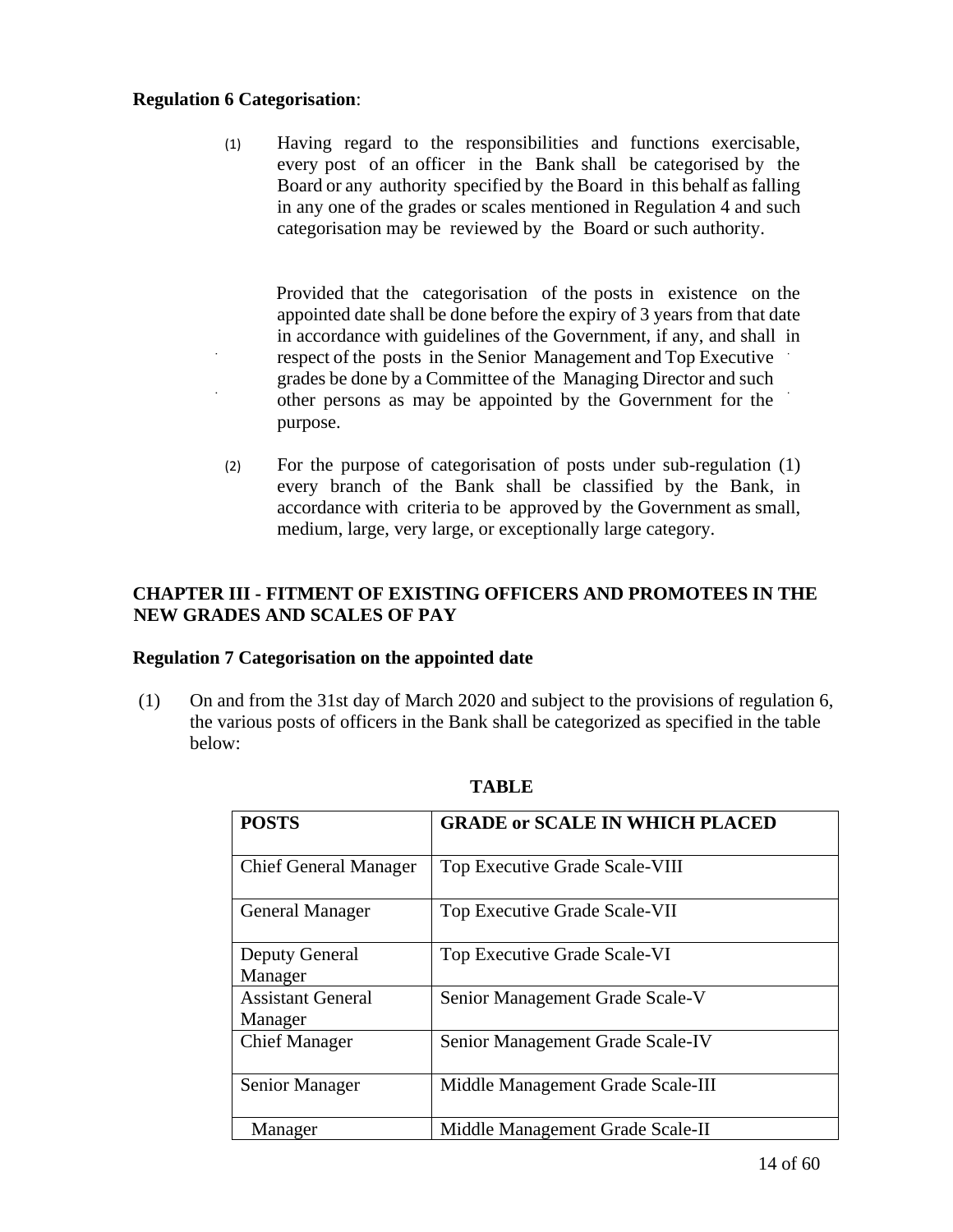(2) If any difficulty or anomaly arises out of the above categorization, the same shall be referred to a Committee consisting of the Managing Director and Chief Executive Officer and such other person or persons as may be appointed by the Central Government for this purpose, for its decision.

# **(Amended and Notified vide Gazette dated 31/03/2020)**

# **Regulation 8 Fitment in the Scale of Pay**:

- (1) Every Officer of the Bank who immediately before the appointed date holds a post specified in Column 1 of the Table below Regulation 7 and whose post has been categorised in the grade specified in Column 2 thereof; shall be fitted in the scale of pay applicable to that grade in such a manner that his salary in that scale shall have relation with the aggregate pay plus Dearness Allowance payable to him immediately before the appointed date in accordance with guidelines of the Government.
- (2) Subject to the sub-regulation (3) on being so fitted in the new scale of pay such officer shall be eligible to draw the next increment, if any, in such new scale on the date on which he would have been eligible to draw an increment immediately prior to the appointed date unless intimated to the contrary.
- (3) Where two or more Officers of different seniorities in the scales of pay immediately prior to the appointed date are fitted at the same stage in the new scale of pay, different dates may be fixed for the eligibility of such officers for the next increment in the new scale of pay.
- (4) Wherein the course of aforesaid scheme of fitment, Officers have to be fitted in two different scales depending on whether they are located in the Head Office or in the field of metropolitan areas or other areas, the mere fact that on the appointed date they happen to be posted at a particular place or office shall not by itself entitle them to a fitment in a particular grade and the Bank may make suitable changes in placements so as to fit them in an appropriate grade, having due regard to their inter-se seniority. Explanation to Sub-Regulation (1):

Where in any Bank the maximum pay ranking for Dearness Allowance under the existing rule of service is less than Rs. 641.00 for the purposes of fitment in the new scale of pay the same shall be assumed to be Rs. 641.00.

## **Regulation 9: Adjustment Allowance:**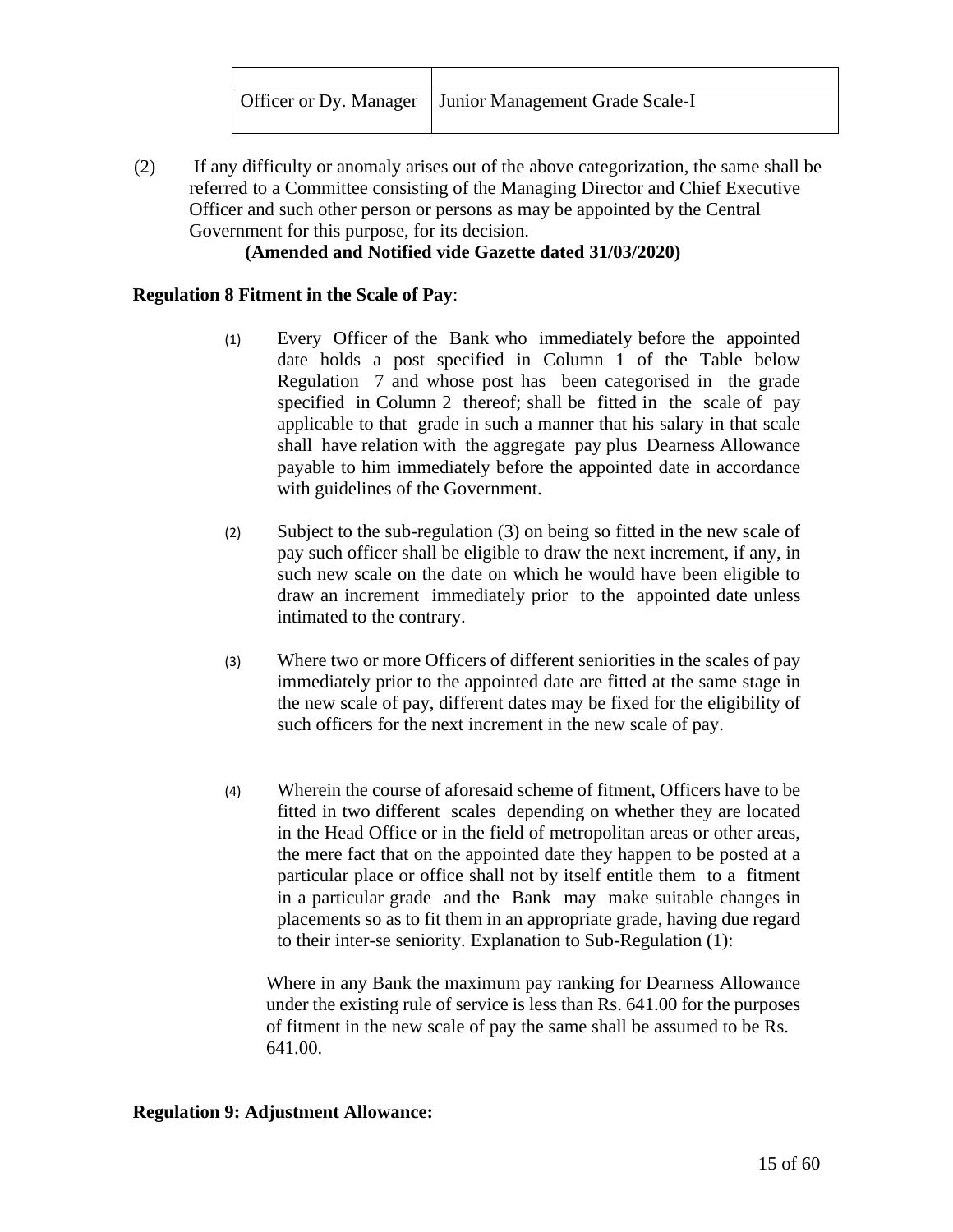If the pay of an officer after fitment in the new scale of pay in the manner referred to in Regulation 8 is at the maximum of that scale and even then the salary of such Officer is lower than the aggregate of pay and Dearness Allowance Payable to him immediately before such fitment, together with additional increment if any, that may be taken into account for fitment of an officer in the category to which he belongs, the difference shall be paid to him by way of adjustment Allowance till such time as he is promoted to a higher scale. If salary on such promotion is still less than the aggregate of salary and Adjustment Allowance payable to him immediately before such promotion, the difference shall continue to be paid to him as Adjustment Allowance; so however, the Adjustment Allowance payable after such promotion shall be absorbed in the future increments to the extent of 33.1/3% of each such increment, or of 33.1/3% of the increase in salary as a consequence of such interment, whichever is lower.

#### **Regulation 10 Personal Allowance:**

(1) If the salary and allowances, if any, payable under these regulations to an officer after fitment in the new scale of pay in the manner referred to in Regulation 8 is lower than the aggregate of pay and such allowances as are set out in the explanation to this regulation and were payable to him immediately before such fitment, the difference shall be paid to him as a personal allowance which shall be absorbed in the future increments to the extent of 33.1/3 percent of each such increment or of 33.1/3% of the increase in the salary as a consequence of such increment, whichever is lower.

#### Explanation

The Allowances referred to in this Regulation payable before fitment, are the following: -

- i. House Rent Allowance, wherever payable.
- ii. Post Allowances to Branch Managers/ Accountants/ Assistant Chief Officers/ Deputy Chief Officers.
- iii. City Compensatory Allowance
- iv. Agent's Allowance
- v. Split Duty Allowance.
- vi. Hill & Fuel Allowance.
- vii. Custodian Allowance.
- viii. Project Area Compensatory Allowance.
- ix. Temporary Special Allowance.

Note: The House Rent Allowance, wherever payable, shall mean: -

a) Where a House Rent Allowance was payable to the Officer immediately before such fitment, the amount of such allowance;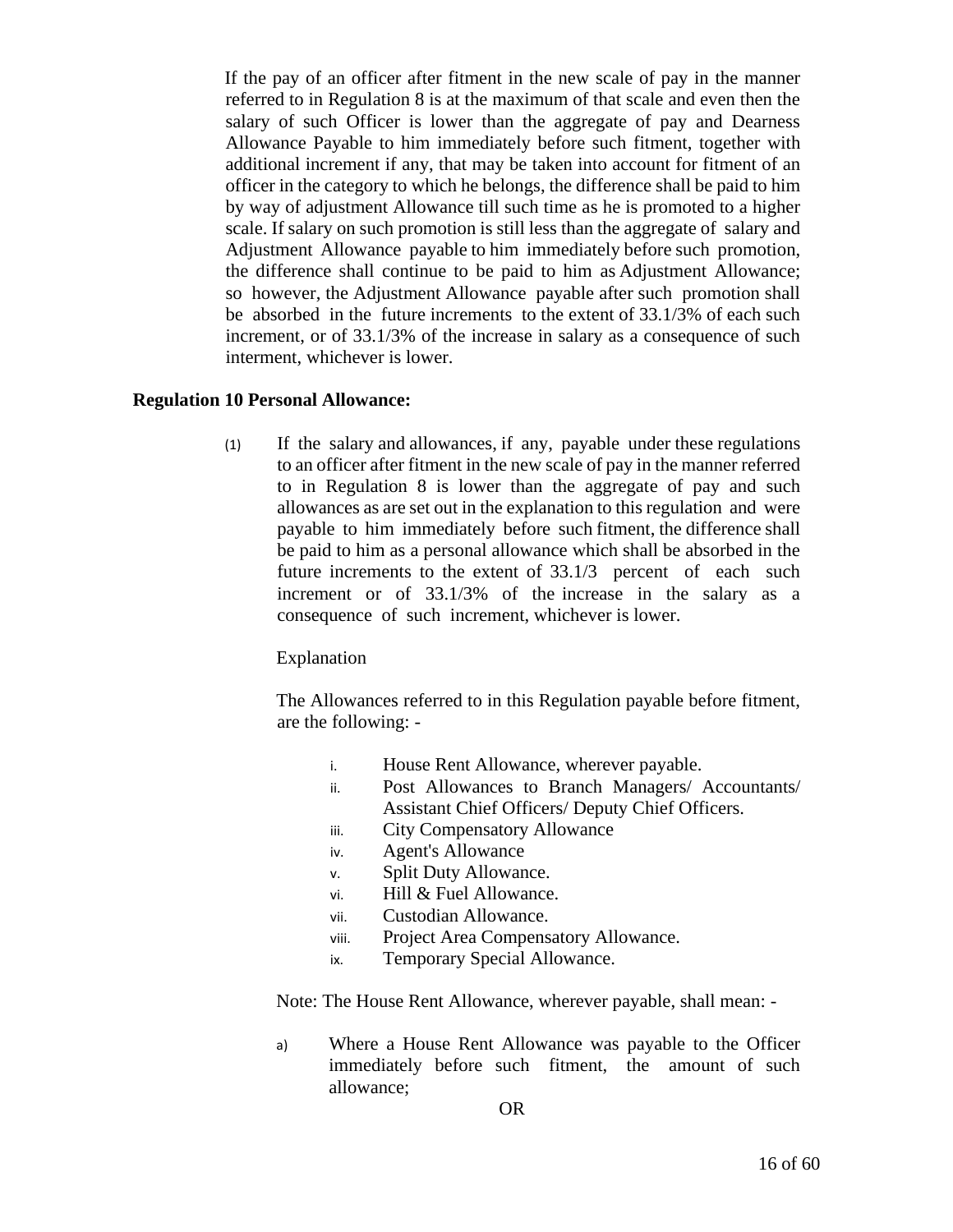b) Where immediately before such fitment in accordance with the rules of service then applicable, an officer had been provided with a rent - free accommodation or allowed to hire accommodation on reimbursement basis, such allowance only as would have been payable to him under those rules as House Rent Allowance or 10% of pay on fitment in the new scale of pay, whichever is higher.

> Provided that where an officer is eligible for House Rent Allowance in terms of Regulation 22 the amount of Personal Allowance, if any, payable to him under Clause (a) or (b) above shall be set off against such House Rent Allowance and difference if any after such set off shall alone be payable to him.

(2) For the purpose of computation of the Personal Allowance provided in sub-regulation (1) above, such of the foregoing allowance excluding City Compensatory Allowance as mentioned in the explanation above would have ceased at any time to be payable to the officer under the rules applicable to him before fitment in the new scale shall be excluded.

# **Regulation 11 Absorption against Future Increments and Increases:**

For the purpose of absorbing the allowances mentioned in the Regulations 9  $\&$  10, the 33.1/3% referred to therein shall be applied firstly for absorbing the Adjustment Allowance, if so necessary, and then the Personal Allowance.

# **Regulation 12 Option for Existing Officers:**

(1) Notwithstanding anything contained in these Regulations, an officer in the service of the Bank immediately before the appointed date shall have the option to continue even after that date in the scale of pay applicable to him immediately before the appointed date by communicating to the Bank within 30 days of the receipt of the intimation regarding his fitment in the new scale of pay.

Provided that such option shall continue to have effect only till the Officer is promoted to a scale in the scales of pay set out in Regulation 4 higher than the scale of pay to which the scale of pay under his entitlement immediately before the appointed date corresponds in accordance with Regulation 7.

(2) Save as provided in sub-regulation (3) where an officer has exercised such option, he shall continue to draw pay and allowances according to his entitlement in the service of the Bank immediately prior to the appointed date.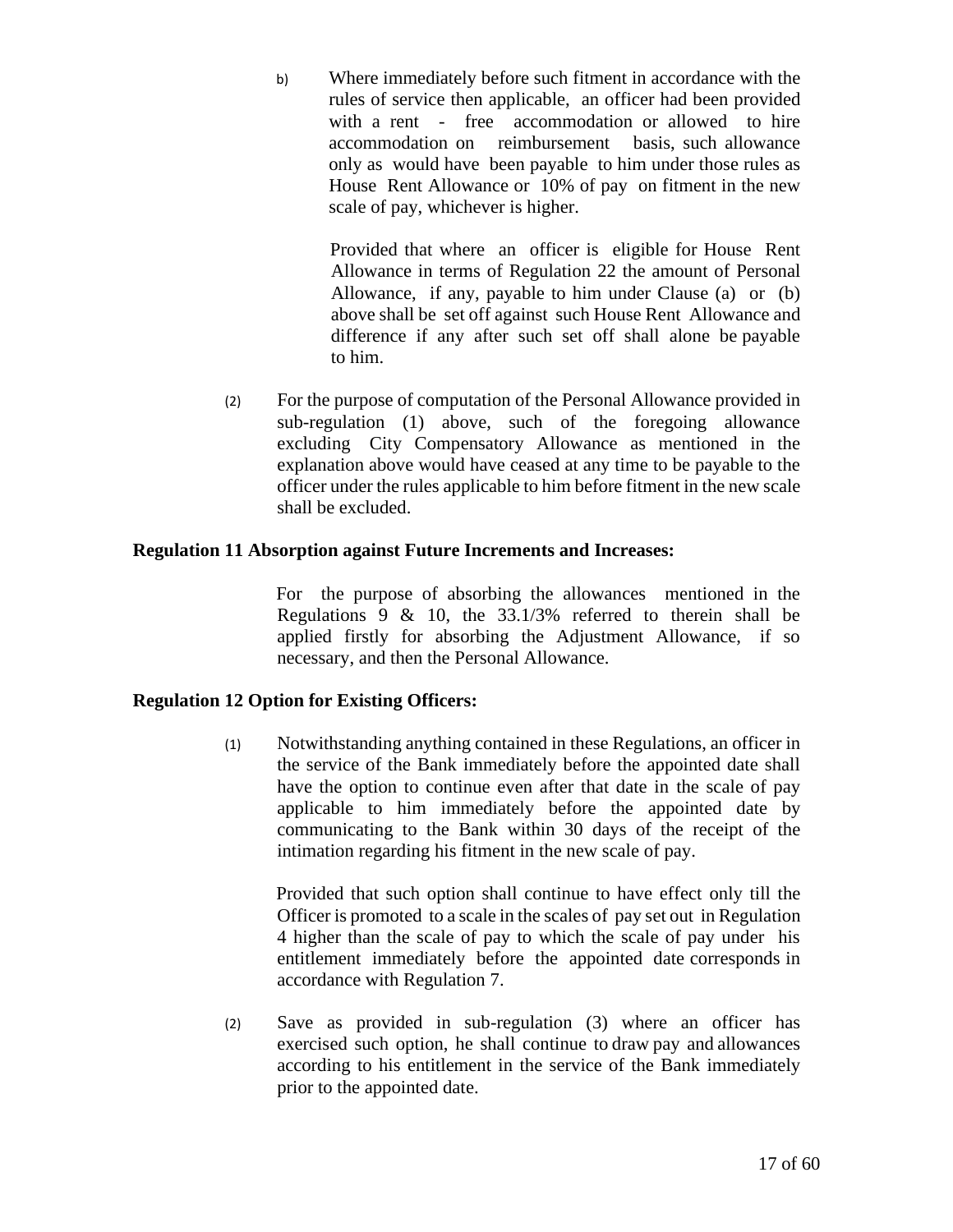Provided that in any case the Officer shall not be eligible for the perquisites under such entitlement but shall be entitled only to such perquisites as are admissible to him under these Regulation.

(3) Any Officer who has exercises option referred to in sub-regulation (1) and continues to draw pay and allowances according to his entitlement in the service of the Bank immediately prior to the appointed date, in terms of sub-regulation (2) shall be allowed to opt for pay and allowances as applicable under these Regulation on and from 1-2- 1984. On exercising such option, he will be fitted notionally on the appointed date into the new scale of pay in the manner referred to in Regulation 8 and after granting him the increments he would have received in terms of these Regulation upto 31-1-1984, he shall be fitted in the scale of pay set out in Regulation 4(1) as on 1-2-1984 in accordance with the guidelines of the Government issued thereunder.

Provided that if the aggregate of pay and allowances payable under these Regulations to the officer after fitment as above is lower than the aggregate of pay and allowances that were payable to him as on 31- 1-1984 before such fitment, the difference shall be paid to him as a personal allowance which shall be absorbed in the future increments to the extent of 33.1/3% of each such increment or 33.1/3% of the increase in the salary as a consequence of such increment, whichever is lower.

#### **Regulation 13 Appeal Against Fitment:**

- (1) An Officer aggrieved by a fitment accorded to him in the new scales of pay, may prefer an appeal to the Committee constituted by the Board for this purpose.
- (2) Such appeal shall be preferred within 30 days of the receipt of the Communication of the fitment accorded to him.
- (3) The Committee may after giving an opportunity to the Officer concerned to make his representation in the matter make such decision as it thinks fit; Provided that the Board may of its own motion review any such decision and where it reviews any such decision, it shall give an opportunity to the Officer concerned to make his representation in the matter.

## **CHAPTER IV - APPOINTMENT, PROBATION, CONFIRMATION , PROMOTION, SENIORITY AND TERMINATION**

#### **Regulation 14 Appointments:**

All appointments in, and promotions to, the officer grade shall be made by the Competent Authority in the light of the guidelines of the Government, if any.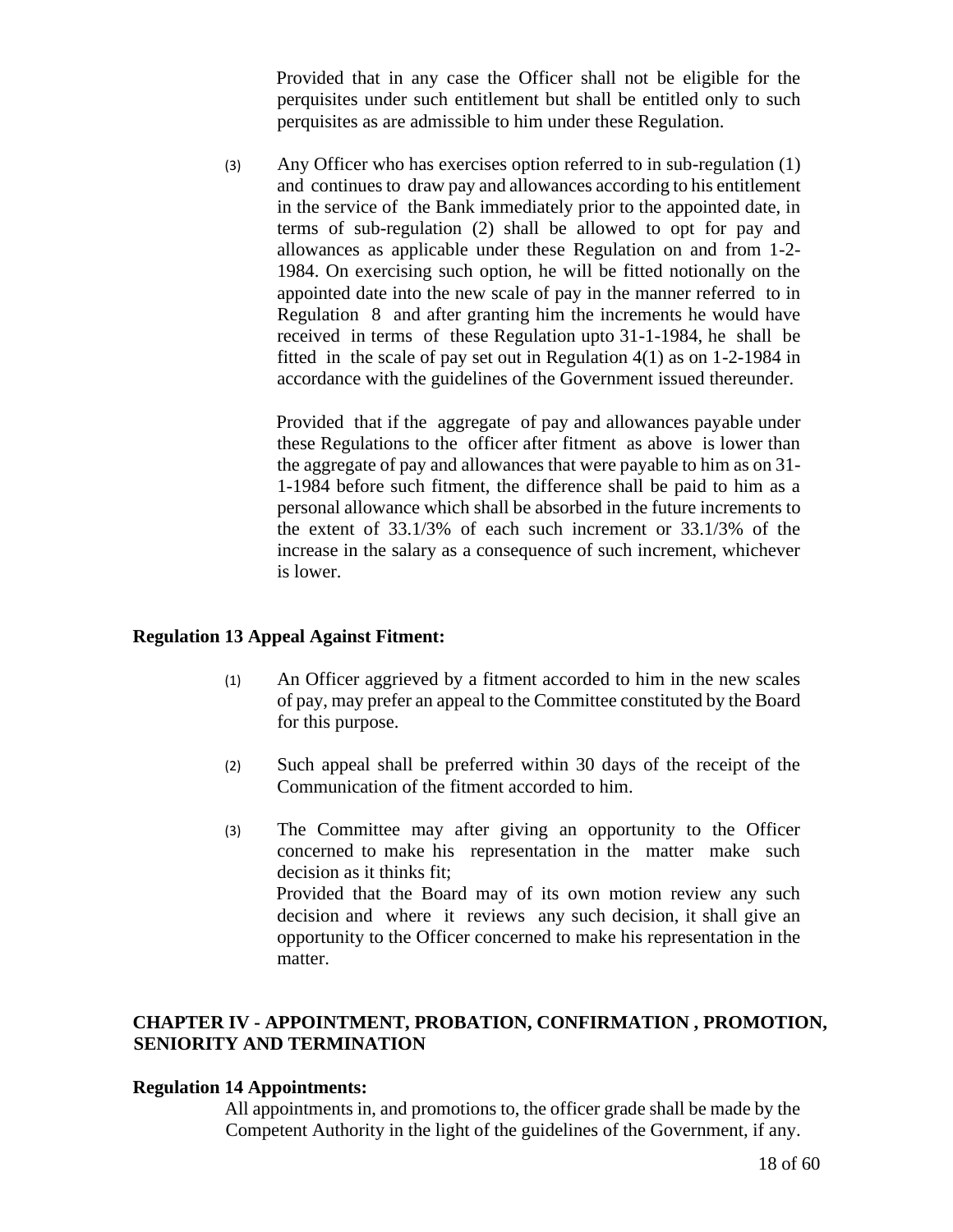## **Regulation 15 Probation:**

- 1. An Officer directly appointed to the Junior Management Grade shall be on probation for a period of two years.
- 2. An employee of the Bank, promoted, as an officer in the Junior Management Grade shall be on probation for one year.
- 3. An Officer appointed to any other grade shall be on probation for such period as may be decided by the Bank.

Provided that the Competent Authority may, in the case of any Officer, reduce the period of probation or dispense with probation.

#### **Regulation 16 Confirmation:**

(1) An officer shall be confirmed in the service of the Bank if, in the opinion of the Competent Authority, the officer has satisfactorily completed the training in any institution to which the officer may have been deputed for training, and the in-service training in the Bank.

Provided that an officer directly recruited to the Junior Management grade may be required also to pass a test in a language other than his mother tongue,

- (2) If, in the opinion of the Competent Authority, an officer has not satisfactorily completed either or both the training referred to in subregulation (1) or if the officer has not passed the test referred to therein, the officer's probation may be extended by a further period not exceeding one year.
- (3) Where during the period of probation, including the period of extension, if any, the Competent Authority is of the opinion that the officer is not fit for confirmation: - (a) in the case of a direct appointee, his services may be terminated by one month's notice or payment of one month's emoluments in lieu thereof, and (b) in the case of a promotee from the Bank's services, he may be reverted to the grade or cadre from which he was promoted.

#### **Regulation 17 Promotions:**

- 1. Promotions to all grades of officers in the Bank shall be made in accordance with the policy laid down by the Board from time to time having regard to the guidelines of the Government, if any.
- 2. For the avoidance of doubts, it is clarified that this regulation shall also apply to promotions of any category of employees to the Junior Management grade.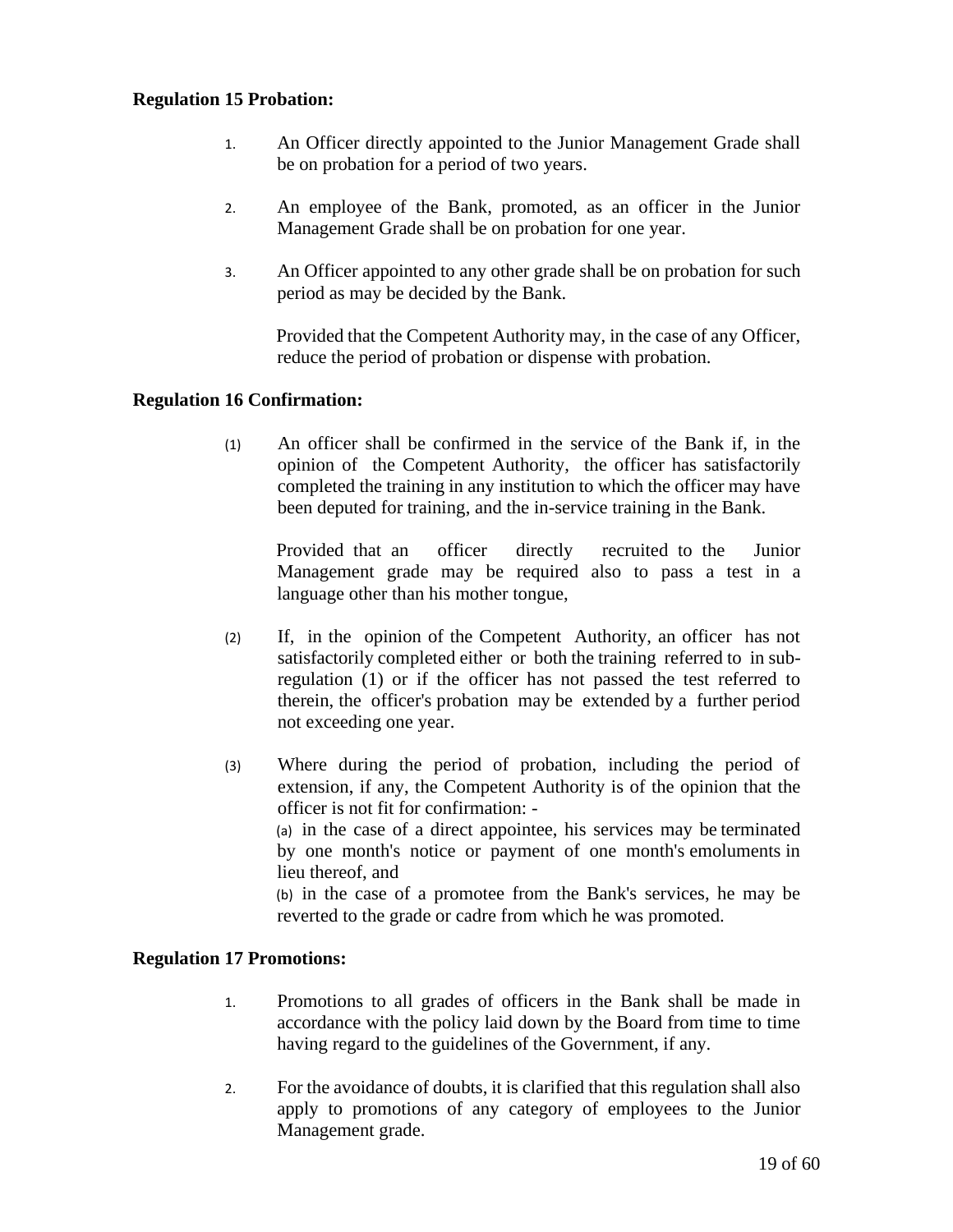#### **Regulation 18 Seniority:**

- a) Each year, the Bank shall prepare a list of officers in its service showing their names in the order of their seniority on an all India basis and containing such other particulars as the Bank may determine. A copy of such list shall be kept at every branch or office of the Bank.
- b) Seniority of an officer in a grade or scale shall be reckoned with reference to the date of his appointment in that grade or scale. Where there are two or more officers of the same length of service in that grade or scale, their inter-se seniority shall be reckoned with reference to their seniority in the immediately preceding grade or scale or the previous cadre to which they belonged in the Bank's service. Where two or more officers have the same length of service in such preceding grade or scale or such previous cadre, their seniority shall be determined with reference to their seniority in the immediately preceding grade or scale or cadre, as the case may be.
- c) Subject to the provision of sub-regulation (2):
	- (a) The inter-se seniority of officers directly recruited in a batch to any grade or scale shall be reckoned with reference to the rank allotted to them at the time of such recruitment.
	- (b) If officers recruited under the general category and reserved category are allotted to any Bank, the seniority inter-se amongst the candidates so allotted who join on the same date shall be determined in accordance with the marks obtained by such candidates without adding notional marks for the reserved candidates.
	- (c) If, however, two or more categories of officers such as technical field officers, agricultural field officers and general officers join on the same date and if there is no system of maintaining separate seniority list for the different categories of officers, seniority in the common seniority list shall be determined on the basis of their date of birth.
	- (d) In the case of an officer whose probation has been extended, his seniority shall be reckoned just below all the officers, if any, recruited or promoted in the same batch along with him.
	- (e) Nothing in this regulation shall effect the seniority among themselves of the officers as existing immediately prior to the appointed date.

#### **Regulation 19 Age of Retirement:**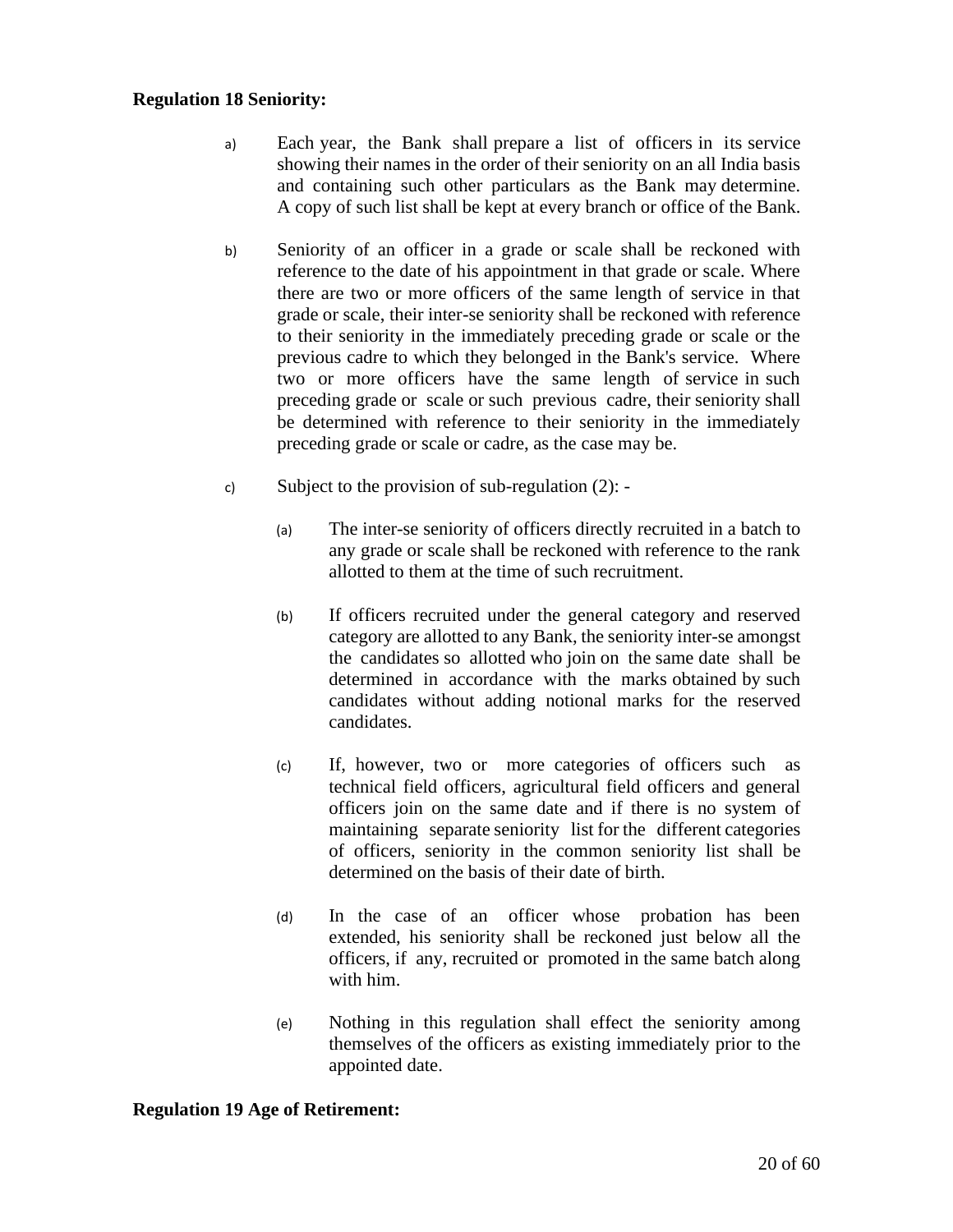(1) The age of retirement of an officer employee shall be as determined by the Board in accordance with the guidelines issued by the Government from time to time.

Provided that the Bank may, at its discretion, on review by the special committee/special committees as provided hereinafter in sub-regulation (2) retire, if it is considered necessary to do so in the public interest, an officer employee on or at any time after the completion of 55 years of age or on or at any time after the completion of 30 years of total service as an officer employee or otherwise, whichever is earlier;

Provided further that before retiring an officer employee, at least three months' notice in writing or an amount equivalent to three months' substantive salary/pay and allowances, shall be given to such officer employee;

Provided further that an officer aggrieved by the order of the Competent Authority as provided in sub- regulation (2) may, within one month of the passing of the order give in writing a representation to the Board of Directors against the decision of the Competent Authority and on receipt of such representation from the concerned officer, the Board of Directors shall consider his representation and take a decision within a period of three months. Where the Board of Directors decides that the order passed by the Competent Authority is not justified the concerned officer shall be reinstated as though the Competent Authority has not passed the order.

Provided also that nothing in this regulation shall be deemed to preclude an officer employee from retiring earlier pursuant to the option exercised by him in accordance with the rules in the Bank.

Explanation

An officer employee will retire on the last day of the month in which he completes his age of retirement.

(2) The Bank shall constitute a special committee/ Special Committees consisting of not less than three members, to review, whether an officer employee should be retired in accordance with the first proviso to this regulation. Such committee/ committees shall, from time to time, review the case of each officer employee and no order of retirement shall be made unless the Special Committee/ Special Committees recommends in writing to the Competent Authority the retirement of the officer employee.

# **Regulation 20 Termination of Service:**

1. (a) Subject to sub regulation 3 of regulation 16, where the Bank is satisfied that the performance of an officer is unsatisfactory or inadequate or there is a bonafide suspicion about his integrity or his retention in the Bank's service would be prejudicial to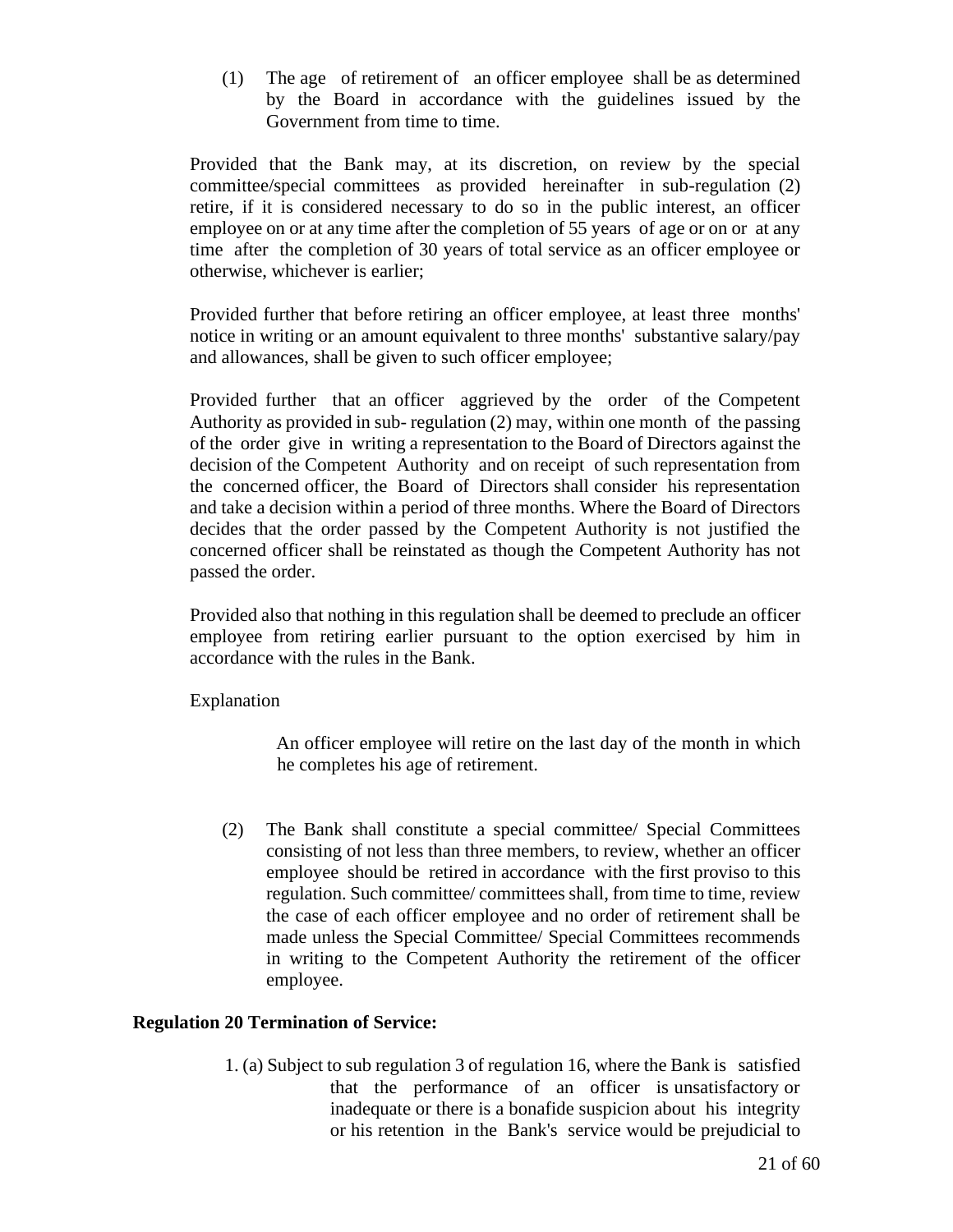the interests of the Bank, and where it is not possible or expedient to proceed against him as per the disciplinary procedure, the Bank may terminate his services on giving him three months' notice or emoluments in lieu thereof in accordance with the guidelines issued by the Government from time to time.

- (b) Order of termination under this sub-regulation shall not be made unless such officer has been given a reasonable opportunity of making a representation to the Bank against the proposed order.
- (c) The decision to terminate the service of an officer employee under sub-regulation (a) above will be taken only by the Chairman and Managing Director.
- (d) The officer employee shall be entitled to appeal against any order passed under sub-regulation (a) above by preferring an appeal within 15 days to the Board of Directors of the Bank. If the appeal is allowed, the order under sub- regulation (a) shall stand cancelled.
- (e) Where an officer employee whose services have been terminated and who has been paid an amount of three months' emoluments in lieu of notice and on appeal his termination is cancelled, the amount paid to him in lieu of notice shall be adjusted against the salary that he would have earned, had his services not been terminated and he shall continue in the Bank's employment on same terms and conditions as if the order of termination had not been passed at all.
- (f) An officer employee whose services are terminated under subregulation (a) above shall be paid Gratuity, Provident Fund including employer's contribution and all other dues that may be admissible to him as per rules notwithstanding the years of services rendered.
- (g) Nothing contained herein above will affect the Bank's right to retire an officer employee under regulation 19(1).
- 2 An officer shall not leave or discontinue his service in the Bank without first giving a notice in writing of his intention to leave or discontinue his service or resign. The period of notice required shall be 3 months and shall be submitted to the Competent Authority as prescribed in these regulations.

Provided further that the competent authority may reduce the period of 3 months, or remit the requirement of notice.

3 (i) An officer against whom disciplinary proceedings are pending shall not leave/ discontinue or resign from his service in the Bank without the prior approval in writing of competent authority and any notice or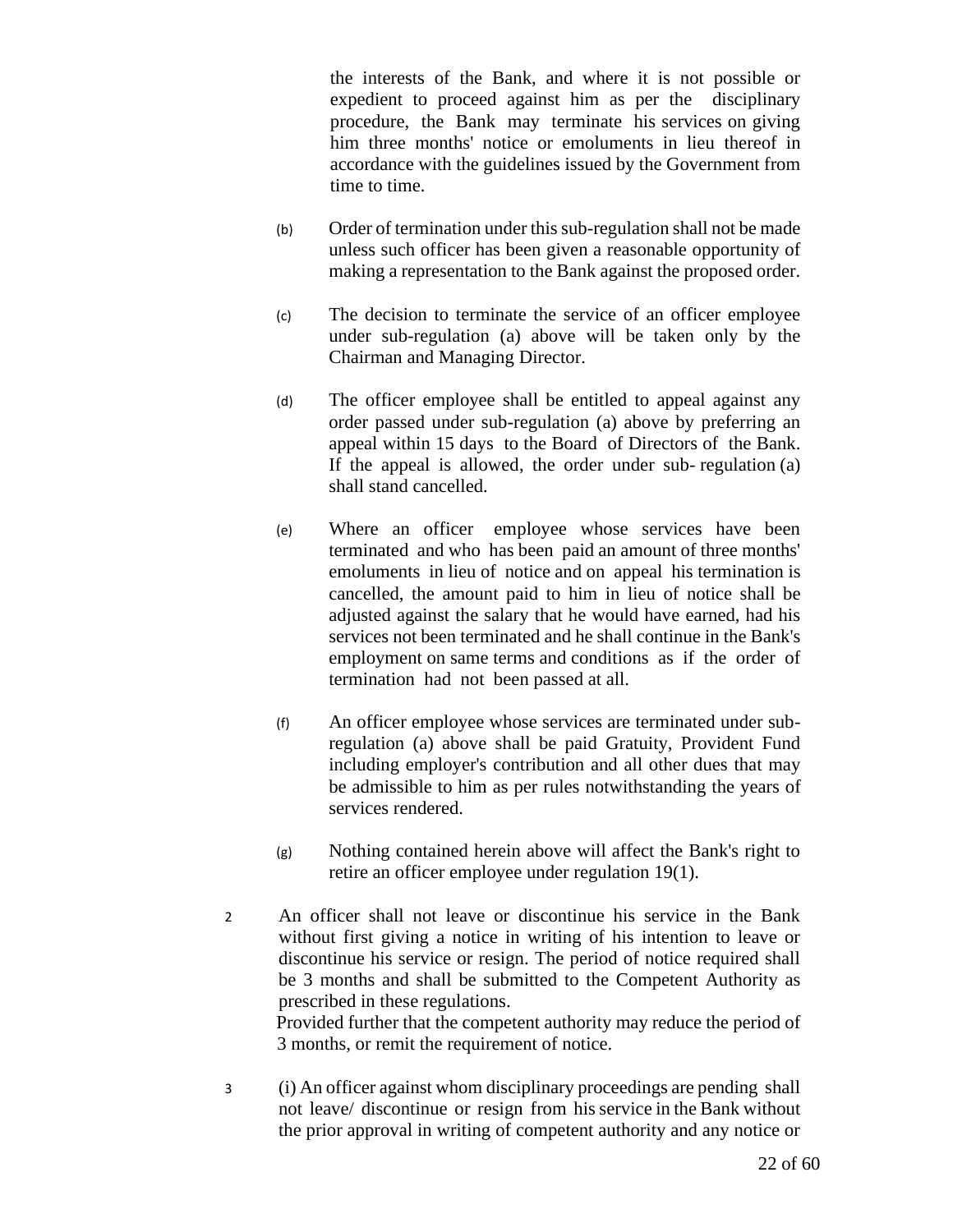resignation given by such an officer before or during the disciplinary proceedings shall not take effect unless it is accepted by the Competent Authority.

- (ii) Disciplinary proceedings shall be deemed to be pending against any employee for the purpose of this regulation if he has been placed under suspension or any notice has been issued to him to show cause why disciplinary proceedings shall not be instituted against him and will be deemed to be pending until final orders are passed by the Competent Authority.
- (iii) The officer against whom disciplinary proceedings have been initiated will cease to be in service on the date of superannuation but the disciplinary proceedings will continue as if he was in service until the proceedings are concluded and final order is passed in respect thereof. The concerned officer will not receive any pay and/or allowance after the date of superannuation. He will also not be entitled for the payment of retirement benefits till the proceedings are completed and final order is passed thereon except his own contributions to CPF.

# **CHAPTER V - ALLOWANCES**

#### **Regulation 21 Dearness Allowance:**

- (1) On and from 1-11-1987, Dearness Allowance Scheme shall be as under:
	- I) Dearness Allowance shall be payable for every rise or fall of 4 points over 600 points in the quarterly average of the All India Average Working Class Consumer Price Index (General) Base  $1960 = 100$ .
	- II) Dearness Allowance shall be payable as per the following rates:
		- (a) 0.67% of 'pay' upto Rs. 2500/- plus,
		- (b) 0.55% of 'pay' above Rs. 2500/- to Rs. 4000/- plus,
		- (c) 0.33% of 'pay' above Rs. 4000/- to Rs. 4260/- plus,
		- (d) 0.17% of 'pay' above Rs. 4260/-
- (2) On and from 1-7-1993, Dearness Allowance Scheme shall be as under.
	- I) Dearness Allowance shall be payable for every rise or fall of 4 points over 1148 points in the quarterly average of the All India Average Working Class Consumer Price Index (General) Base 1960=100.
	- II) Dearness Allowance shall be payable as per the following rates: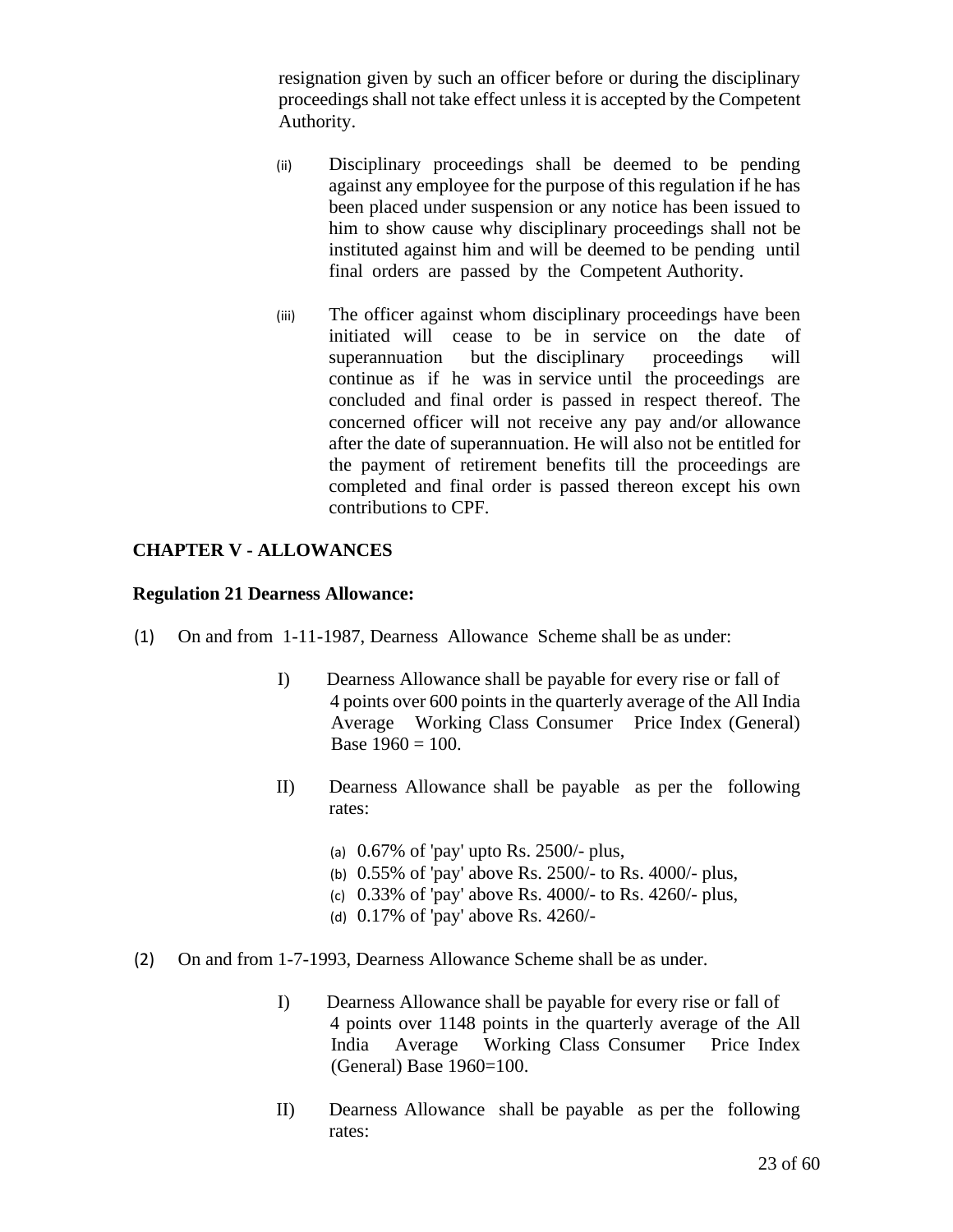- (a) 0.35% of 'Pay' upto Rs. 4800/- Plus
- (b) 0.29% of 'Pay' above Rs. 4800/- to Rs. 7700/- plus
- (c) 0.17% of 'Pay' above Rs. 7700/- to Rs. 8200/- plus,
- (d) 0.09% of 'Pay' above Rs. 8200/-
- NOTE (A) Pay for the purpose of Dearness Allowance shall mean BasicPay including Stagnation increments.
- (B) Professional Qualification Allowance/ Professional Qualification Pay as specified in Explanation (c) and (d) to subregulation (2) of Regulation 5 shall rank for Dearness Allowance w.e.f. 1.11.1994.
- (3) On and from 1-4-1998, Dearness Allowance Scheme shall be as under.
	- I) Dearness Allowance shall be payable for every rise or fall of 4 points over 1684 points in the quarterly average of the All India Average Working Class Consumer Price Index (General) Base 1960=100.
	- II) Dearness Allowance shall be payable as per the following rates:
		- (a) 0.24% of 'Pay' upto Rs. 7100/- Plus
		- (b) 0.20% of 'Pay' above Rs. 7100/- to Rs. 11300/- plus
		- (c) 0.12% of 'Pay' above Rs. 11300/- to Rs. 12025/- plus, (d) 0.06% of 'Pay' above Rs. 12025/-

Note:

- (A) Pay for the purpose of Dearness Allowance shall mean Basic Pay including Stagnation increments.
- (B) Professional Qualification Allowance/ Professional Qualification Pay as specified in Explanation (c) and (d) to subregulation (2) of Regulation 5 shall rank for Dearness Allowance
- (4) On and from 1-11-2002, Dearness Allowance Scheme shall be as under.(Joint Note Dated :  $2<sup>nd</sup>$  June, 2005)
	- a. For the period from  $1<sup>st</sup>$  November 2002 to  $31<sup>st</sup>$  January 2005, Dearness Allowance shall be payable for every rise or fall of 4 points over 2288 points in the quarterly average of the All India Average Working Class Consumer Price Index (General) Base  $1960 = 100$  at the following rates :
		- (i)  $0.18\%$  of 'pay' upto Rs.9,650/- plus
		- (ii)  $0.15\%$  of 'pay' above 9,650/- and upto Rs.15,350/- plus
		- (iii)  $0.09\%$  of 'pay' above 15,350/- and upto Rs.16,350/- plus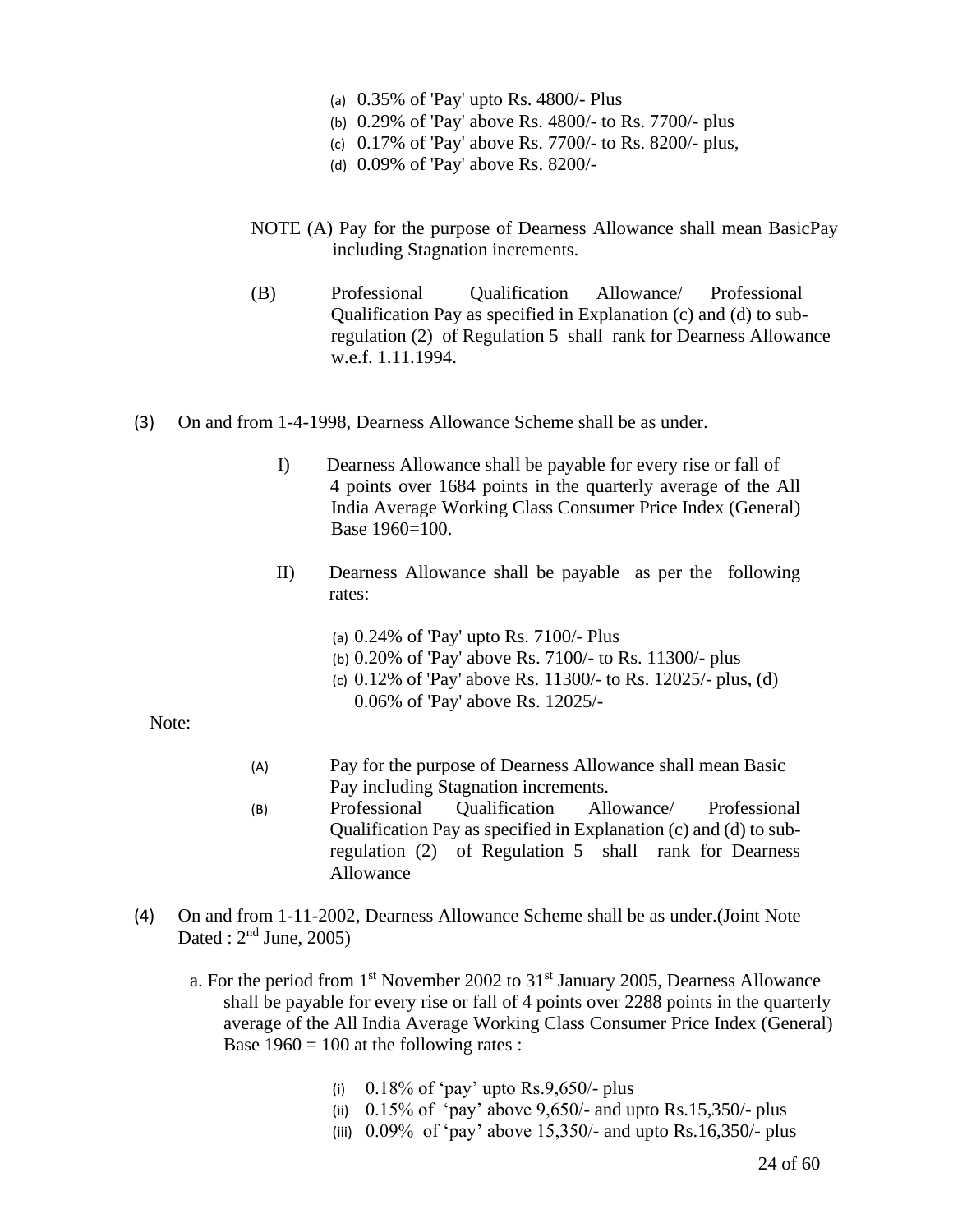(5) On and from 1st February 2005, Dearness Allowance shall be payable for every rise or fall of 4 points over 2288 points in the quarterly average of the All India Average Working Class Consumer Price Index (General) Base 1960 = 100 at 0.18% of Pay.

On and from the  $1<sup>st</sup>$  day of November, 2007, dearness allowance shall be payable for every rise or fall of four points over 2836 points in the quarterly average of the All India Average Working Class Consumer Price Index (General) Base 1960=100 at 0.15% of Pay.

Explanation.- For the purposes of this sub-regulation, "pay" for the purpose of Dearness Allowance shall mean basic pay including Stagnation Increments;

Professional Qualification Allowance or Professional Qualification Pay as specified in Explanations (c), (d), (e) and (f) to sub-regulation (2) of regulation 5 shall rank for dearness allowance.

(6) **On and from the 1st day of November, 2012, Dearness Allowance shall be payable for every rise or fall of four points over 4440 points in the quarterly average of the All India Average Working Class Consumer Price Index (General) Base 1960=100 at 0.10% of pay.**

**Explanation***—* **For the purposes of this sub–regulation:-**

**(a) ―pay for the purpose of Dearness Allowance shall mean basic pay including Stagnation Increments plus Special Allowance;**

**(b) Professional Qualification Allowance or Professional Qualification Pay as specified in clauses (c), (d), (e), (f) and (g) to the explanation in su–regulation (2) of regulation 5 shall rank for Dearness Allowance.**

**(Amended and Notified vide Gazette dated 31/03/2020)**

## **Regulation 22 House Rent Allowance:**

- (1) (a) On and from 1-11-1994 Where an officer is provided with residential accommodation by the Bank, a sum equal to 4% of the basic pay in the first stage of the scale of pay in which he is placed or the standard rent for the accommodation, whichever is less, will be recovered from him.
	- (b) Where an officer is not provided any residential accommodation by the Bank, he shall be eligible on and from 1-11-1992 for House Rent Allowance at the following rates:

| Column I                      | Column II                   |
|-------------------------------|-----------------------------|
| Where the place of work is in | <b>HRA</b> Payable shall be |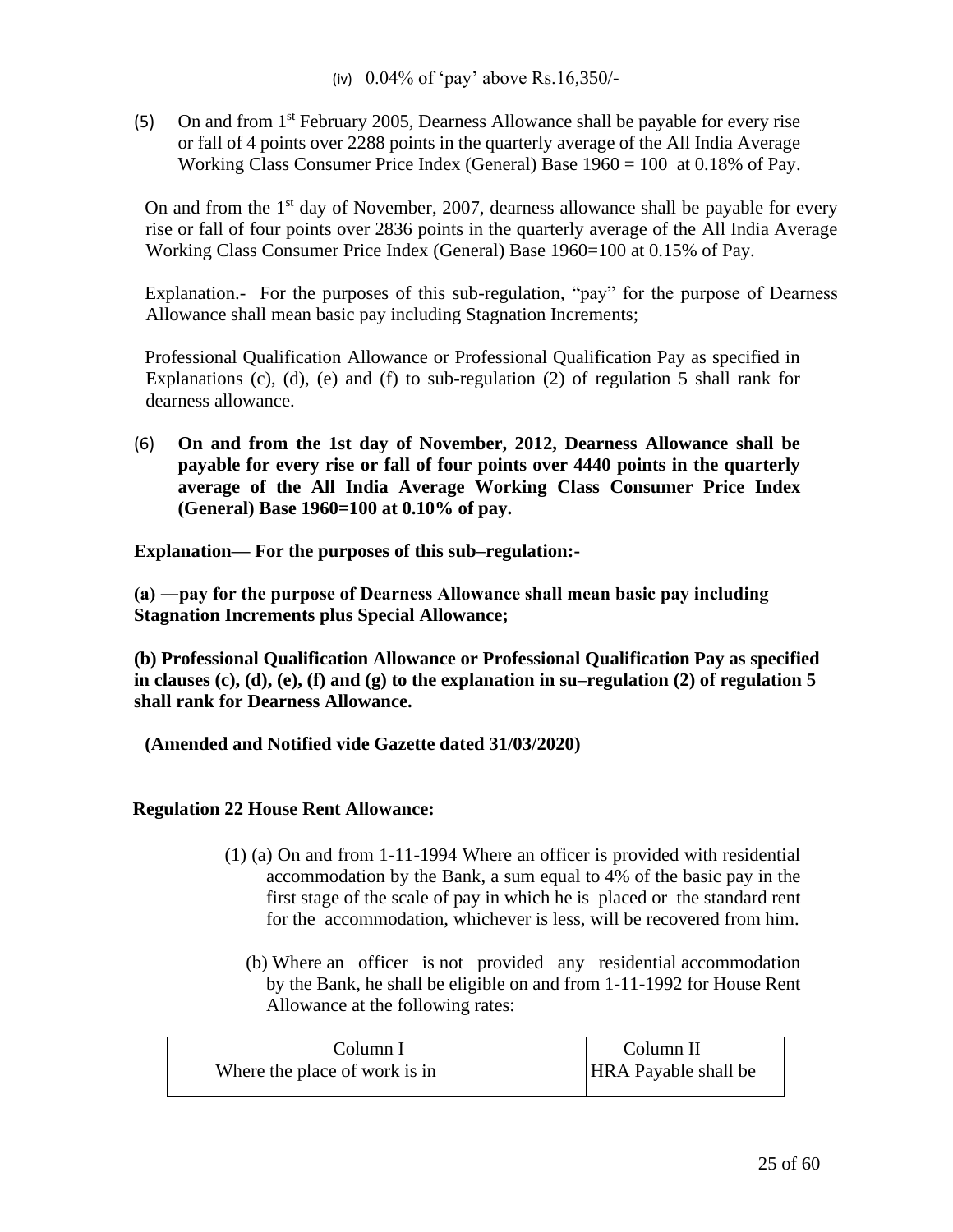| i) Major 'A' Class Cities specified as such from time 13% of the pay p.m.  |                         |  |  |
|----------------------------------------------------------------------------|-------------------------|--|--|
| to time in accordance with the guidelines of the                           |                         |  |  |
| Government and Project Area Centre in Group "A"                            |                         |  |  |
| ii) Other places in Area I and Project Area Centres in 12% of the pay p.m. |                         |  |  |
| Group "B"                                                                  |                         |  |  |
| iii) Area II and state capitals and capitals of Union                      | 10.5% of the<br>pay     |  |  |
| Territories not covered by (i) and (ii) above                              | p.m.                    |  |  |
| iv) Area III                                                               | $9.5\%$ of the pay p.m. |  |  |

Provided that if an officer produces a rent receipt, the House Rent Allowance payable to him shall be the actual rent paid by him for his residential accommodation in excess over 4% of the pay in the first stage of the scale of pay in which he is placed or 150% of the House Rent Allowance payable as per Column II above whichever is lower.

(3) (a) On and from 1-11-1999, where an officer is provided with residential accommodation by the Bank, a sum equal to 2.5% of the basic pay in the first stage of the scale of pay in which he is placed or the standard rent for the accommodation, whichever is less, will be recovered from him.

> (b) Where an officer is not provided any residential accommodation by the Bank, he shall be eligible on and from 1-11- 1999 for House Rent Allowance at the following rates:

| Column I                                                                                                                                                    | Column II               |
|-------------------------------------------------------------------------------------------------------------------------------------------------------------|-------------------------|
| Where the place of work is in                                                                                                                               | HRA Payable<br>shall be |
| i) Major 'A' Class Cities specified as such from time<br>to time in accordance with the guidelines of the<br>Government and Projec Area Centre in Group "A" | 9% of the pay p.m.      |
| ii) Other places in Area I and Project Area Centres in<br>Group "B"                                                                                         | 8% of the pay p.m.      |
| iii) Area II i.e. all places not covered by (i) and<br>(ii) above                                                                                           | 7% of the pay p.m.      |

Provided that if an officer produces a rent receipt, the House Rent Allowance payable to him shall be the actual rent paid by him for his residential accommodation in excess over 2.5% of the pay in the first stage of the scale of pay in which he is placed or 150% of the House Rent Allowance payable as per Column II above whichever is lower.

(w.e.f. 01/11/2002) (Joint Note Dated :  $2<sup>nd</sup>$  June, 2005)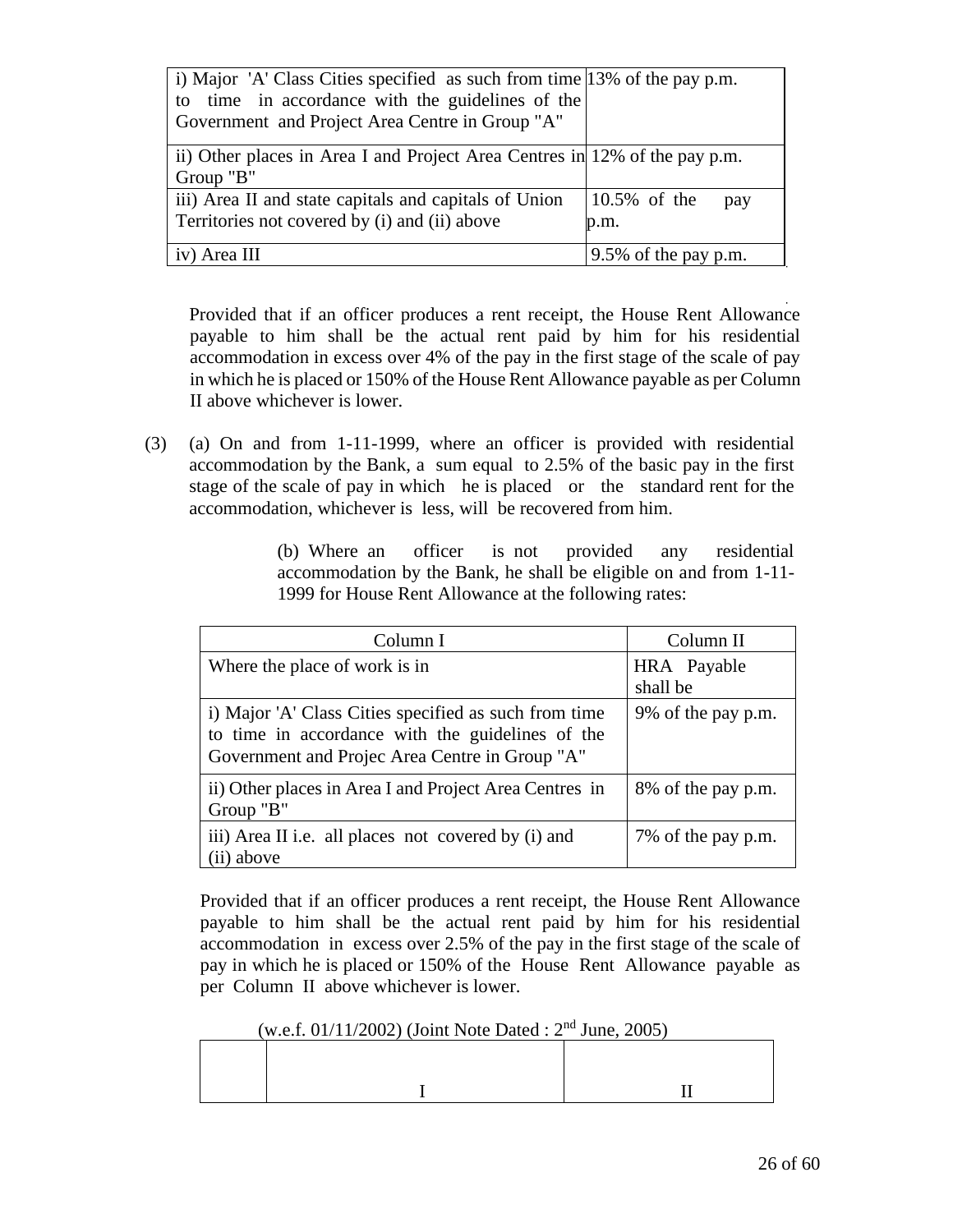| $\bf{1)}$ | Major "A" Class Cities and Project<br>Area Centres in Group A | 8.5% of Pay    |
|-----------|---------------------------------------------------------------|----------------|
| $\rm ii)$ | Other places in Area I and Project<br>Area Centres in Group B | 7.5% of Pay    |
| iii)      | Other places                                                  | $6.5\%$ of Pay |

Provided that if an officer produces a rent receipt, the House Rent Allowance payable to him/her shall be the actual rent paid by him/her for the residential accommodation in excess over 1.75% of Pay in the first stage of the Scale of Pay in which he/she is placed with a maximum of 150% of the House Rent Allowance payable as per aforesaid rates mentioned in Column II above.

#### Note:

The claims of officer employees for House Rent Allowance linked to the cost of their ownership accommodation shall also be restricted to 150% of House Rent Allowance as hitherto.

Note:

- (i) "Pay" for the purpose of House Rent Allowance shall mean Basic Pay including stagnation increments.
- (ii) Professional Qualification Allowance or Professional Qualification Pay, as the case may be, shall rank for House Rent Allowance with effect from 1-11-1994.
- (4) Where an officer resides in his own accommodation he shall be eligible for a House Rent Allowance on the same basis as mentioned in proviso to sub-regulation  $(I)(b)$  and  $(2)(b)$  as if he were paying by way of monthly rent a sum equal to one twelfth of the higher of A or B below

# **[ A ]**

The aggregate of: -

- i) Municipal taxes payable in respect of the accommodation; and
- ii) 12% of the capital cost of the accommodation including the cost of the land and if the accommodation is part of a building, the proportionate share of the capital cost of the land attributable to that accommodation, excluding the cost of special fixtures, like air conditioners or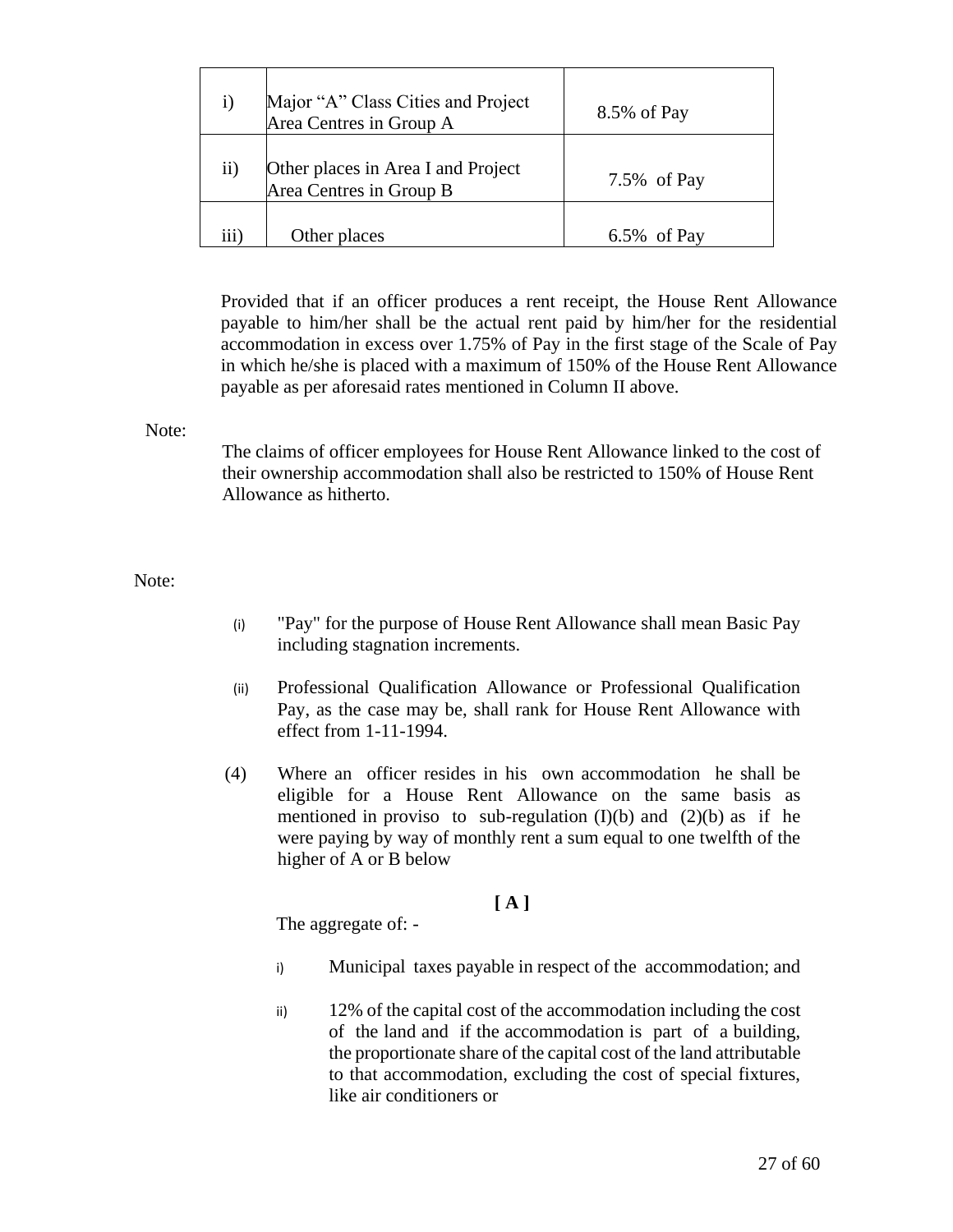The annual rental value taken for municipal assessment of the accommodation.

Explanation:

(1) For the purpose of this Regulation "standard rent" means:

- a) In the case of any accommodation owned by the Bank, the standard rent calculated in accordance with the procedure for such calculation in vogue in the Government;
- b) where accommodation has been hired by the Bank, contractual rent payable by the Bank or rent calculated in accordance with the procedure in (a) above, whichever is lower.
- (2) In this regulation, for the purpose of sub-regulation
	- (1) Area I, Area II and Area III shall mean as under:

Area I - Places with a population of more than 12 lakhs Area II - All cities other than those included in Area I, which have a population of 1 Lakh and more. Area III - All places not included in Area I and Area II

(2) For the purpose of sub-regulation (2) of this Regulation and Regulation 23, Area I and Area II shall mean as under: Area I-Places with a population of more than 12 lakhs Area II- All places not included in Area I

On and from the 1<sup>st</sup> day of November, 2002,

(a) where an officer is provided with residential accommodation by the Bank, a sum equal to 1.75 per cent of the basic pay in the first stage of the scale of pay in which he is placed or the standard rent for the accommodation, whichever is less, shall be recovered from him;

(b) where an officer is not provided any residential accommodation by the Bank, he shall be eligible for House Rent Allowance at the rates specified in the following table, namely:

|     | TABLE                                                         |                      |
|-----|---------------------------------------------------------------|----------------------|
|     | Where the place of work is in                                 | HRA payable shall be |
|     |                                                               | (2)                  |
| (i) | Major "A" Class Cities and Project<br>Area Centres in Group A | 8.5% of Pay          |
| (ii | Other places in Area I and Project Area<br>Centres in Group B | 7.5% of Pay          |
|     | Other places                                                  | 6.5% of Pay:         |

ma<sub>DI</sub><sub>D</sub>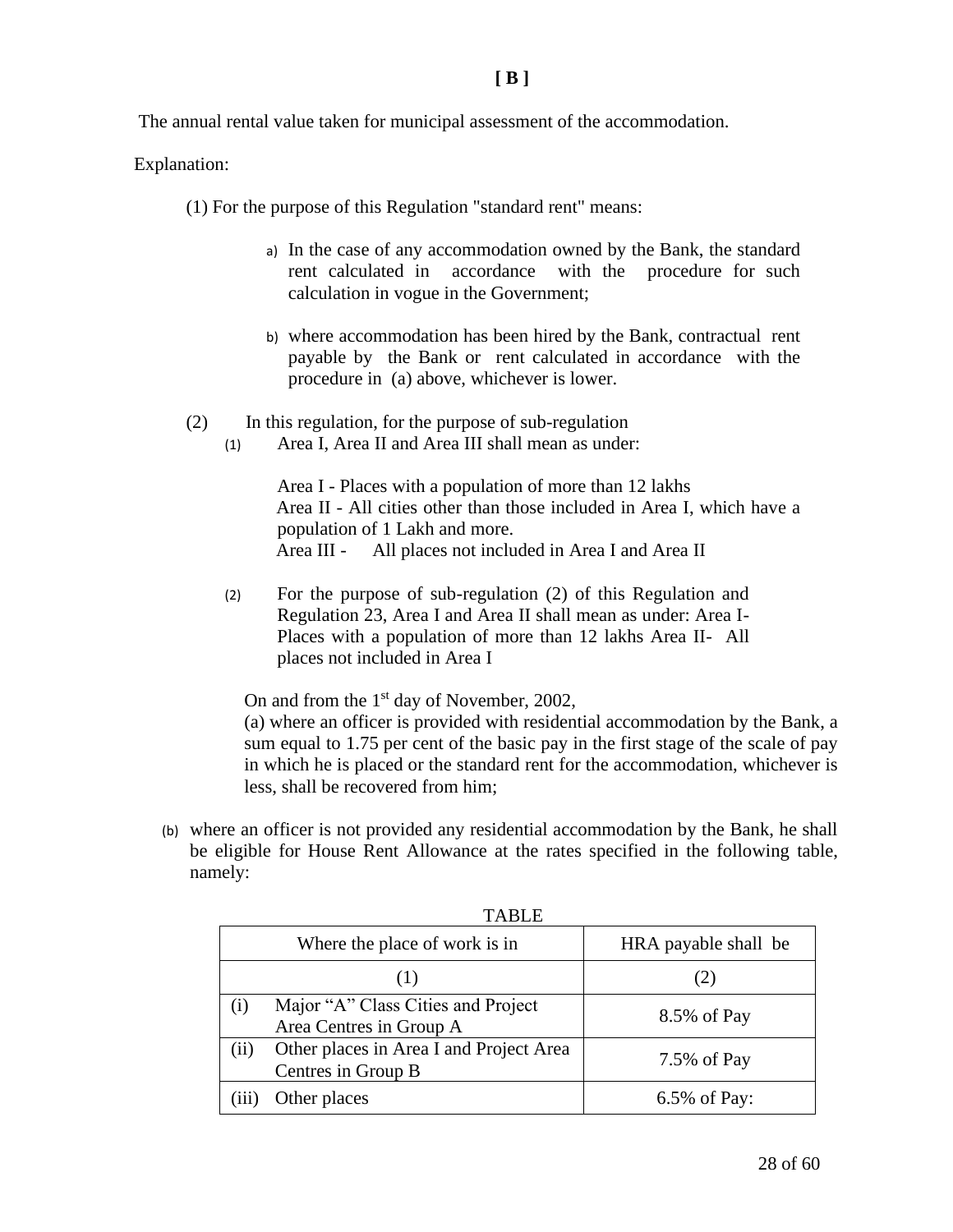Provided that if an officer produces a rent receipt, the House Rent Allowance payable to him shall be the actual rent paid by him for the residential accommodation in excess over 1.75 per cent of pay in the first stage of the scale of pay in which he is placed with a maximum of 150 per cent of the House Rent Allowance payable as per column (2) of the above Table.

(2) On and from the  $1<sup>st</sup>$  day of November, 2007, -

(a) where an officer is provided with residential accommodation by the Bank, a sum equal to 1.20 per cent of the basic pay in the first stage of the scale of pay in which he is placed or the standard rent for the accommodation, whichever is less, shall be recovered from him;

(b)where an officer is not provided any residential accommodation by the Bank, he shall be eligible for House Rent Allowance at the rates specified in the following table, namely: -

|                    | ,,,,,,,,                                                      |                      |
|--------------------|---------------------------------------------------------------|----------------------|
|                    | Where the place of work is in                                 | HRA payable shall be |
|                    | (1)                                                           | (2)                  |
| $\left( 1 \right)$ | Major "A" Class Cities and Project<br>Area Centres in Group A | 8.5% of Pay          |
| (11)               | Other places in Area I and Project Area<br>Centres in Group B | 7.5% of Pay          |
|                    | Other places                                                  | $6.5\%$ of Pay       |

TABLE

Provided that if an officer produces a rent receipt, the House Rent Allowance payable to him shall be the actual rent paid by him for the residential accommodation in excess over 1.20 per cent of Pay in the first stage of the Scale of Pay in which he is placed with a maximum of 150 per cent of the House Rent Allowance payable as per aforesaid rates mentioned in column (2) above.

Note.- The claims of officers for House Rent Allowance linked to the cost of their ownership accommodation shall also be restricted to 150 per cent of House Rent Allowance as hitherto.";

# **On and from 1st November, 2012,**

- (a)**where an officer is provided with residential accommodation by the Bank, a sum equal to 0.75% of the basic pay in the first stage of the scale of pay in which he is placed or the standard rent for the accommodation, whichever is less, will be recovered from him;**
- (b)**where an officer is not provided any residential accommodation by the bank, he shall be eligible on and from 01.11.2012 for House Rent Allowance at the rates specified in the following table, namely :**

|  | ---------                               |                             |
|--|-----------------------------------------|-----------------------------|
|  | Where the place of work is in           | <b>HRA</b> payable shall be |
|  |                                         |                             |
|  | Major "A" Class Cities and Project Area | $9.0\%$ of Pay              |

**TABLE**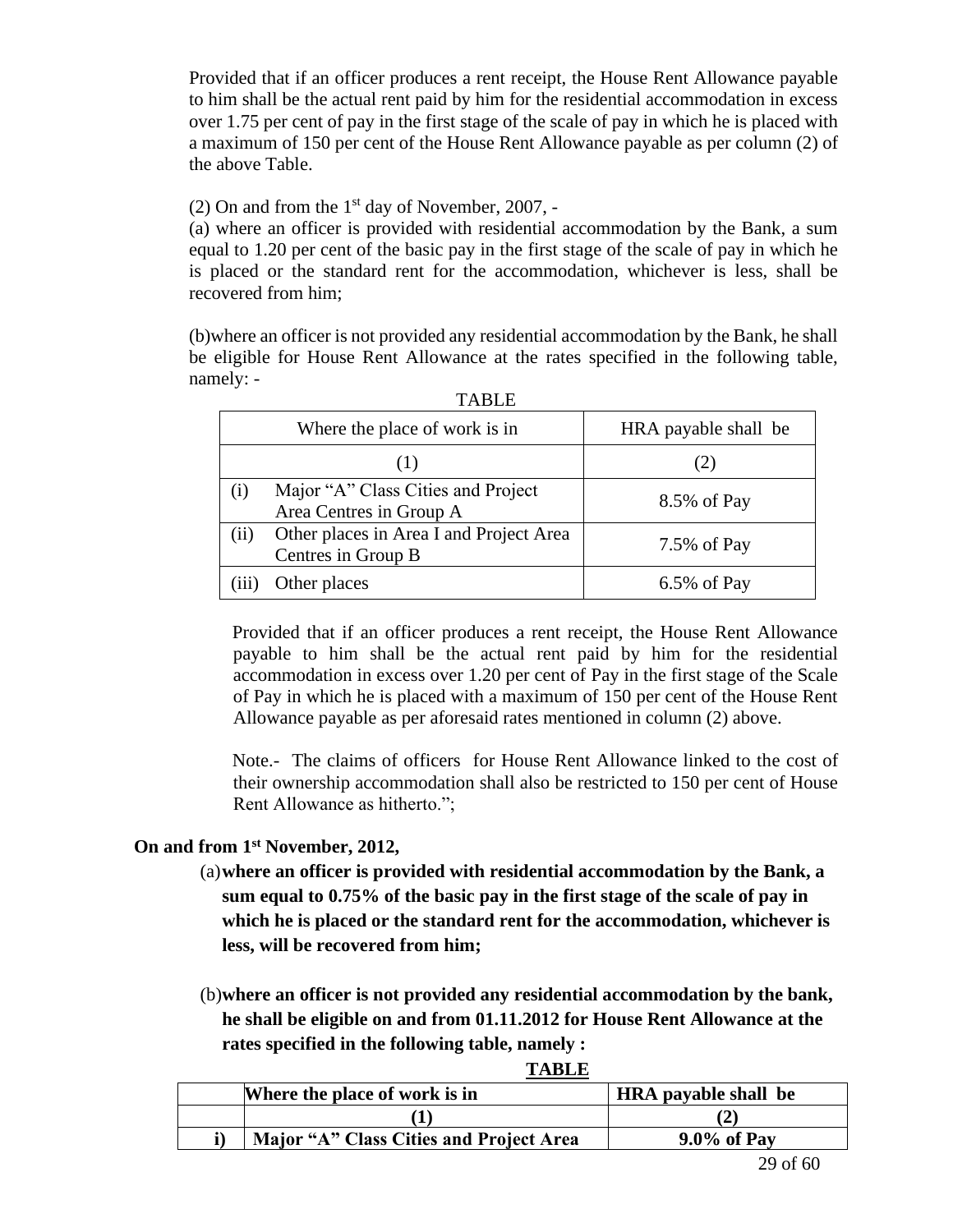|      | <b>Centres in Group A</b>                  |                |
|------|--------------------------------------------|----------------|
| ii)  | Other places in Area I and Project Area    | $8.0\%$ of Pay |
|      | <b>Centres in Group B and State of Goa</b> |                |
| iii) | Other places                               | $7.0\%$ of Pay |

**Provided that if an officer produces a rent receipt, the House Rent Allowance payable to him/her shall be the actual rent paid by him/her for the residential accommodation in excess over 0.75% of Pay in the first stage of the Scale of Pay in which he/she is placed with a maximum of 150% of the House Rent Allowance payable as per aforesaid rates mentioned in Column 2 of the above Table.**

**Note: The claims of officer for House Rent Allowance linked to the cost of their ownership accommodation shall also be restricted to 150% of House Rent Allowance as hitherto.**

**(Amended and Notified vide Gazette dated 31/03/2020)**

# **Regulation 23 Other Allowances:**

An officer shall be eligible for the following other allowances namely:

(1) On and from 1-11-1999, if he is serving in a place mentioned in column 1 of the Table below, a City Compensatory Allowance at the rate mentioned in column 2 thereof against that place, shall be payable

| Places                                                                                                               | Rates                                                                        |
|----------------------------------------------------------------------------------------------------------------------|------------------------------------------------------------------------------|
| ( 1 )                                                                                                                | (2)                                                                          |
| i. Places in Area I and in the State                                                                                 | 4% of basic pay subject to a                                                 |
| of Goa                                                                                                               | maximum of $\overline{\xi}$ 375/- per month                                  |
| ii. Places with population of 5<br>lakhs and over and State Capitals<br>and Chandigarh, Puducherry and<br>Port Blair | 3% of basic pay subject to a<br>maximum of $\overline{\xi}250/$ - per month. |

(w.e.f. 01/11/2002) Joint Note Dated : 2nd June, 2005

| Places                                                                                                               | Rates<br>(2)                                                                 |
|----------------------------------------------------------------------------------------------------------------------|------------------------------------------------------------------------------|
| Places in Area I and in the<br>State of Goa                                                                          | 4% of basic pay subject to a<br>maximum of $\overline{\xi}$ 540/- per month  |
| ii. Places with population of 5<br>lakhs and over and State Capitals<br>and Chandigarh, Puducherry and<br>Port Blair | 3% of basic pay subject to a<br>maximum of $\overline{\xi}$ 375/- per month. |

**On and from 1.11.2012, if he is serving in a place mentioned in column 1 of the Table below, a City Compensatory Allowance at the rate mentioned in column 2 thereof against that place shall be payable :-**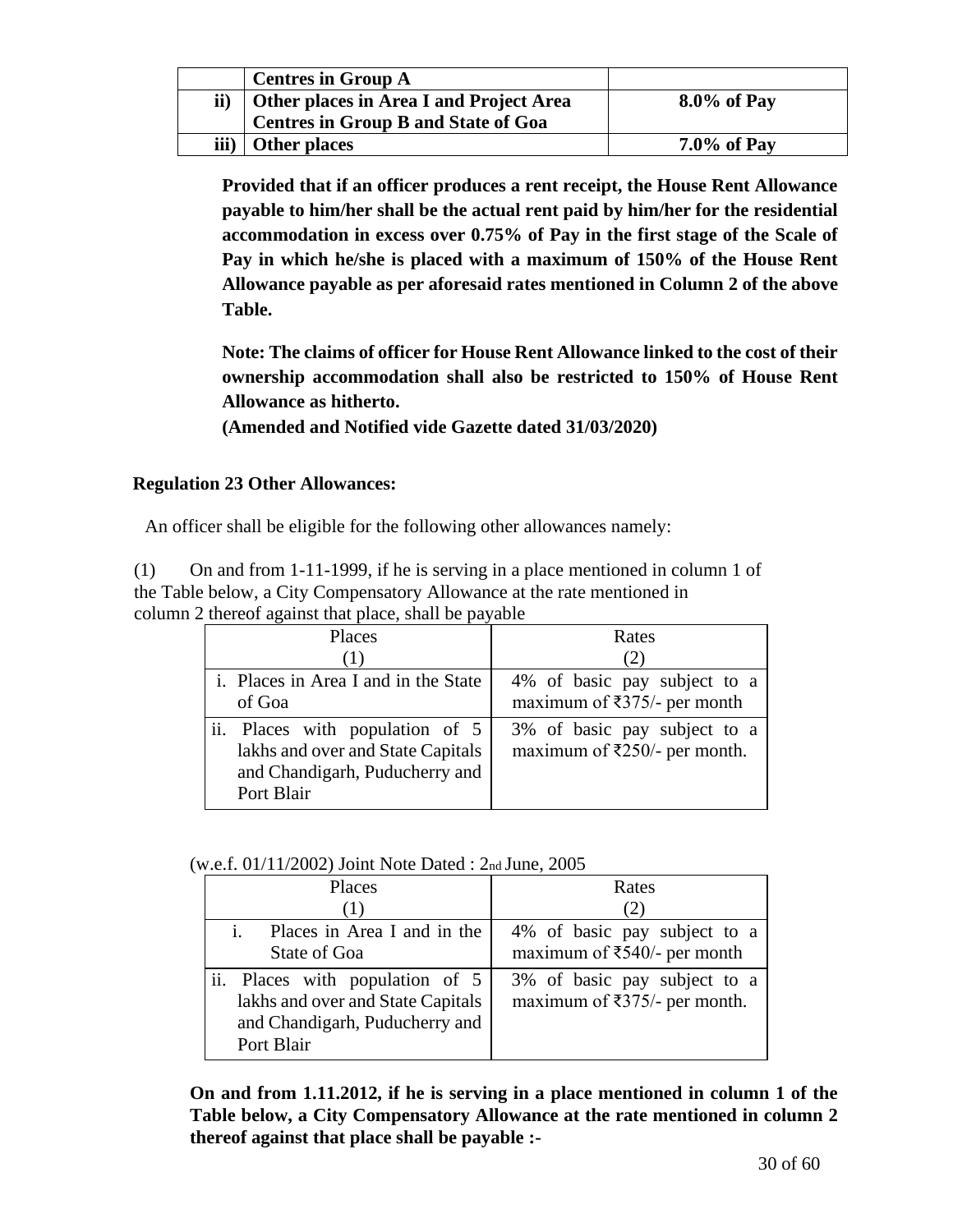|     | <b>Places</b><br>(1)                                                                                                    | <b>Rates</b><br>(2)                                                               |
|-----|-------------------------------------------------------------------------------------------------------------------------|-----------------------------------------------------------------------------------|
|     | iii. Places in Area I and in the<br><b>State of Goa</b>                                                                 | 4% of basic pay subject to a<br>maximum of ₹870/- per month                       |
| iv. | Places with population of 5<br>lakhs and over and State<br>Capitals and Chandigarh,<br><b>Puducherry and Port Blair</b> | 3% of basic pay subject to a<br>maximum of $\text{\textsterling}600/-$ per month. |

**(Amended and Notified vide Gazette dated 31/03/2020)**

# **(2) On and from the 1st day of November, 2012, the rates of special areas allowances shall be as specified in the Schedule to these regulations.**

**(3)** If he is serving in an Area to be specified as Project Area falling in Group A or Group B, a Project Area Compensatory Allowance at the rate of Rs. 40/- p.m. or Rs. 25/- p.m. accordingly as the area has been classified as Group A or Group B.

Provided that on and from the first day of April, 1997, the provisions of this subregulation shall have effect as if for the letters, figures and words" Rs. 40/- per month for Rs.25/- per month", the letters, figures and words 'Rs.125 per month or Rs.100 per month' had been respectively substituted'.

Joint Note Dated : 2nd June, 2005 On and from 1st November 2002, Project Area Compensatory Allowance shall be payable at the following rates :

Project Areas falling in Group  $A - Rs.210/- p.m.$ Project Areas falling in Group B – Rs.185/- p.m.

On and from the 1st day of November, 2007, if an officer is serving in an area to be specified as Project Area falling in Group A or Group B, he shall be eligible for a Project Area Compensatory Allowance at the rate of Rs.290 per month or Rs.255 per month according to the classification of area as Group A or Group B.

**On and from the 1st day of November, 2012, if an officer is serving in an area to be specified as Project Area falling in Group A or Group B, he shall be eligible for a Project Area Compensatory Allowance at the rate of Rs.400 per month or Rs.350 per month according to the classification of area as Group A or Group B. (Amended and Notified vide Gazette dated 31/03/2020)**

**(4)** On and from 1-1-1987, if an officer is transferred from one place to another in the midst of an academic year and if he has one or more children studying in school or college, in the former place, a Mid- Academic Year Transfer Allowance of Rs. 150/- p.m. from the date he reports to the latter place upto the end of the academic year in respect of all the children, provided that such allowance shall cease if all the children cease studying at the former place.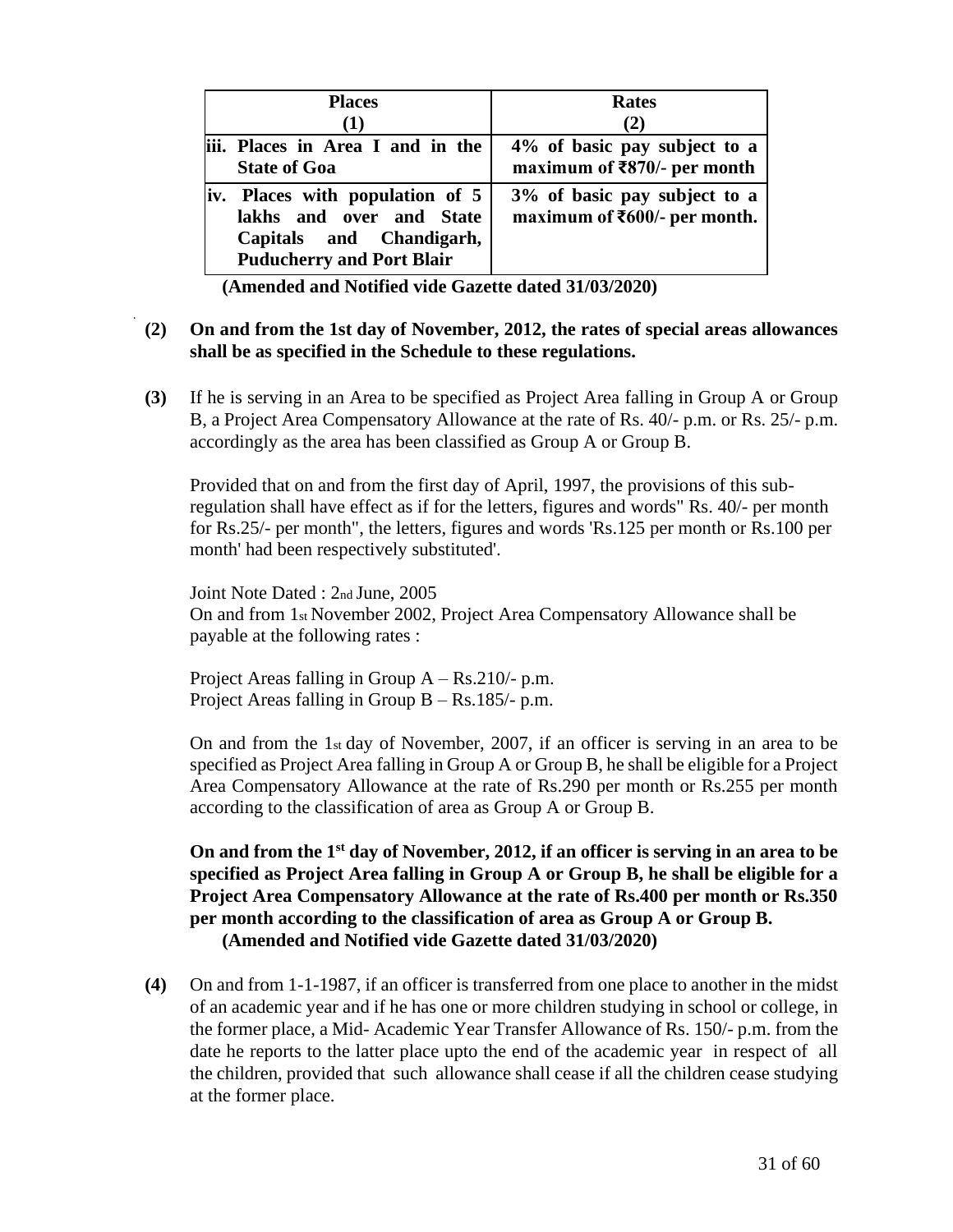'Provided that on and from the first day of April, 1997, the provisions of this sub-regulation shall have effect as if for the letters and figures"Rs.150 p.m. ", the letters, figures and words Rs.300 per month" had been substituted'.

On and from 1st January 2004, mid-academic year transfer allowance shall be payable at Rs.500/- p.m. subject to other conditions. (Joint Note Dated :  $2<sup>nd</sup>$  June, 2005)

On and from the  $1<sup>st</sup>$  day of November, 2007, if an officer is transferred from one place to another in the midst of an academic year and if he has one or more children studying in school or college, in the former place, he shall be eligible for a mid-academic year transfer allowance of Rs.700 per month from the date he reports to the latter place upto the end of the academic year in respect of all the children, provided that such allowance shall cease if all the children cease studying at the former place

**On and from the 1st day of June, 2015, if an officer is transferred from one place to another in the midst of an academic year and if he has one or more children studying in school or college, in the former place, he shall be eligible for a mid– academic year transfer allowance of Rs. 1100/- per month from the date he reports to the latter place up to the end of the academic year in respect of all the children, provided that such allowance shall cease if all the children cease studying at the former place.**

**(Amended and Notified vide Gazette dated 31/03/2020)**

(5) On and from 1-11-1999, if an officer is deputed to serve outside the Bank, he may opt to receive the emoluments attached to the post to which he is deputed. Alternatively, he may be in addition to his pay, draw a Deputation Allowance of 7.75 % of pay subject to a maximum Rs. 1000/- and such other allowances as he would have drawn had he been posted in the Bank's service at that place.

Provided that where he is deputed to an organisation which is located at the same place where he was posted immediately prior to his deputation he shall receive a deputation allowance equal to

4% of his pay, subject to a maximum Rs. 500/-

Provided further that an officer on deputation to the Training Establishment of the Bank as faculty member shall be eligible for deputation allowance at 4% of his pay, subject to a maximum Rs.500/-

On and from  $1<sup>st</sup>$  June 2005, Deputation Allowance shall be at the following rates :

- a) An officer deputed to serve outside the bank  $-7.75\%$  of Pay with a maximum of Rs.1,500/- p.m.
- b) An officer deputed to an organization at the same place or to the training establishment of the bank – 4% of Pay with a maximum of Rs.750/- p.m.

On and from the  $1<sup>st</sup>$  day of May, 2010, if an officer is deputed to serve outside the Bank, he may opt to receive the emoluments attached to the post to which he is deputed, or he may in addition to his pay, draw a deputation allowance at the rate of 7.75 per cent of pay subject to a maximum Rs.2300 per month and such other allowances he would have drawn had he been posted in the Bank's service at that place: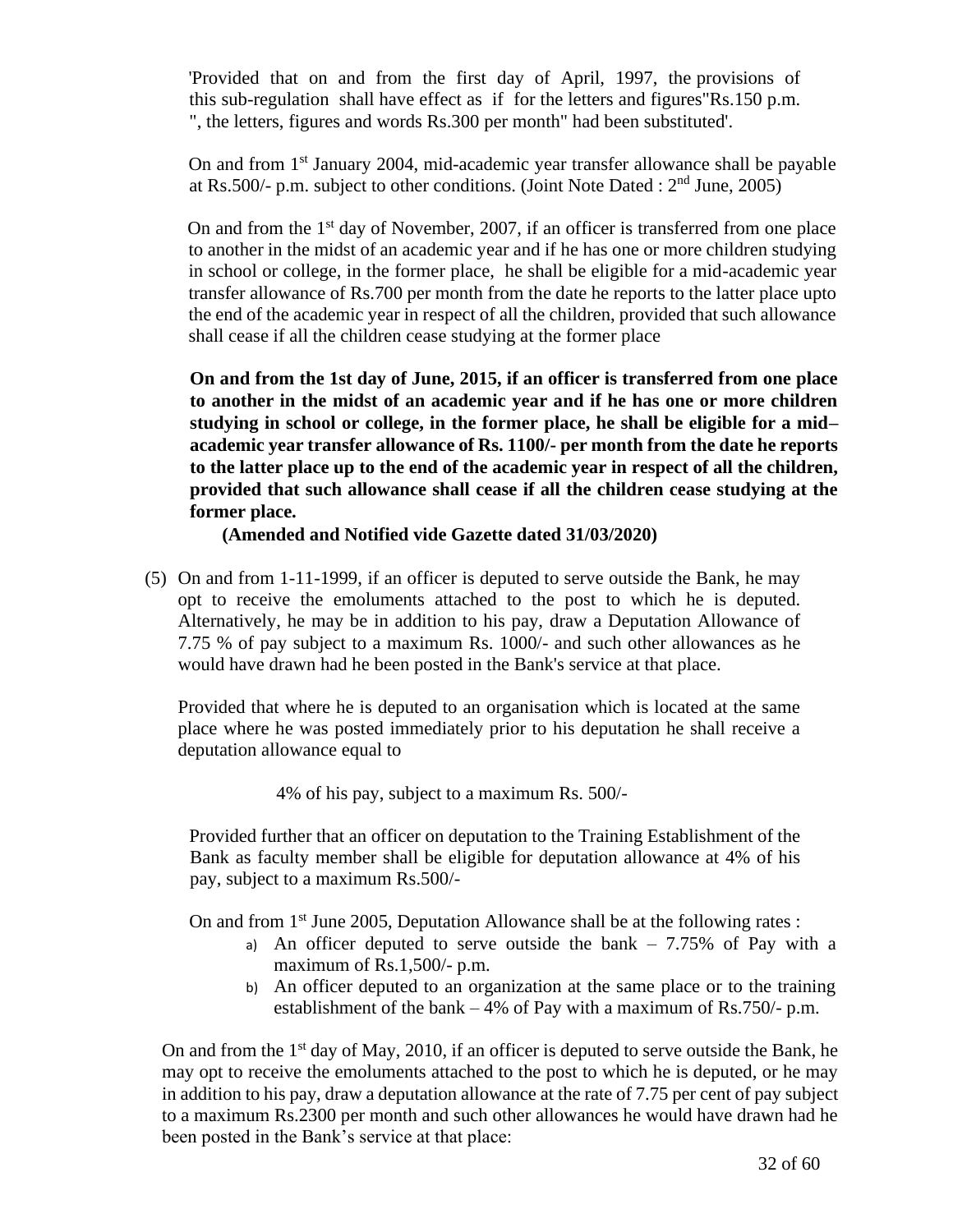Provided that where he is deputed to an organisation which is located at the same place where he was posted immediately prior to his deputation, he shall receive a deputation allowance equal to 4 per cent of his pay subject to a maximum Rs.1200 per month:

Provided further that an officer on deputation to the Training Establishment of the Bank as a faculty member shall be eligible for deputation allowance at the rate of 4 per cent of his pay subject to a maximum Rs.1200 per month.";

**On and from the 1st day of June, 2015, if an officer is deputed to serve outside the Bank, he may opt to receive the emoluments attached to the post to which he is deputed, or he may in addition to his pay, draw a deputation allowance at the rate of 7.75 per cent of pay subject to a maximum of Rs.4000 per month and such other allowances he would have drawn had he been posted in the Bank's service at that place:**

**Provided that where he is deputed to an organization which is located at the same place where he was posted immediately prior to his deputation, he shall receive a deputation allowance equal to 4 per cent of his pay subject to a maximum of Rs.2000/- per month.**

**Provided further that an officer on deputation to the Training Establishment of the Bank as a faculty member shall be eligible for deputation allowance at the rate of 4 per cent of his pay subject to a maximum of Rs.2000/- per month.**

# **(Amended and Notified vide Gazette dated 31/03/2020)**

(6) On and from 1-11-1999, if he is required to officiate in a post in a higher scale for continuous period of not less than 7 days at a time or an aggregate of 7 days during a calendar month, he shall receive an Officiating Allowance equal to 6% of his pay, prorata for the period for which he officiates. Officiating allowance will rank as pay for purposes of Provident Fund/Pension and not for other purposes.

> Provided that where an officer comes to officiate in a higher scale, as a consequence solely of the review of the categorisation of posts under Regulation 6, he shall not be eligible for the Officiating Allowance for a period of one year from the date on which the review of the categorisation takes effect.

(7) On and from financial year 1989/90 if he is posted at a branch where books are closed on 31<sup>st</sup> March and 30<sup>th</sup> September a Closing Allowance of Rs. 150/- for each of the two closings.

Provided that on and from the financial year 1997-98, the provisions of the sub-regulation shall have effect as if for the letters and figures "Rs.150" the letters and figures "Rs.250" had been substituted".

**(8)** On and from 01.01.1990, if his working hours during a day are split with minimum interval of 2 hours, a split duty allowance of Rs.35/- p.m.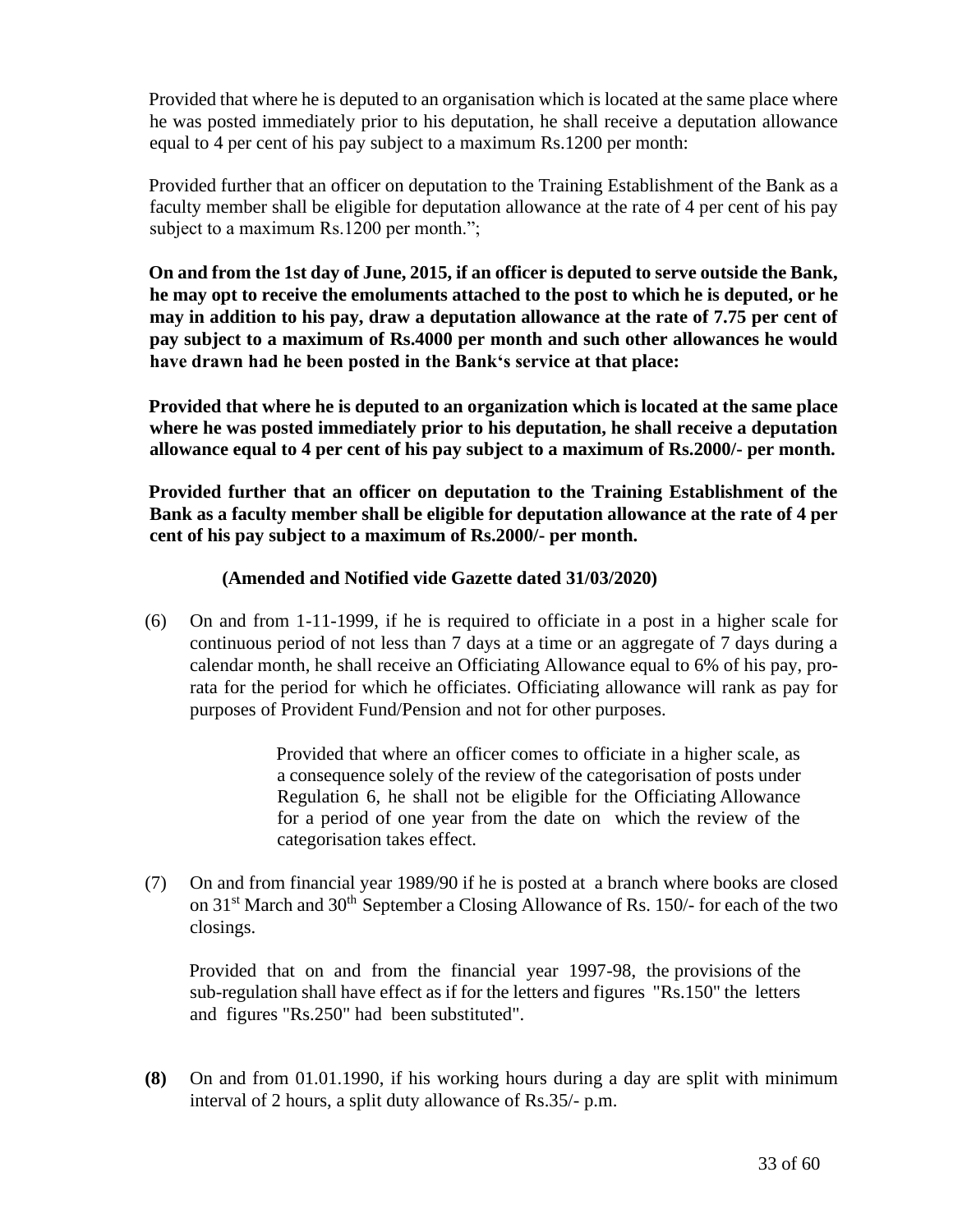Provided that on and from the first day of April 1997 the provisions of this sub-regulation shall have effect as if for the letters and figures "Rs.35/- p.m.", the letters, words and figures "Rs.70 per month" had been substituted";

On and from 1st November 2002, Split Duty Allowance shall be payable at Rs.125/- p.m.( Joint Note Dated : 2nd June, 2005)

On and from the 1st day of November 2007, if the working hours during a day are split with minimum interval of two hours, an officer shall be eligible for a Split Duty Allowance at the rate of Rs.165 per month.";

# **On and from the 1st day of November 2012, if the working hours during a day are split with minimum interval of two hours, an officer shall be eligible for a Split Duty Allowance at the rate of Rs.200 per month**

# **(Amended and Notified vide Gazette dated 31/03/2020)**

- (9) If an officer is required to work as custodian of a vault or locker on a holiday, a Diem Allowance at the rate to which he is entitled.
- (10) On and from 1-11-1999, if the officer is serving in a place mentioned in column 1 of the table below, a Hill and Fuel Allowance at the rate mentioned in column 2 thereof:

|               | Place                                                                                             | Rates<br>2                                              |
|---------------|---------------------------------------------------------------------------------------------------|---------------------------------------------------------|
| a)            | Places with an altitude of 1000 metres and<br>above but less than 1500 metres and<br>Mercara Town | 2% of Pay subject to<br>a maximum of<br>$Rs.220/-p.m.$  |
| b)            | Places with an altitude of 1500 metres and<br>above but less than 3000 metres.                    | 2.5% of Pay subject<br>to a maximum of<br>Rs.260 p.m.   |
| $\mathbf{c})$ | Places with an altitude of 3000 metres and<br>above.                                              | 5% of Pay subject to<br>a maximum of<br>$Rs.750/- p.m.$ |

|    | Place                                                                                                                                          | Rate w.e.f.<br>01/11/2002 |
|----|------------------------------------------------------------------------------------------------------------------------------------------------|---------------------------|
| a) | Places with an altitude of 1000 metres and 2% of Pay subject to a<br>above but less than 1500 metres and Mercara   maximum of Rs.400/-<br>Town | p.m.                      |

|  |  |  | (Joint Note Dated : $2nd$ June, 2005) |  |  |  |  |  |
|--|--|--|---------------------------------------|--|--|--|--|--|
|--|--|--|---------------------------------------|--|--|--|--|--|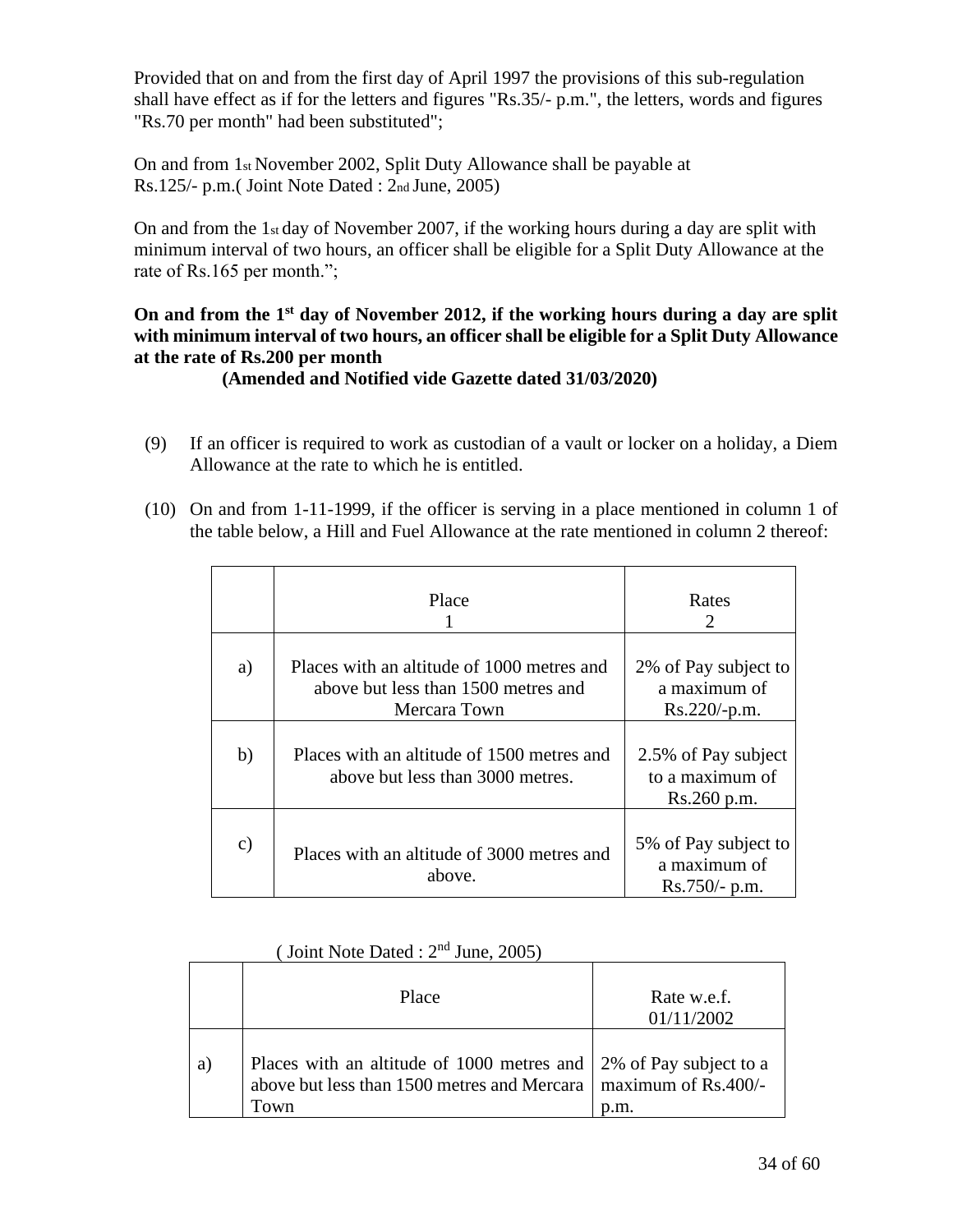| $\mathbf{b}$ | Places with an altitude of 1500 metres and 2.5% of Pay subject to<br>above but less than 3000 metres. | a maximum of Rs.500<br>p.m.                    |
|--------------|-------------------------------------------------------------------------------------------------------|------------------------------------------------|
| $\mathbf{C}$ | Places with an altitude of 3000 metres and<br>above.                                                  | 5% of Pay subject to a<br>maximum of Rs.1150/- |

Note:

- (a) Officers posted at places with an altitude of not less than 750 meters and which are surrounded by hills with higher altitude which cannot be reached without crossing an altitude of 1000 meters or more, will be paid hill and fuel allowance at the same rate as is payable at centres with an altitude of 1000 meters and above.
- (b) Hill and fuel allowance presently paid at any centre not covered by the above classification shall stand withdrawn.

Provided that in respect of an officer who was posted in such centre prior to 1<sup>st</sup> MAY 1989 and remains posted at that centre even after that date, the quantum of allowance which he was drawing as at  $30<sup>th</sup>$  April, 1989 shall be protected and paid to him every month till the time he remains posted at that centre in the same scale of pay.

On and from the  $1<sup>st</sup>$  day of November, 2007 TABLE

| Place                                                | Rate                                         |
|------------------------------------------------------|----------------------------------------------|
| (1)                                                  |                                              |
| Place with an altitude of 1000<br>$\left( 1 \right)$ | 2% of pay subject to a maximum of            |
| metres and above but less than 1500                  | Rs. 550 per month                            |
| metres and Mercara Town                              |                                              |
| (ii) Place with an altitude of 1500                  | $2\frac{1}{2}$ % of pay subject to a maximum |
| metres and above but less than 3000                  | of Rs.680 per month                          |
| metres                                               |                                              |
| (iii) Place with an altitude of 3000                 | 5% of pay subject to a maximum of            |
| metres and above                                     | Rs.1570 per month"                           |

# **On and from the 1 st day of November, 2012 TABLE**

| <b>Place</b>                        | Rate                              |
|-------------------------------------|-----------------------------------|
| D                                   | (2)                               |
| (iv) Place with an altitude of 1000 | 2% of pay subject to a maximum of |
| metres and above but less than      | Rs. 750 per month                 |
| 1500 metres and Mercara Town        |                                   |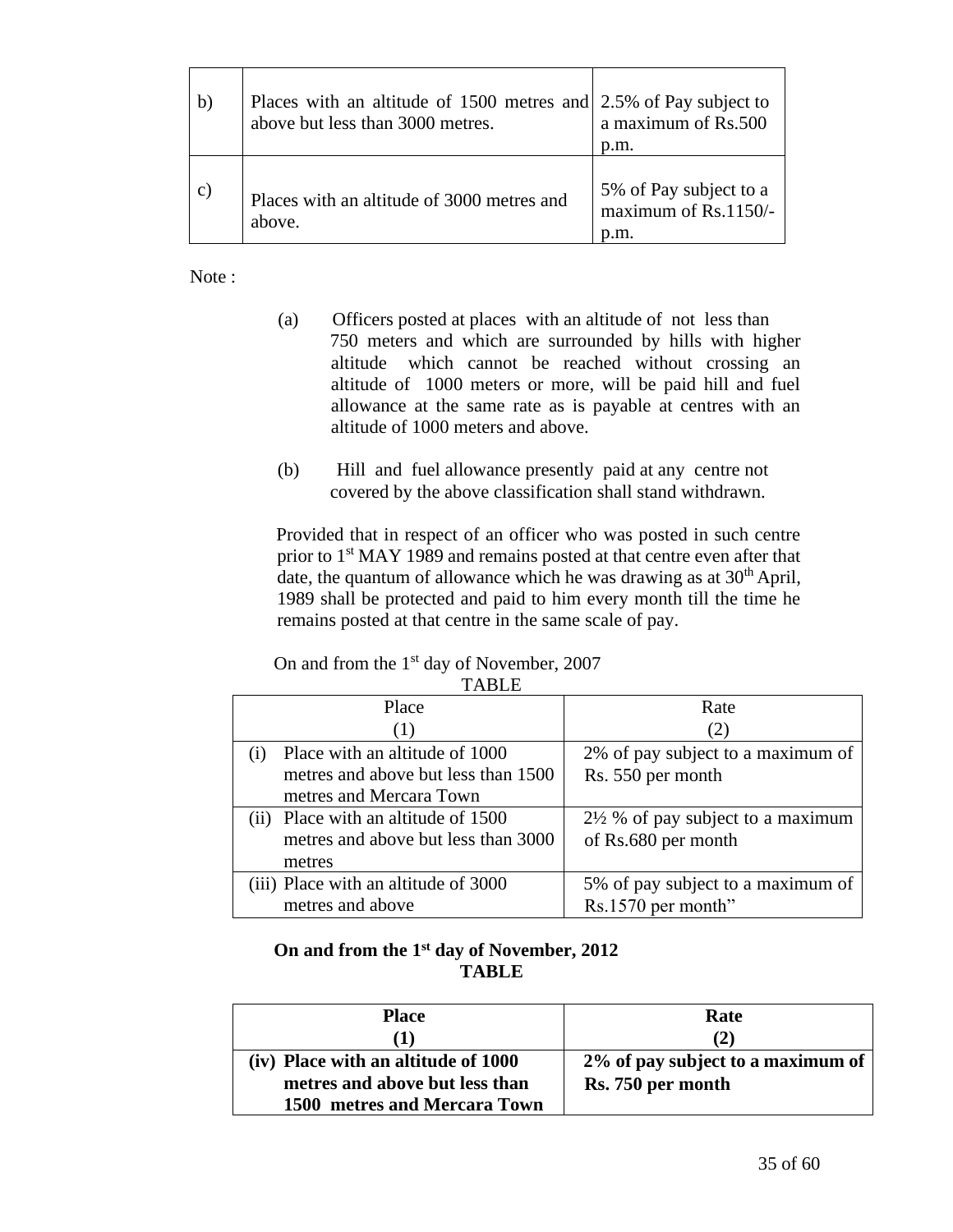| Place with an altitude of 1500<br>metres and above but less than<br>3000 metres | 2.5 % of pay subject to a maximum<br>of Rs.1000 per month |
|---------------------------------------------------------------------------------|-----------------------------------------------------------|
| (vi) Place with an altitude of 3000                                             | 5% of pay subject to a maximum of                         |
| metres and above                                                                | Rs.2000 per month"                                        |

**(Amended and Notified vide Gazette dated 31/03/2020)**

# **Regulation 24 Medical Aid:**

1) An officer shall be eligible for reimbursement of medical expenses actually incurred by him in respect of himself and his family on the following basis namely: -

(a) Medical Expenses:

On and from 1-11-1999, reimbursement of medical expenses to an officer in the grade specified in column 1 of the Table below and his family may be made on the strength of the officer's own certificate of having incurred such expenditure supported by a statement of accounts for the amounts claimed subject to the limit specified in column 2 thereof: -

| Grade                                         | <b>Maximum limit of reimbursement</b> |
|-----------------------------------------------|---------------------------------------|
| Junior Management and Middle Management Grade | Rs.2225                               |
| Senior Management and Top Executive Grade     | Rs.3000                               |

NOTE:

- (i) An officer may be allowed to accumulate unavailed medical aid so as not to exceed at any time three times the maximum amount provided above.
- (ii) For the year 1999, the reimbursement of medical expenses under the Medical Aid Scheme shall be enhanced proportionately for two months i.e. November and December 1999.

## **Joint Note Date: 2nd June, 2005**

On and from 1<sup>st</sup> February 2004, reimbursement of medical expenses shall be as under:

- a) Officers in JMG & MMG Scales–Rs.3,750/-p.a.
- b) Officers in SMG & TEG Scales Rs.5,000/-p.a.

# Note:

For the year 2004, the reimbursement of medical expenses under the medical aid scheme shall be enhanced proportionately for eleven months, i.e., February 2004 to December 2004.

- b) Hospitalisation Expenses:
	- (i) On and from 1-11-1994, hospitalisation charges will be reimbursed to the extent of 100% in the case of an officer and 75% in the case of his family members in respect of all cases, which require hospitalisation. Reimbursement on the basis of bills, vouchers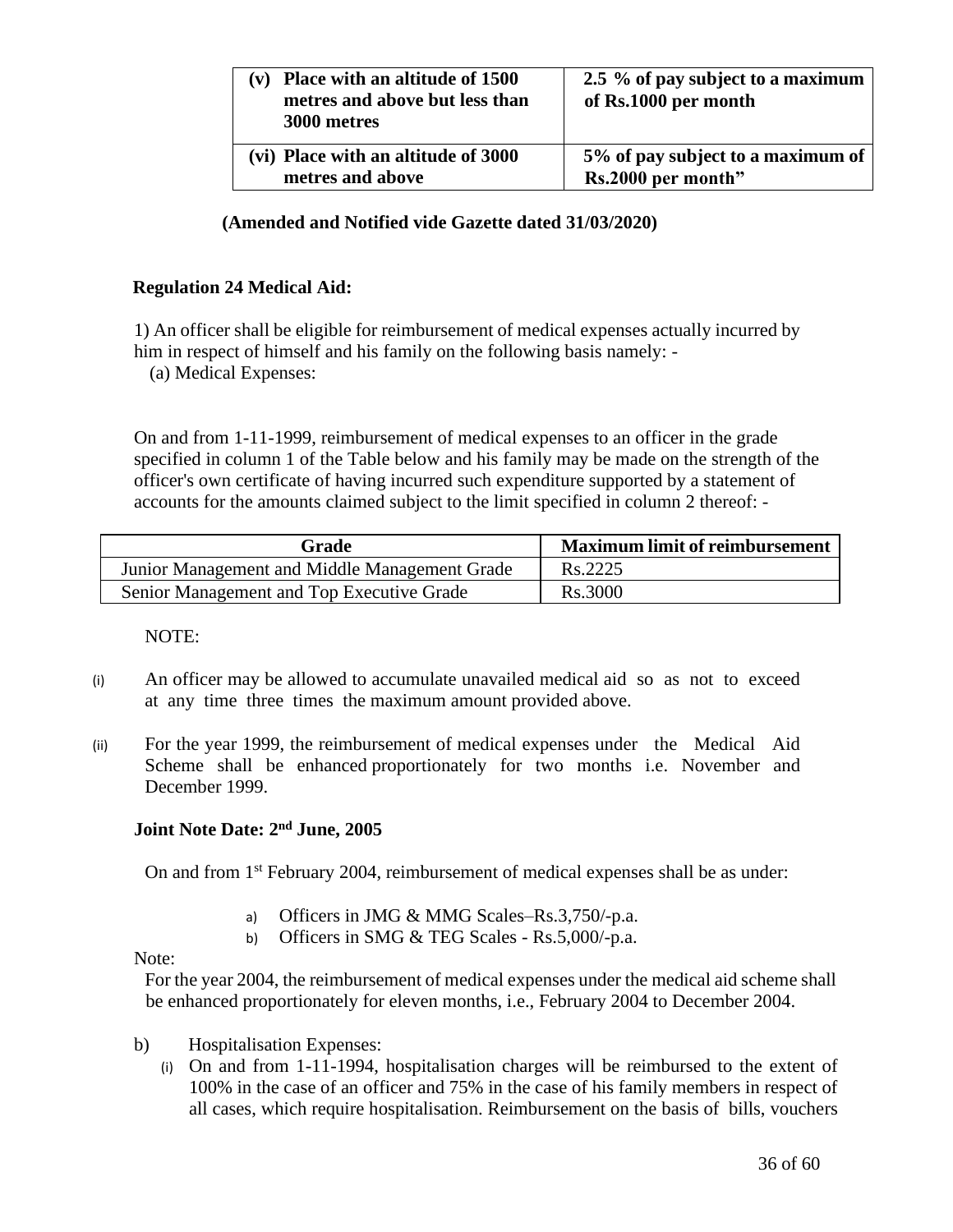etc., of expenses incurred shall be subject to ceilings determined from time to time in accordance with the guidelines of the Government.

- (ii) The officers or members of their families (as the case may be) are expected to secure admission in a Govt. Or Municipal Hospital or any private hospital (i.e. hospitals under the management of a trust, charitable institution or a religious mission). But in unavoidable circumstances the officers or their family members or both may avail themselves of the services of one of the approved private nursing homes or private hospitals approved by the Bank. Reimbursement in such cases should, however, be restricted to the amount which would have been reimbursable in case the patient was admitted to one of the hospitals mentioned above.
- (iii) On and from 1-11-1994, medical expenses incurred in respect of the following diseases which need domiciliary treatment as may be certified by the recognised hospital authorities and Bank's medical officer shall be deemed as hospitalisation expenses and reimbursed to the extent of 100% in the case of an officer and 75% in the case of his family members:

Cancer, Tuberculosis, Paralysis, Cardiac Ailment, Tumour, Small Pox, Pleurisy, Diphtheria, Leprosy, Kidney Ailment Leukaemia, Thalassemia, Epilepsy, Parkinson's diseases, Psychiatric Disorder, Diabetes.

- (iv) On and from  $1<sup>st</sup>$  November 1999, in addition to diseases mentioned in para (iii) above, the following diseases shall also become eligible for domiciliary treatment, other conditions remaining unchanged: - Hepatitis B, Haemophilia and Myaeshtheniagravis.
- (2) Notwithstanding the medical benefits (including hospitalisation etc.) listed in subregulation (1) above and in complete substitution of the same, the Board may decide to retain in an unaltered form, medical benefits (including hospitalisation etc.) as available in the Bank on the appointed date and if the Board so decides, all officers shall be eligible for reimbursement of medical expenses only as per the terms and conditions obtaining in the Bank on the appointed date for grant of medical benefits (including hospitalisation etc.).
- (3) Medical Aid and hospitalisation facilities shall also be admissible to the officers who are placed under suspension.

# **Joint Note Dated : 2nd June, 2005**

On and from  $1<sup>st</sup>$  May 2005, reimbursement of hospitalisation expenses under Regulation 24(1(b)(i) of Officers' Service Regulations, 1979/1982, shall be in terms of the Hospitalisation Scheme laid down under Bipartite Settlement dated  $2<sup>nd</sup>$  June 2005, for workmen employees, subject to following limits:-

| Scale of Officer | Limits |
|------------------|--------|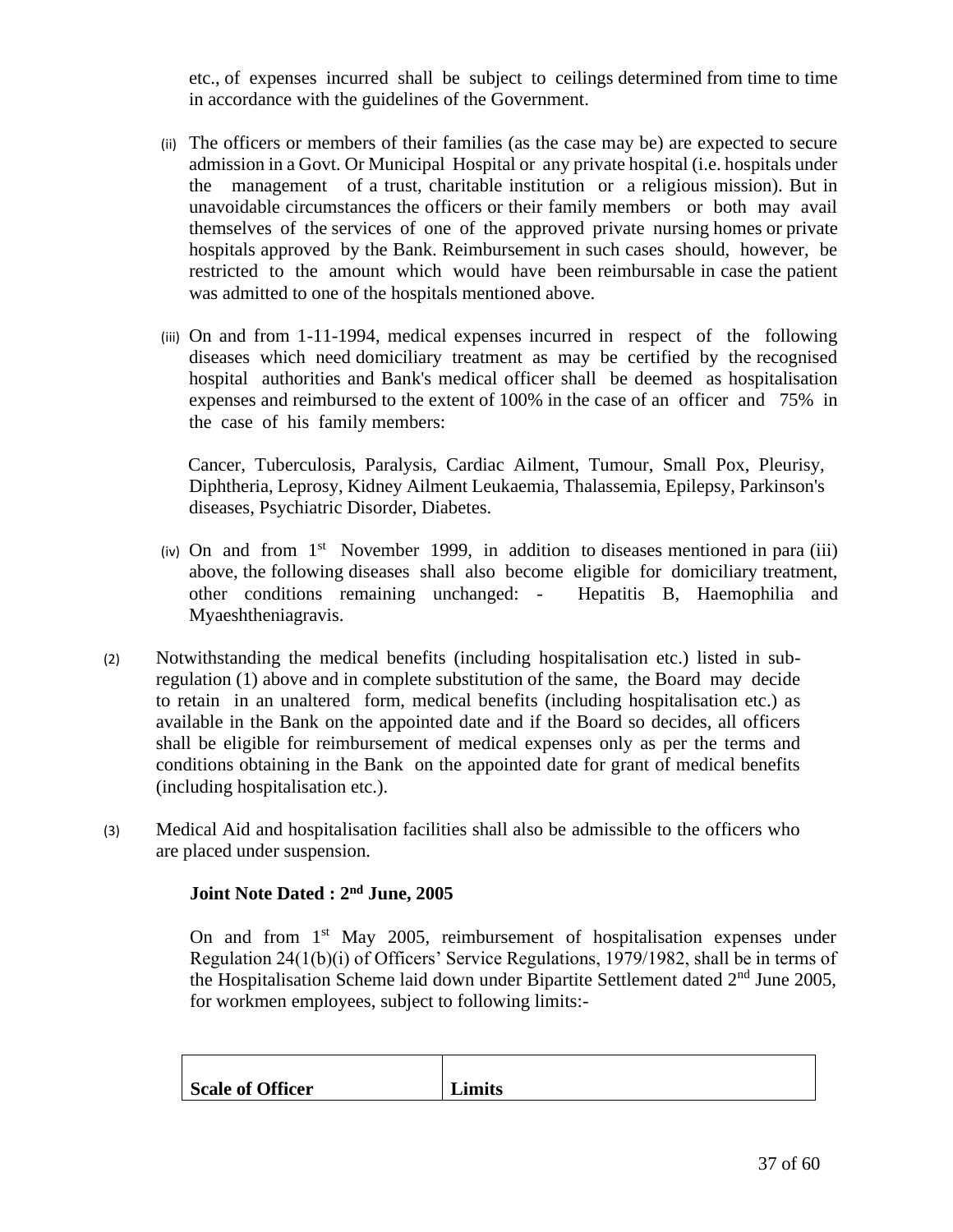| a) | Junior Management Grade<br>and<br>Middle<br>Scale<br>$\mathbf{I}$<br><b>Management Grade Scales</b><br>П & Ш. | <b>Bed Charges</b><br>i.<br>Self $-$ Rs.600/- per day.<br>Family $-$ Rs.450/- per day.<br>Other charges $-$<br>ii.<br>At the scale of 125% of the limits laid<br>down under the Hospitalisation Scheme<br>applicable to workmen employees. |
|----|---------------------------------------------------------------------------------------------------------------|--------------------------------------------------------------------------------------------------------------------------------------------------------------------------------------------------------------------------------------------|
|    | b) Senior Management Grade<br>Scales IV & V and Top<br>Executive Grade Scales VI<br>$&$ VII.                  | i. Bed Charges<br>Self $-$ Rs.800/- per day.<br>Family $-$ Rs.600/- per day.<br>$i$ . Other charges $-$<br>At the scale of 150% of the limits laid<br>down under the Hospitalisation Scheme<br>applicable to workmen employees.            |

"(a) Medical Expenses.- On and from the  $1<sup>st</sup>$  day of November 2007, an officer shall be eligible for reimbursement of medical expenses for self and family on the strength of the officer's own certificate of having incurred such expenditure supported by a statement of accounts for the amounts claimed as specified in the table below, namely:-

|--|

| <b>Grade</b>                 | <b>Maximum limit of reimbursement</b> |
|------------------------------|---------------------------------------|
| Junior Management and Middle | Rs.5100 or the amount incurred        |
| <b>Management Grade</b>      | whichever is less                     |
| Senior Management and Top    | Rs.6320 or the amount incurred        |
| <b>Executive Grade</b>       | whichever is less                     |

Note.- (i) an officer may be allowed to accumulate unavailed medical aid so as not to exceed at any time three times the maximum amount provided above or;

(ii) for the year 2007, the reimbursement of medical expenses under the medical aid scheme shall be enhanced proportionately for two months, that is, November 2007 and December, 2007.

Explanation. - for the purposes of this regulation,-

- (i) hospitalisation charges shall be reimbursed to the extent of 100 per cent in the case of an officer and 75 per cent, in the case of his family members in respect of all cases which require hospitalization or;
- (ii) on and from the  $1<sup>st</sup>$  day of May, 2010, reimbursement of hospitalisation expenses under this regulation shall be in accordance with the terms and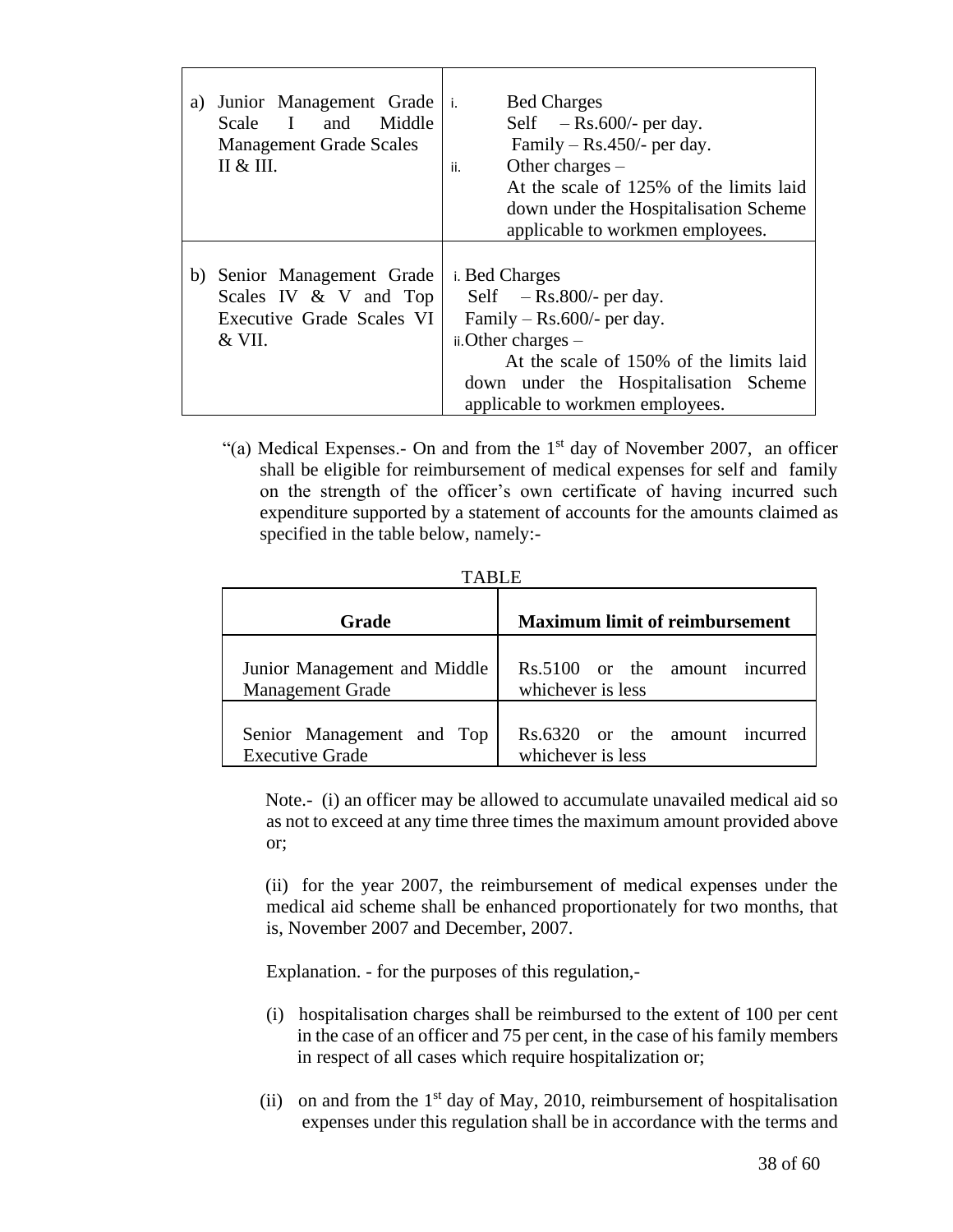conditions of Hospitalisation Scheme as laid down under the Bipartite Settlement dated the 27<sup>th</sup>day of April, 2010 for workmen employees, subject to the limits as specified in the table below, namely:-

|                                  | <b>TABLE</b>                                                                                                               |
|----------------------------------|----------------------------------------------------------------------------------------------------------------------------|
| (a) Junior Management Grade      | <b>Bed Charges</b><br>(i)                                                                                                  |
| Scale I and Middle               |                                                                                                                            |
| <b>Management Grade Scales</b>   | Self $-$ Rs.700 per day                                                                                                    |
| II and III.                      | Family – $Rs.525$ per day                                                                                                  |
|                                  | (ii) Other charges                                                                                                         |
|                                  | At the scale of 125% of the limits laid down under<br>Hospitalisation Scheme applicable<br>the<br>to<br>workmen employees. |
| Senior Management Grade<br>b)    | (i) Bed Charges                                                                                                            |
| Scales IV and V and Top          |                                                                                                                            |
| <b>Executive Grade Scales VI</b> | Self $-$ Rs.900 per day                                                                                                    |
| and VII.                         | Family $-$ Rs.675 per day                                                                                                  |
|                                  | (ii) Other charges                                                                                                         |
|                                  | At the scale of 150% of the limits laid down                                                                               |
|                                  | under the Hospitalisation Scheme applicable to                                                                             |
|                                  | workmen employees.";                                                                                                       |

**On and from the 1st day of November 2012, an officer shall be eligible for reimbursement of medical expenses for self and family on the strength of the officer's own certificate of having incurred such expenditure supported by a statement of accounts for the amounts claimed as specified in the table below, namely:-**

# **TABLE**

|               | <b>Grade</b>                        |     |               | <b>Maximum limit of reimbursement</b> |
|---------------|-------------------------------------|-----|---------------|---------------------------------------|
| <b>Junior</b> | <b>Management</b>                   | and | <b>Middle</b> | Rs. 8000 per annum or the amount      |
|               | <b>Management Grade</b>             |     |               | incurred whichever is less            |
|               | Senior Management and Top Executive |     |               | Rs. 9050 per annum or the amount      |
| Grade         |                                     |     |               | incurred whichever is less            |

**Note:**

**(i) an officer may be allowed to accumulate unavailed medical aid so as not to exceed at any time three times the maximum amount provided above or;**

**(ii) for the year 2012, the reimbursement of medical expenses under the medical aid scheme shall be enhanced proportionately for two months, that is, November, 2012 and December, 2012.**

**(Amended and Notified vide Gazette dated 31/03/2020)**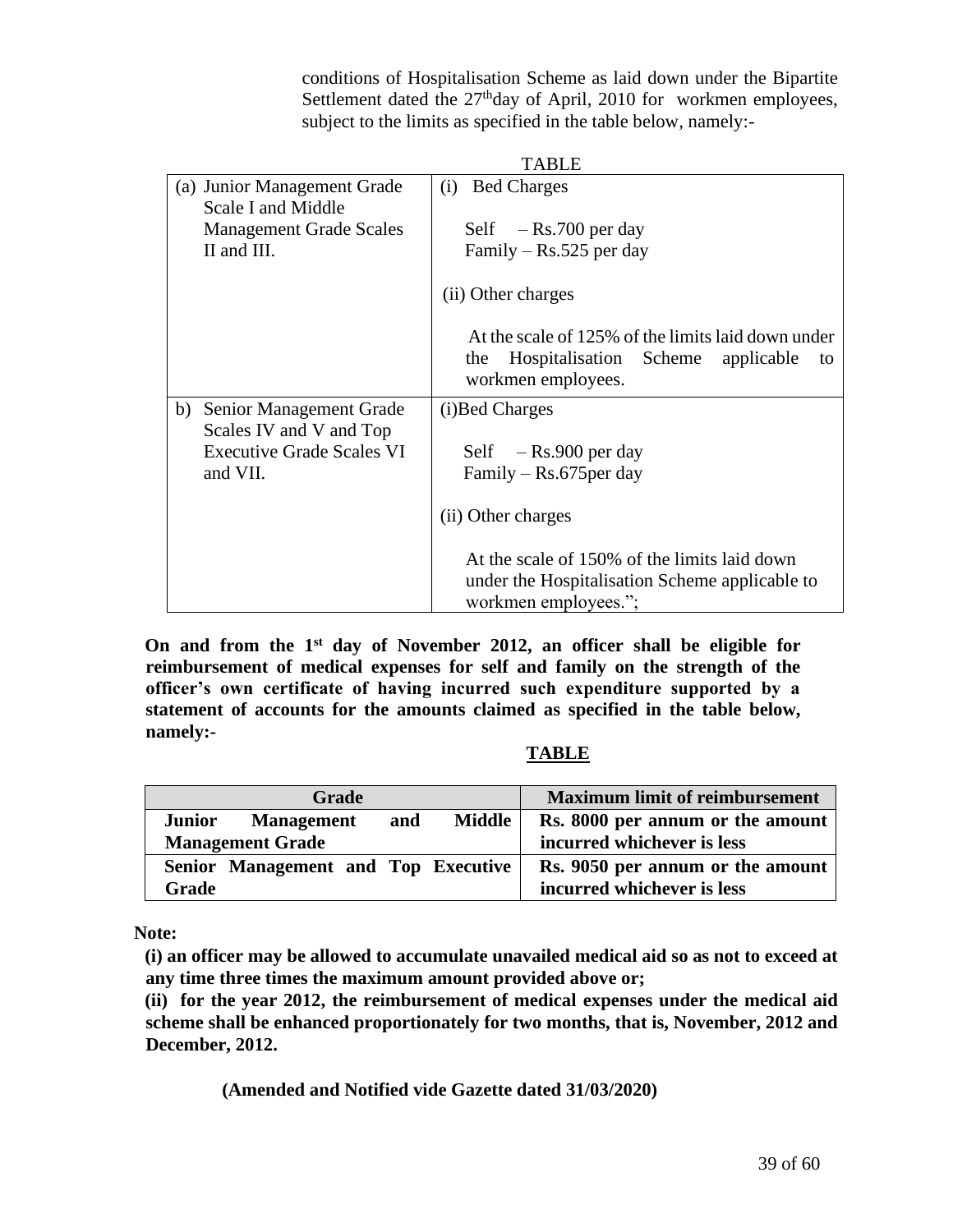## **Regulation 25 Residential Accommodation:**

- 1. No officer shall be entitled as of right to be provided with residential accommodation by the Bank.
- 2. It shall, however, be open to the Bank to provide residential accommodation on payment by the officer, on and from 1-11-1999 a sum equal to 2.5% of the basic pay in the first stage of the scale of pay in which he is placed or the standard rent for the accommodation whichever is less.

Provided that where the officer is provided furniture at such residence, a further sum equal to 0.40 % of basic pay in the first stage of the scale of pay in which he is placed, will be recovered from him.

Provided further that, where such residential accommodation is provided by the Bank, the charges for electricity, water, gas and conservancy shall be borne by the officer.

> Recovery of House/Furniture Rent (w.e.f. 01/11/2002) Joint Note Dated :  $2<sup>nd</sup>$  June, 2005

- i. House rent recovery shall be  $\omega$  1.75 % of the first stage of the scale of pay in which the officer is placed or the standard rent for the accommodation, whichever is less.
- ii. Furniture rent recovery shall be @ 0.40% of the first stage of the scale of pay in which the officer is placed.

Notwithstanding anything contained in sub-regulation(1), it shall be open to the Bank to provide residential accommodation to an officer on payment by the officer, on and from the 1st day of November, 2007, a sum equal to 1.20 per cent, of the basic pay in the first stage of the scale of pay in which he is placed or the standard rent for the accommodation, whichever is less:

Provided that where the officer is provided with furniture at such residence, a further sum equal to 0.25 per cent of basic pay in the first stage of the scale of pay in which he is placed shall be recovered by the Bank from him:

Provided further that, where such residential accommodation is provided by the bank, the charges for electricity, water, gas and conservancy shall be borne by the officer.".

**Notwithstanding anything contained in sub-regulation (1), it shall be open to the Bank to provide residential accommodation to an Officer on payment by the Officer, on and from the 1st day of November, 2012, a sum equal to 0.75 per cent of the basic pay in the first stage of the scale of pay in which he is placed or the standard rent for the accommodation, whichever is less:**

**Provided that where the officer is provided with furniture at such residence, a further sum equal to 0.15 per cent of basic pay in the first**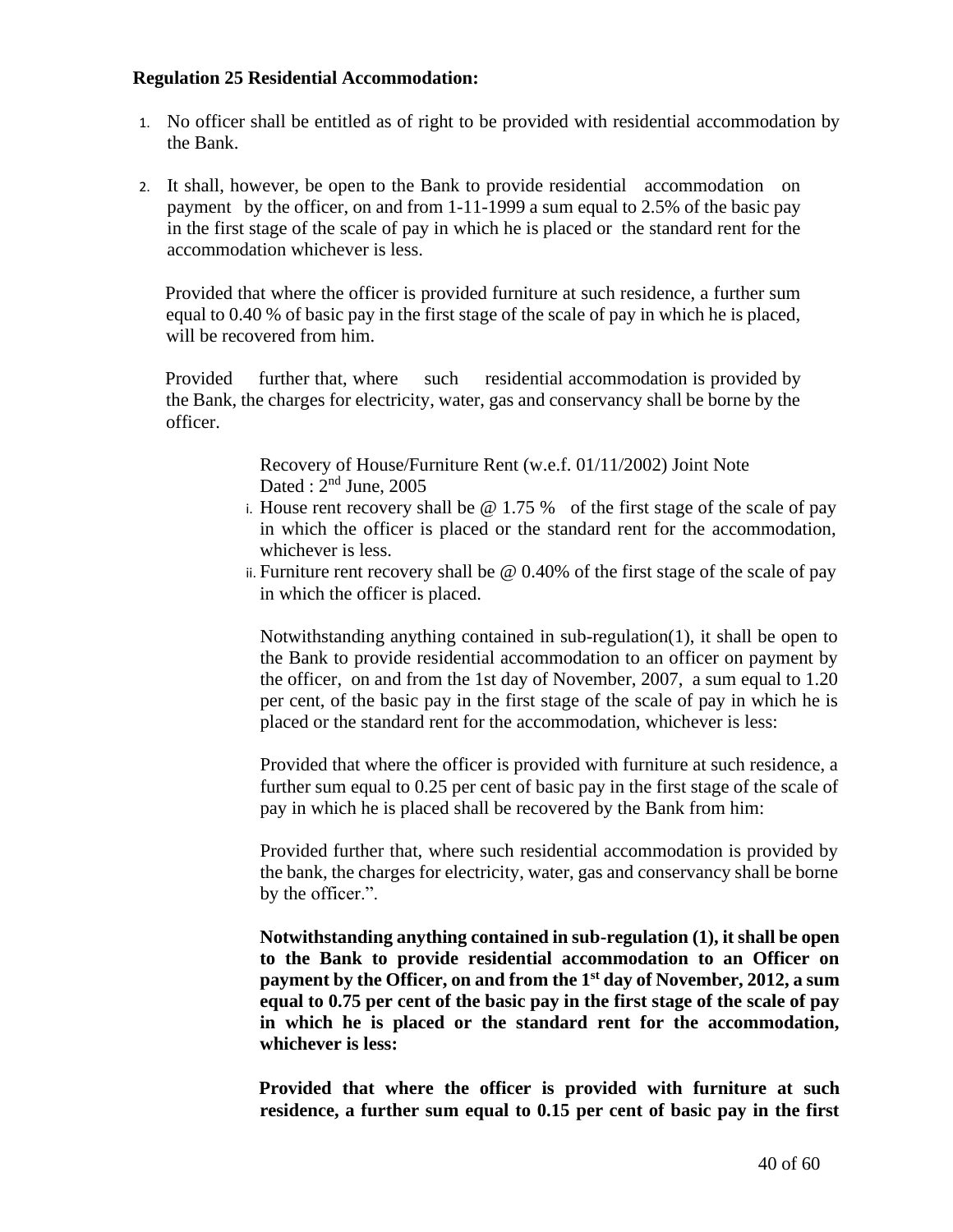**stage of the scale of pay in which he is placed shall be recovered by the Bank from him:**

**Provided further that, where such residential accommodation is provided by the Bank, the charges for electricity, water, gas and conservancy shall be borne by the Officer**

**(Amended and Notified vide Gazette dated 31/03/2020)**

#### **Regulation 26 Bank's Car for Personal Purposes:**

- 1. No officer, other than the officers authorised by the Board in accordance with the guidelines of the Government, shall be allowed the use of the Bank's car for personal purposes.
- 2. The use of Bank's car for personal purposes should be subject to the rules formulated by the Bank in accordance with the guidelines of the Government from time to time.

#### **Regulation 27 Loan for the Purchase of Conveyance:**

The Bank may grant to an officer confirmed in the Bank's service loans for the purpose of a motor car or other conveyance, subject to such terms and conditions, as the Board may decide either generally or with reference to any particular loan having regard to the guidelines of the Government.

#### **Regulation 28 Loans for the Purchase of Houses:**

The Bank may grant to an officer confirmed in the Bank's service, a loan for the purchase of a land for construction of a house or for purchase or construction of a house, flat or apartment or for extension or renovation of a house, flat or apartments on such terms and conditions as the Board may decide generally or with reference to any particular loans having regard to the guidelines of the Government.

#### **Regulation 29 Entertainment Expenses & Club Membership Fees:**

The Bank may reimburse to an officer such entertainment expenses and such fees for membership of clubs and professional institutions as may be decided by the Board in accordance with guidelines of the Government.

#### **Regulation 30 Preferential Interest Rates on Deposits:**

The Bank may allow one per cent additional rate of interest over its ruling rate of interest on fixed deposits, saving deposits and recurring deposits in the name of an officer, individually or jointly with any member of his family.

## **CHAPTER VII –LEAVE**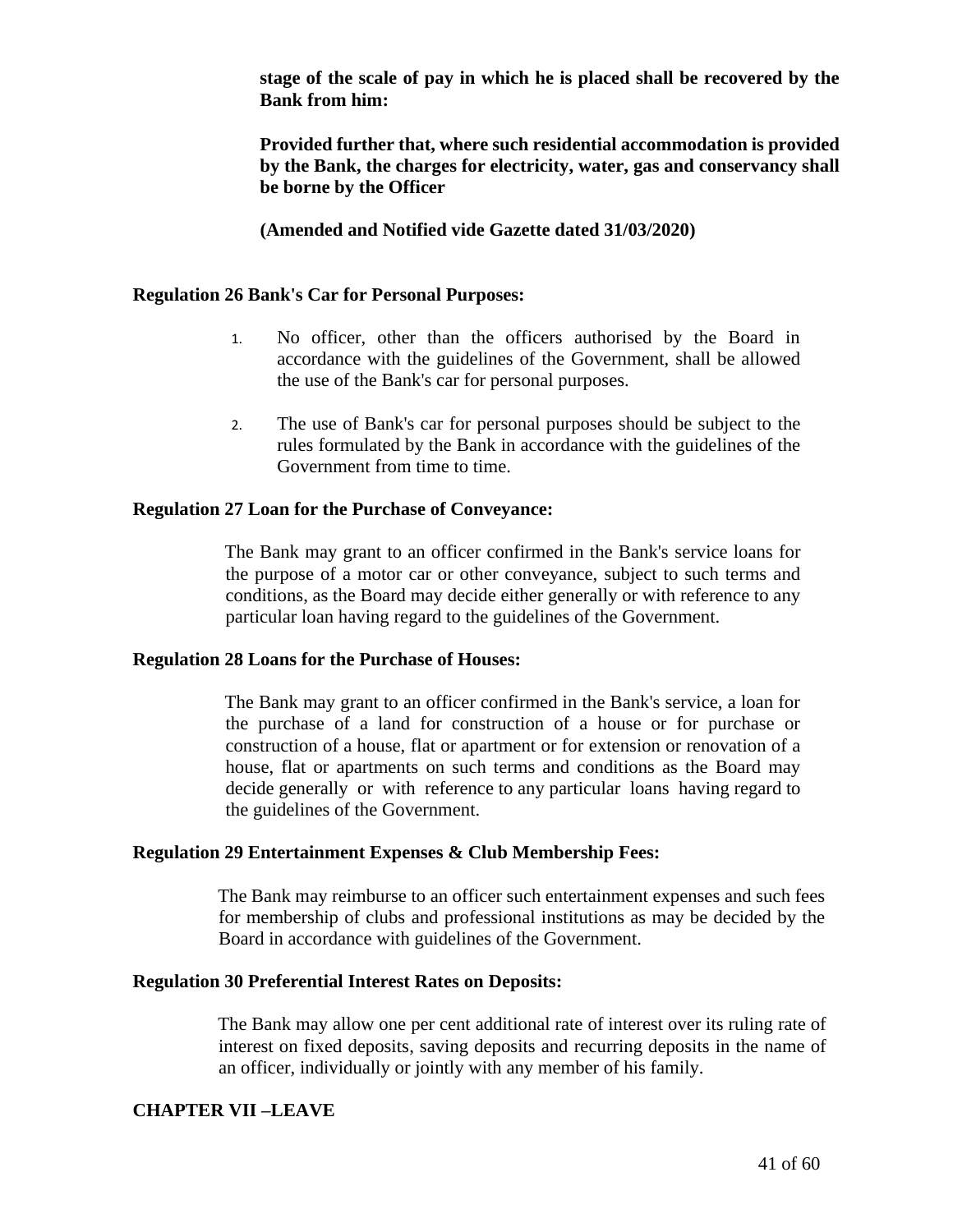### **Regulation 31 Kinds of Leave:**

Subject to the grant of leave being determined by the exigencies of service, an officer shall be eligible for the following kinds of leave:

- (a) Casual leave
- (b) Privilege leave
- (c) Sick leave
- (d) Special sick leave
- (e) Maternity leave
- (f) Extra-ordinary leave on loss of pay
- (g) Special casual leave and special leave

#### **Regulation 32 Casual Leave**:

- 1. An officer shall be eligible for Casual Leave on full emoluments for 12 working days in a year provided that not more than four days casual leave may be availed of at any time.
- 2. Casual leave not availed of in any year may be suffixed or prefixed to sick leave in the following year:

#### **Regulation 33 Privilege Leave:**

- 1. An officer shall be eligible for privilege leave computed at one day for every 11 days of service on duty provided that at the commencement of service, no privilege leave may be availed of, before completion of 11 months of service on duty.
- 2. An officer on privilege leave shall be entitled to full emoluments for the period of leave.
- 3. The period of privilege leave to which an officer is entitled at any time shall be the period which he had earned, less the period of the leave availed of.
- 4. **On or from 1.6.2015, Privilege Leave may be accumulated up to not more than 270 days except where leave has been applied and it has been refused. However, encashment of Privilege Leave shall be restricted up to a maximum of 240 days**.
- 5. **An Officer desiring to avail of Privilege Leave shall ordinarily give not less than 15 days' notice of his intention to avail of such leave**.

**(Amended and Notified vide Gazette dated 31/03/2020)**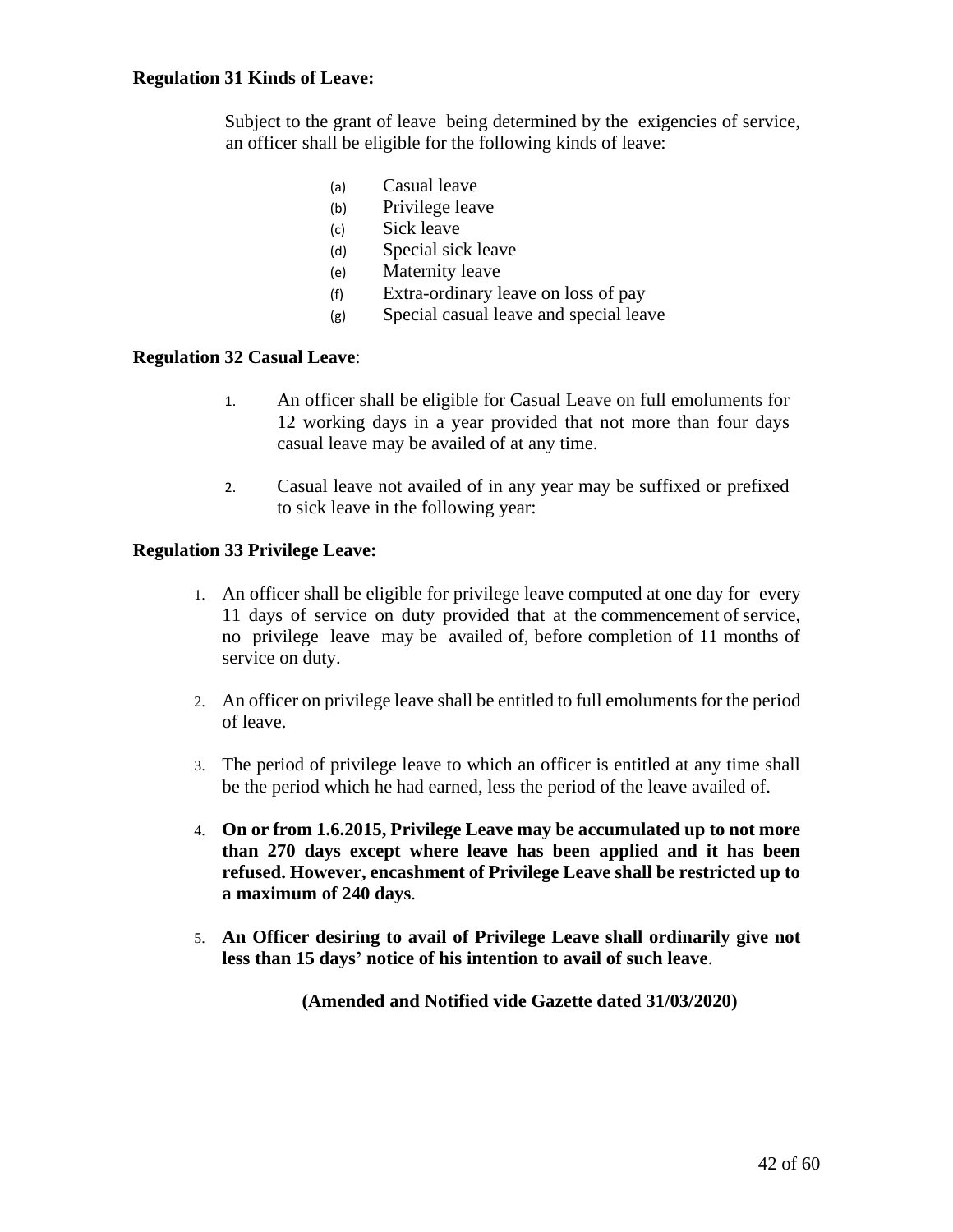## **Regulation 34 Sick Leave:**

- 1. On and from 1.1.1989, an officer shall be eligible for 30 days of sick leave for each completed year of service subject to a maximum of 18 months during the entire service. Such leave can be accumulated upto 540 days during the entire service and may be availed of only on production of medical certificate by a medical practitioner acceptable to the bank or at the bank's discretion nominated by it at its cost.
- 2. In respect of the period of sick leave, an officer shall be eligible to receive one half of the full emoluments.

Provided that if an officer so desires, the Bank may permit him to draw full emoluments in respect of any portion of the sick leave granted to him twice the amount of such period on full emoluments being debited against sick leave account.

Provided further that nothing contained in this Regulation shall affect the right of any officer to avail sick leave whether on full pay or half pay, which he may have to his credit and have earned upto appointed date under the terms and conditions of service obtaining in the Bank prior to the appointed date, notwithstanding that such accumulated sick leave may exceed the ceiling of 360 days fixed in sub-regulation (1) above.

- 3. The Bank may require any officer desiring to resume duty on the expiry of sick leave, to produce medical certificate saying that he is fit for duty.
- 4. **With effect from 1.6.2015, Special Sick Leave upto 30 days maybe granted to an officer employee once during his/her entire period of service for donation of kidney/organ.**

**(Amended and Notified vide Gazette dated 31/03/2020)**

## **Regulation 35 Additional Sick Leave:**

On and from 1.1.1989, where an officer has put in a service of 24 years, he shall be eligible to additional sick leave at the rate of one month for each year of service in excess of 24 years subject to a maximum of three months of additional sick leave.

Provided that in case of additional sick leave availed on or after  $29<sup>th</sup>$  June, 1999 commutation of additional sick leave may be allowed in accordance with Sub-Regulation (2) of Regulation 34.

## **Regulation 36 Maternity Leave:**

1. On and from  $1<sup>st</sup>$  day of April, 2000, leave up to a period of -6months at a time may be granted by way of Maternity Leave including in respect of post-natal period or at the time of miscarriage or abortion or medical termination of pregnancy.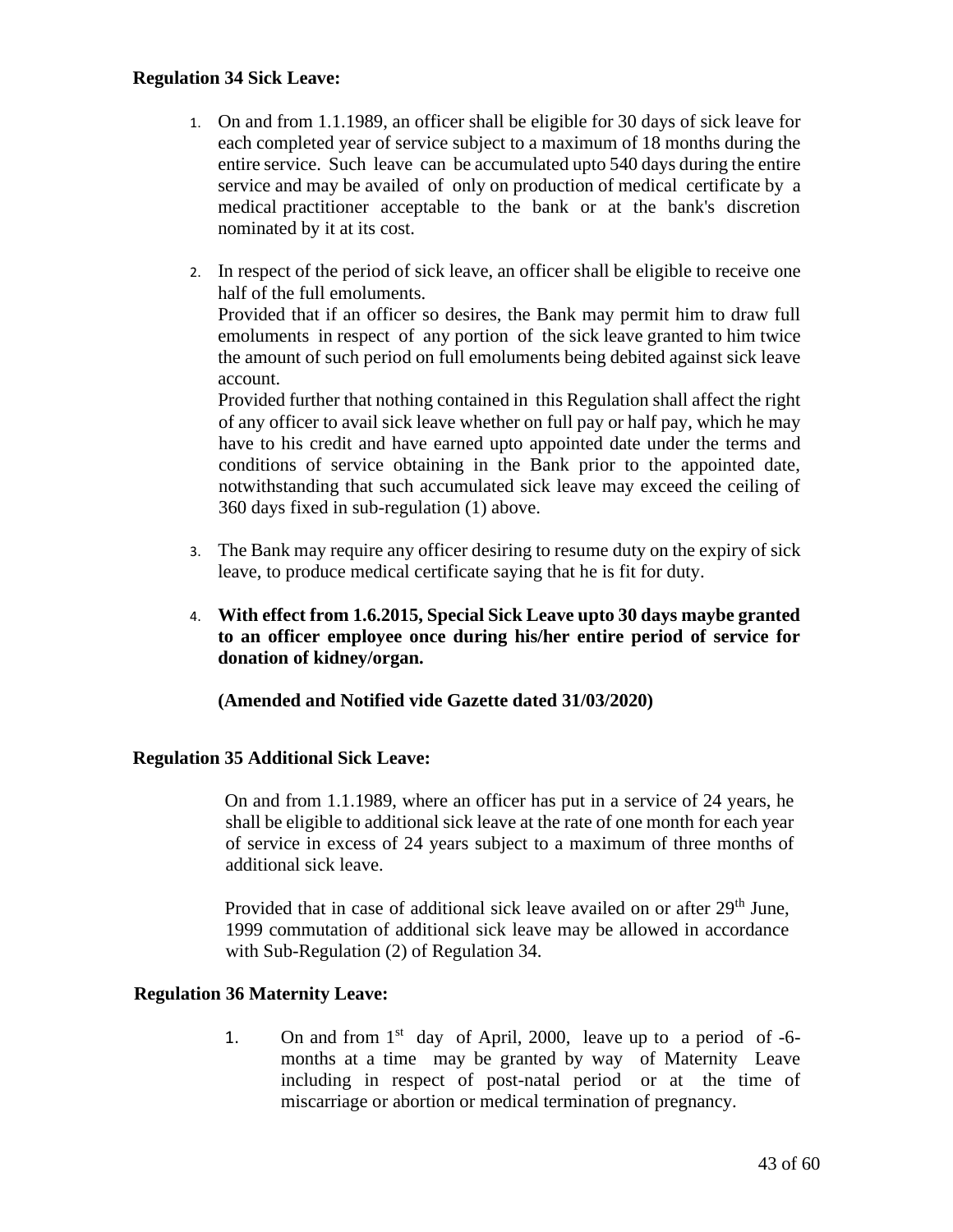Provided that not more than 12 months of such leave shall be available during the entire period of service of the officer.

- 2. **With effect from the 25th day of May 2015, Leave may also be granted once during service to a childless female officer for legally adopting a child who is below one year of age for a maximum period of six months subject to the following terms and conditions:**
	- **i. Leave will be granted for adoption of only one child.**
	- **ii. The adoption of a child should be through a proper legal process and the officer employee should produce the adoption-deed to the Bank for sanctioning such leave.**
	- **iii. The leave shall also be available to biological mother in cases where the child is born through surrogacy.**
	- **iv. The leave shall be availed within overall entitlement of twelve months during the entire period of service.**
- 3. **With effect from the 25th day of May 2015, within the overall period of 12 months, leave may also be granted in case of hysterectomy upto a maximum of 60 days.**
- 4. **Maternity leave, which shall be on substantive pay, shall be granted to a female officer for a period not exceeding 6 months on any one occasion and 12 months during the entire period of her service.**

**Provided that within the overall period of twelve months, leave may also be granted in case of miscarriage or abortion or Medical Termination of Pregnancy.**

5. **With effect from 1st day of June 2015, male officer employees with less than two surviving children shall be eligible for 15 days paternity leave during his wife's confinement. This leave may be combined with any other kind of leave except casual leave.** 

**Provided that the leave shall be applied upto 15 days before or upto 6 months from the date of delivery of the child.**

## **(Amended and Notified vide Gazette dated 31/03/2020)**

#### **Regulation 37 Extra-ordinary Leave:**

An officer shall be eligible for extra-ordinary leave on loss of pay for not more than 360 days during the entire period of service. Such leave may not be availed of except for sufficient reasons on more than 90 days at a time. Provided that in very special circumstances, the Board may grant extraordinary leave on loss of pay to an officer up to a total period of 720 days.

#### **Regulation 37(A) Special Casual Leave and Special Leave:**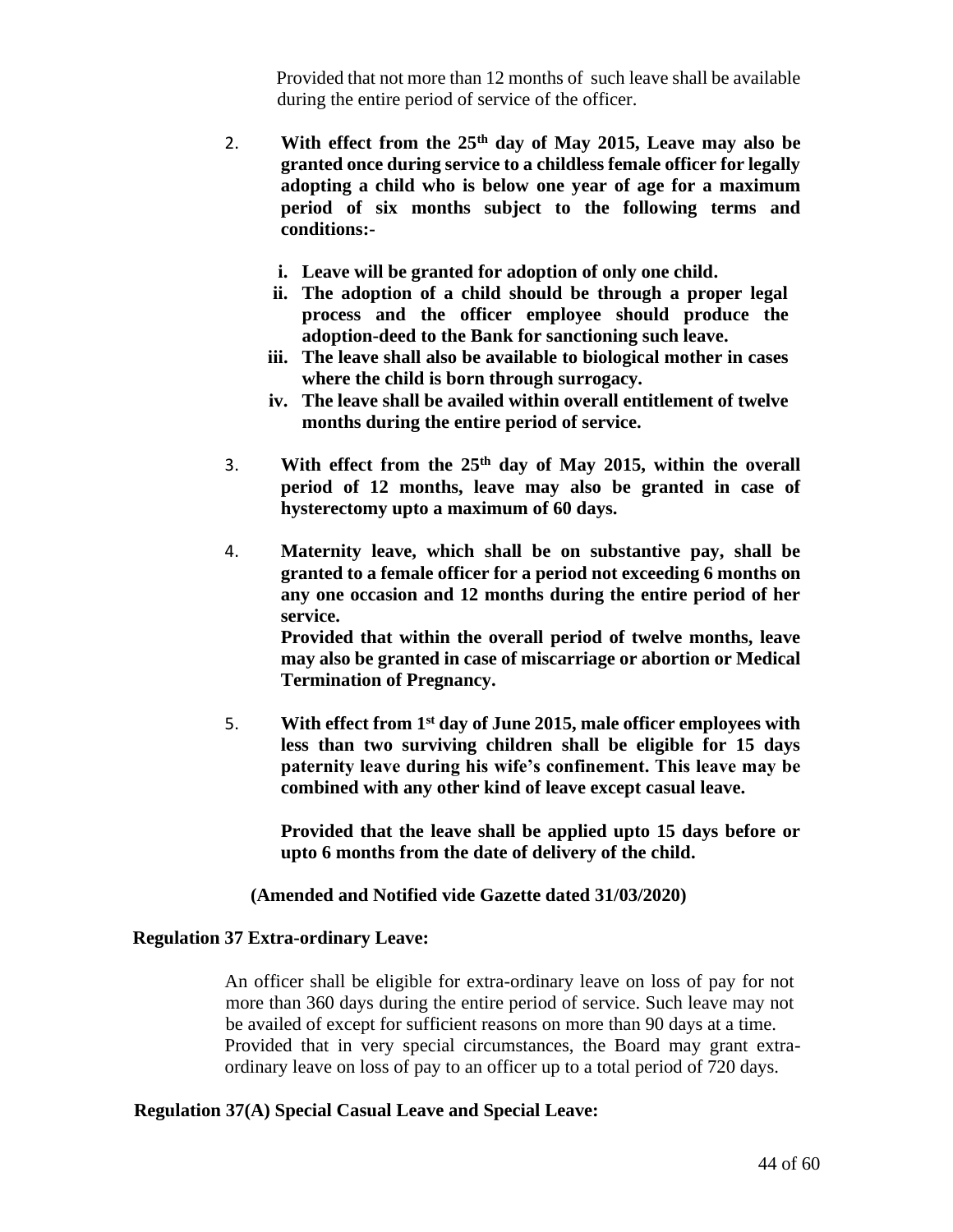An officer may be granted special casual leave and any special leave as may be decided by the Board in accordance with the guidelines of the Government.

## **Regulation 38 Lapse of Leave:**

Save as provided below, all leave to the credit of an officer shall lapse on resignation, retirement, death, discharge, dismissal or termination:

Provided that where an officer retires from the Bank's service, he shall be eligible to be paid a sum equivalent to the emoluments of any period, not exceeding 240 days of privilege leave that he had accumulated.

Provided further that where an officer has been compulsory retired including as a measure of punishment, he shall be eligible to be paid a sum equivalent to emoluments of any period, not exceeding 240 days of privilege leave that he has accumulated.

Provided further that where an officer dies while in service, there shall be payable to his legal representatives, a sum equivalent to the emoluments for the period not exceeding 240 days of privilege leave to his credit as on the date of his death.

Provided also that where an officer resigns from service on or after 1<sup>st</sup> April, 2001 after giving due notice as in sub-regulation (2) of Regulation 20 he may be paid a sum equivalent to the emoluments in respect of privilege leave to the extent of half of such leave to his credit on the date of cessation of service, subject to a maximum of 120 days

## **(Amended and Notified vide Gazette dated 31/03/2020)**

## **Regulation 39 -Recall for Duty:**

An officer on leave may be recalled to duty by the Competent Authority whenever the Bank deems fit to do so, but if the officer is at that time out of station, he shall be eligible to be paid the actual expenses incurred by him and the members of his family for coming back to the station and if the officer and the members of his family go back to the same station from which he was called for the return journey also.

## **Regulation 40 Furnishing the Leave Address to the Bank**:

An officer, who has been sanctioned leave and leaves his place of duty shall furnish to the Bank, the address at which he can be contacted while out of station.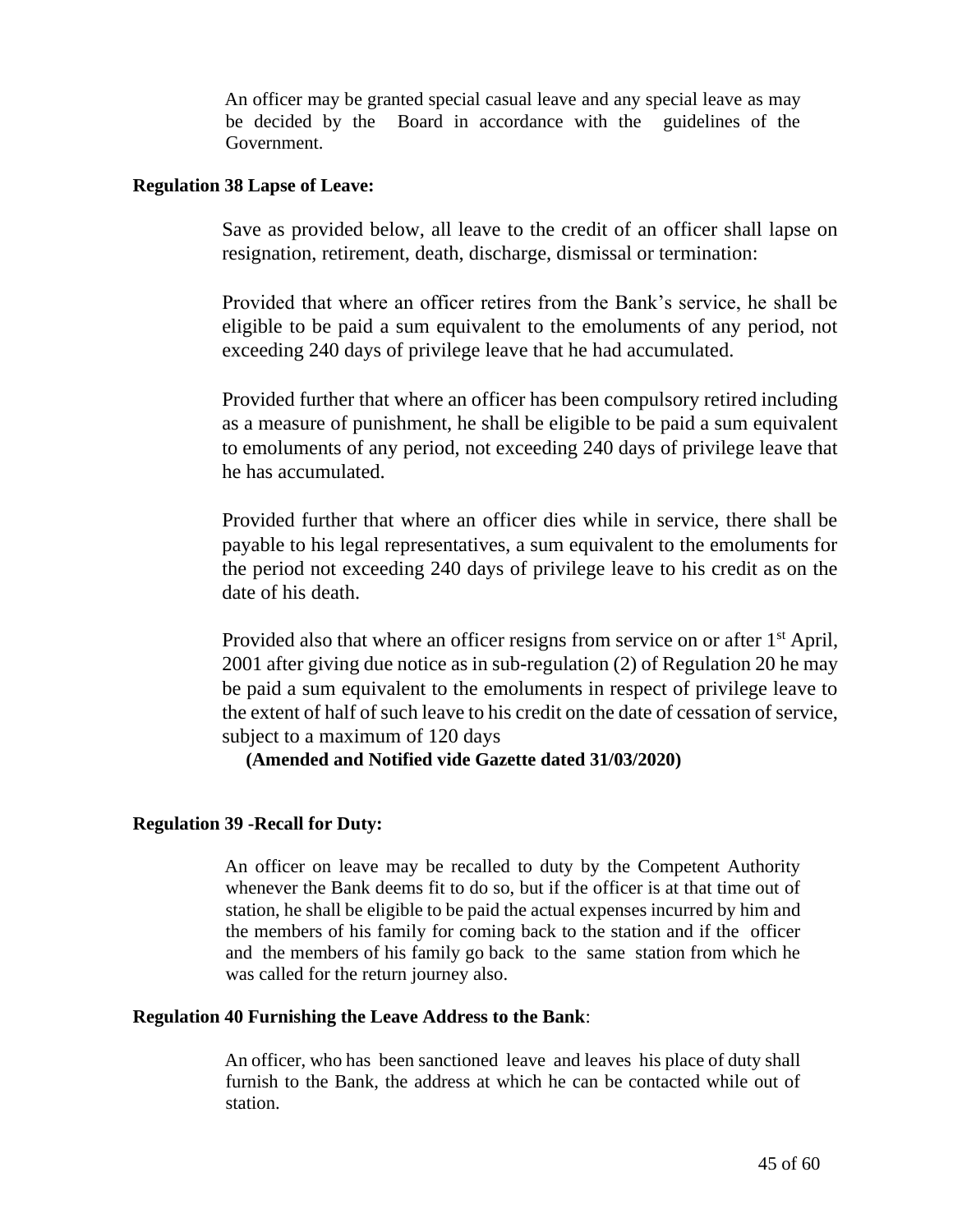## **CHAPTER VIII Reimbursement of Expenses on Travel**

#### **Regulation 41**

(1) On and from 1st day of November 2012, wherever an officer is required to travel on duty, the following provisions shall apply, namely:–: -

- a. An officer in Junior Management Grade is entitled to travel by  $1<sup>st</sup>$  Class or AC 2-tier Sleeper by train. Provided that he may, however, travel by air (economy class) if so permitted by the Competent authority, having regard to the exigencies of business or public interest.
- b. An officer in Middle Management Grade is entitled to travel by  $1<sup>st</sup> Class or$ AC 2-tier Sleeper by train.

Provided that he may, however, travel by air (economy class) if the distance to be travelled is more than 1000 kms. He may, however, travel by air (economy class) even for a shorter distance if so permitted by the Competent Authority, having regard to the exigencies of business or public interest.

- c. An officer in Senior Management or Top Executive Grade is entitled to travel by AC  $1<sup>st</sup>$  Class by train or by air (economy class).
- d. An officer in Senior Management or Top Executive Grade may travel by car between places not connected by air or rail provided that the distance does not exceed 500 km.

Provided that when a major part of the distance between the two places can be covered by air or rail only the rest of the distance should normally be covered by car.

- e. Any other officer may be authorised by the Competent Authority, having regard to the exigencies of business, to travel by his own vehicle or by taxi or by the Bank's vehicle.
- f. An officer of any grade or scale shall be eligible to travel by water transport in deluxe cabin category between places not connected by road or air or rail.
- (2) (i) For air or rail travel, a single fare for the officer will be reimbursed.

ii) For travel by road by his own vehicle, such rate on a kilometer basis as may be decided by the bank from time to time, having regard to the type of vehicle used, the cost to be incurred and the terrain covered, will be reimbursed. (See clarification No. 28) iii) Where hiring of a taxi is permitted, the actual taxi charges will be reimbursed.

(3) For travel by public motor or water transport, the actual fare will be reimbursed.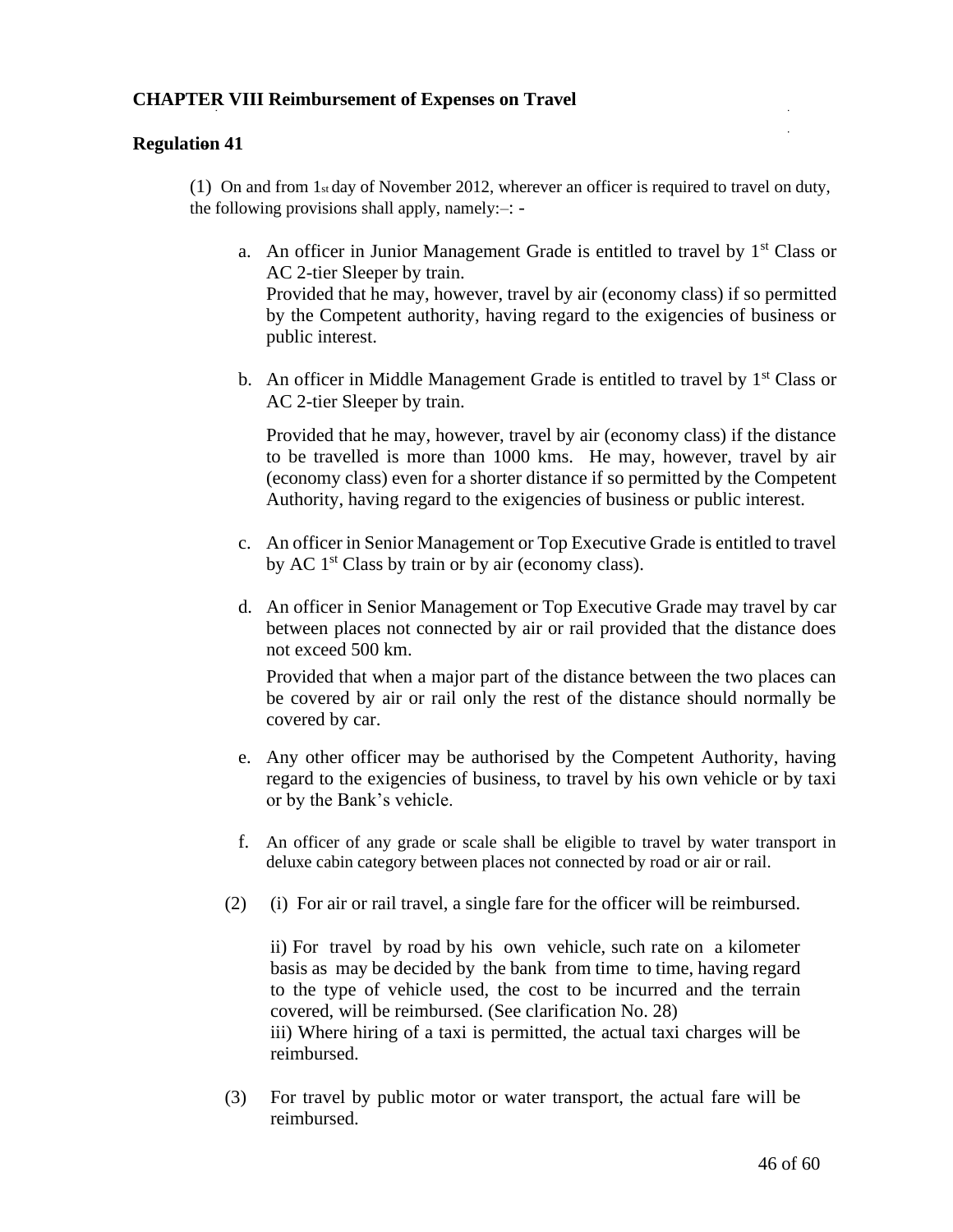(4) Halting Allowance – On and from 01.11.2003, an officer in the Grades or Scales set out in column (1) of the Table below shall be entitled to per diem Halting Allowance at the corresponding rates set out in column (2) thereof,:

| Grades/Scales of     | Daily Allowance (Rupees) |        |              |
|----------------------|--------------------------|--------|--------------|
| officer              | Major 'A' Class          | Area   | Other cities |
|                      | Places                   |        |              |
|                      |                          |        |              |
| Officers in Scale IV | 340.00                   | 270.00 | 240.00       |
| and above            |                          |        |              |
| Officers in Scale    | 270.00                   | 240.00 | 200.00       |
|                      |                          |        |              |

Joint Note Dated : 2nd June, 2005

| Grade / Scales of<br><b>Officers</b> | Major 'A' class<br>cities (Rs. | Area I $(Rs.)$ | <b>Other Places</b><br>(Rs.) |
|--------------------------------------|--------------------------------|----------------|------------------------------|
| Officers in Scale<br>IV & above      | $600/-$                        | $550/-$        | $500/-$                      |
| Officers in Scale                    | $550/-$                        | $500/-$        | $400/-$                      |

Provided that in the case of officers in Scale IV and above, halting allowance payable per diem while on outstation work at the four metros, viz. Delhi, Mumbai, Kolkata and Chennai, shall be w.e.f. 01/06/2005 Rs.700/-.

Explanation:

For the purpose of computing Halting Allowance, "per diem" shall mean each period of 24 hours or any subsequent part thereof, reckoned from the reporting time for departure in the case of air travel and the scheduled time of departure in other cases, to the actual time of arrival. Where the total period of absence is less than 24 hours, "per diem" shall mean a period of not less than 8 hours.

On and from the 1st day of May, 2010, an officer in the Grades or Scales set out in column (1) of the Table below shall be entitled to `per diem' Halting Allowance at the corresponding rates set out in column (2) thereof, namely:-

| .                              |                           |        |                 |  |  |
|--------------------------------|---------------------------|--------|-----------------|--|--|
| Grades/Scales of officers      | Major `A'<br>Class cities | Area I | Other<br>Places |  |  |
|                                |                           |        |                 |  |  |
|                                | Rs.                       | Rs.    | Rs.             |  |  |
| Officers in Scale IV and above | 1000                      | 800    | 700             |  |  |
| Officers in Scale I/II/III     | ጸ00                       | 70 O   |                 |  |  |

TABLE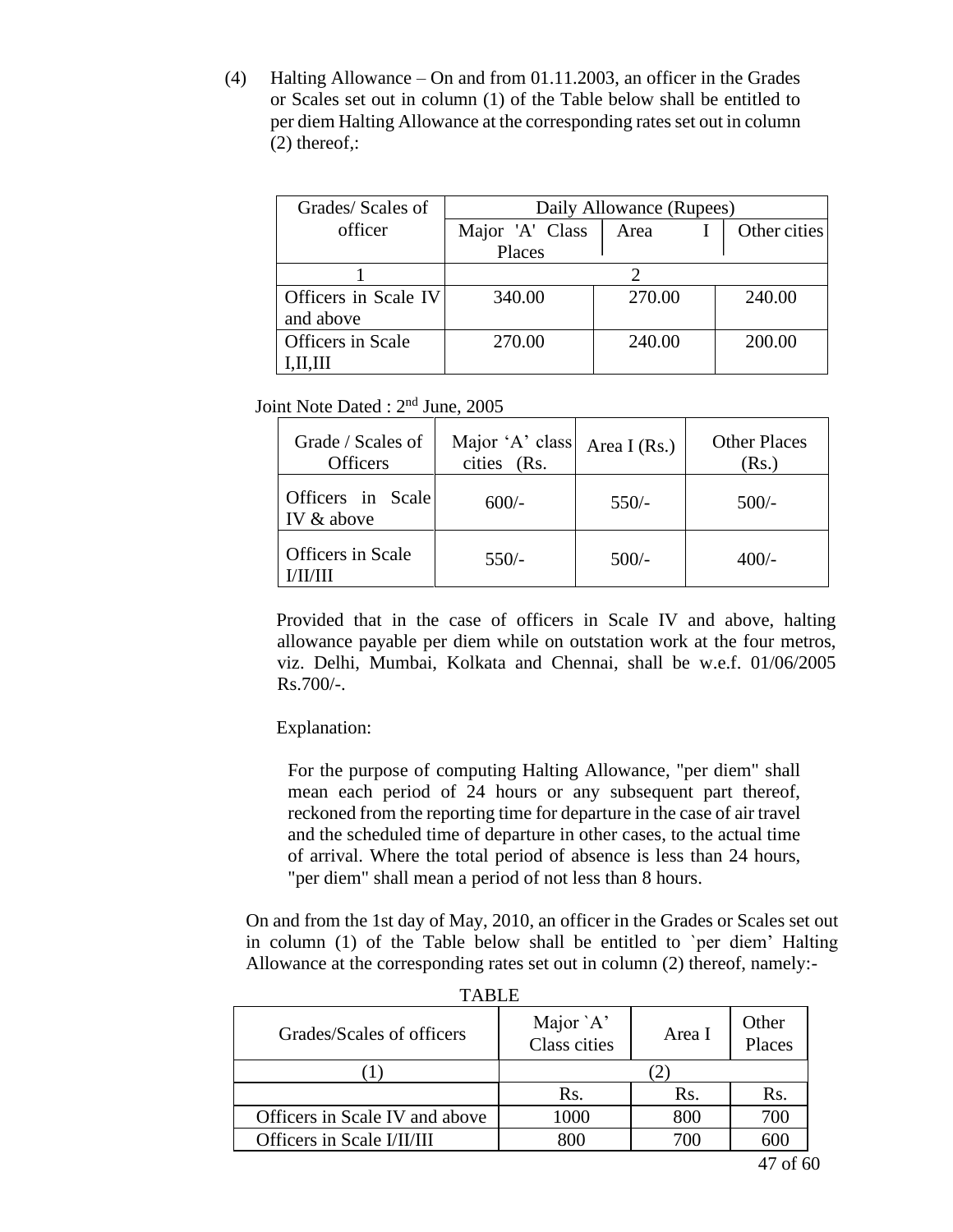Provided that in the case of officers in Scale IV and above, Halting Allowance payable per diem while on outstation work at the four metros, viz., Delhi, Mumbai, Kolkata and Chennai, shall be Rs.1200 and for officers in Scale I or II or III, the per diem Halting Allowance and shall be Rs.1000:

Provided further that where the total period of absence is less than eight hours but more than four hours, Halting Allowance at half the above rates shall be payable.

**On and from the 1st day of June, 2015, an officer in the Grades or Scales set out in column (1) of the Table below shall be entitled to per diem Halting Allowance at the corresponding rates set out in column (2) thereof, namely:** 

**Table**

|                                                          | 1 avit                |                                  |                 |                              |
|----------------------------------------------------------|-----------------------|----------------------------------|-----------------|------------------------------|
| <b>Grade/Scales of</b><br><b>Officers</b>                | <b>Metro</b><br>(Rs.) | Major 'A'<br><b>Class Cities</b> | Area 1<br>(Rs.) | <b>Other</b><br>Places (Rs.) |
|                                                          |                       | ( <b>Rs.</b> )                   |                 |                              |
| <b>Officers in Scale VI</b><br>and above                 | 1800                  | 1300                             | <b>1100</b>     | 950                          |
| <b>Officers</b> in Scale IV<br>$\& V$                    | 1500                  | 1300                             | <b>1100</b>     | 950                          |
| <b>Officers</b><br>in<br><b>Scale</b><br><b>I/II/III</b> | 1300                  | 1100                             | 950             | 800                          |

**Explanation.- For the purpose of computing Halting allowance "per diem" shall mean each period of twenty-four hours or any subsequent part thereof, reckoned from the reporting time for departure in the case of air travel and the scheduled time of departure in other cases, to the actual time of arrival and where the total period of absence is less than twenty-four hours, "per diem" shall mean a period of not less than eight hours.'.**

## **(Amended and Notified vide Gazette dated 31/03/2020)**

Lodging Expenses:

(b) An officer in the Grades/Scales set out in column I of the Table below may be reimbursed the actual hotel expenses, restricting to single room accommodation charges in ITDC Hotels subject to the limits as given below:

| <b>Grades/Scales of Officers</b> | <b>Eligibility to stay</b> |
|----------------------------------|----------------------------|
| Scale VI, VII & VIII             | $4*$ Hotel                 |
| Scale IV & V                     | 3* Hotel                   |
| Scale II & III                   | $2*$ Hotel (Non AC)        |
| Scale I                          | $1*$ Hotel (Non AC)        |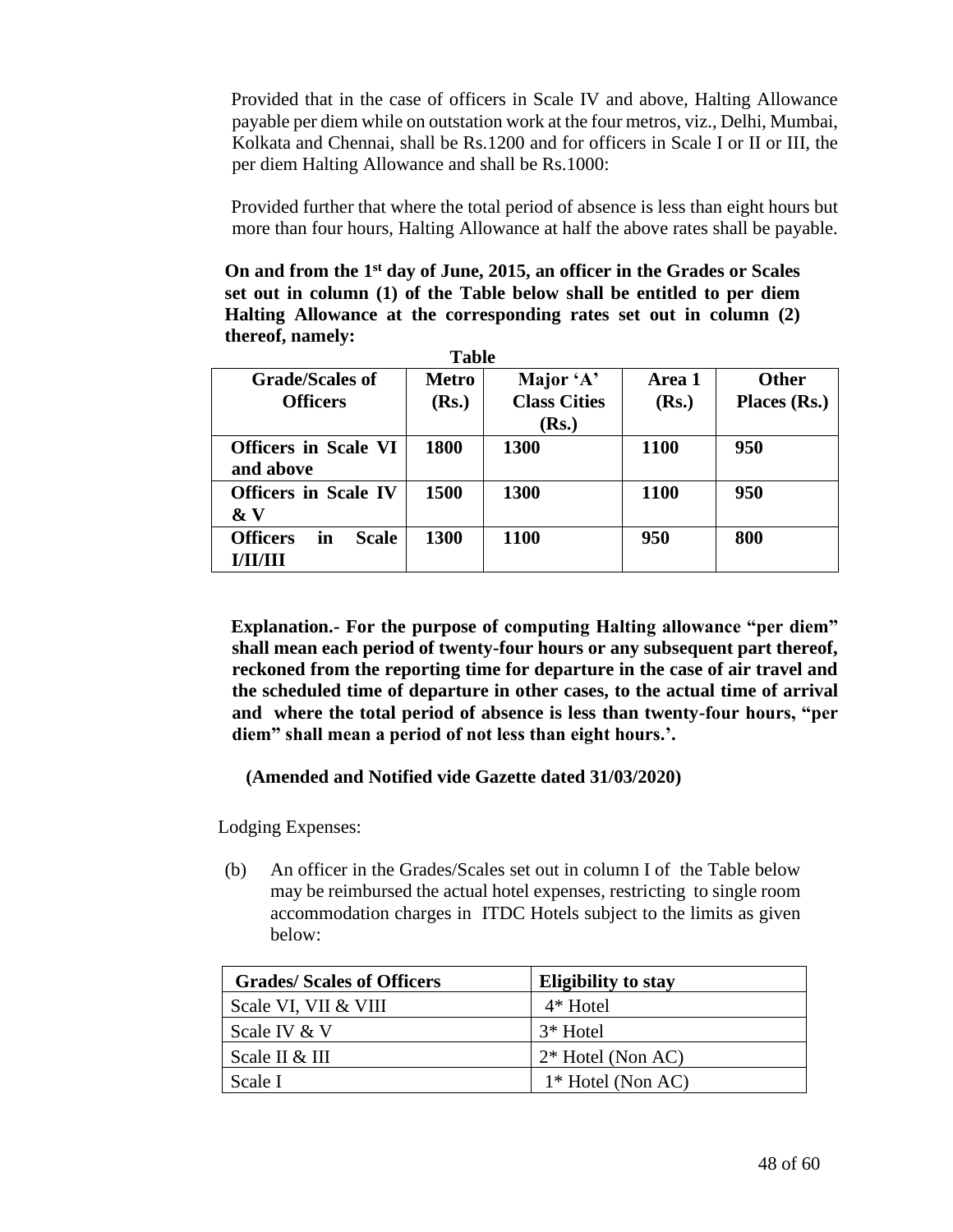The Board may prescribe reimbursement of additional limit in excess of the limits prescribed above in accordance with the guidelines of the Government.

- a) Boarding Expenses: An officer shall be entitled to per diem boarding expenses at the rates set out in sub- regulation 4(a) above.
- b) Where lodging is provided at Bank's cost or arranged through the Bank free of cost, 3/4th of the Halting Allowance will be admissible.
- c) Where boarding is provided at Bank's cost or arranged through the Bank free of cost, 1/2 of the Halting Allowance will be admissible.
- d) Where lodging and boarding are provided Bank's cost or arranged through the Bank free of cost, 1/4th of the Halting Allowance will be admissible.
- e) Provided that, in the case of an officer claiming boarding expenses on a declaration basis without production of bills for actual expenses incurred, he shall not be eligible for  $1/4<sup>th</sup>$  of the Halting Allowance.
- f) A supplementary Diem Allowance of Rs. 10/- per day of halt outside headquarters on inspection duty may be paid to all inspecting officers.

# **Regulation 42 Transfer Travelling Allowance etc.:**

1. (i) An officer on transfer and the members of his family will be eligible to travel to the place of posting by the same mode of travel and class of accommodation, by the officer as in the case of travel on tour.

> (ii) When the members of the family travel by road, the entitlement will be the actual or the 1st class rail fare for the distance covered whichever is less.

Explanation:

"Family" for the purpose of this Regulation will be limited to the spouse as also children, parents, brothers and sisters residing with and wholly dependent on the officer employee.

2. (i) On and from  $1<sup>st</sup>$  Day of April, 1998, an officer on transfer will be reimbursed his expenses for transporting his baggage by goods train upto the following limits :-

| Pay Range                                                 | Where an has officer   When an officer |               |
|-----------------------------------------------------------|----------------------------------------|---------------|
|                                                           | family                                 | has no family |
| Rs. 7100/- per month to Rs. 9820/- 3000 kgs.<br>per month |                                        | $1500$ kgs.   |
| Rs. 9821/- per month and above                            | Full wagon                             | 2500 kgs.     |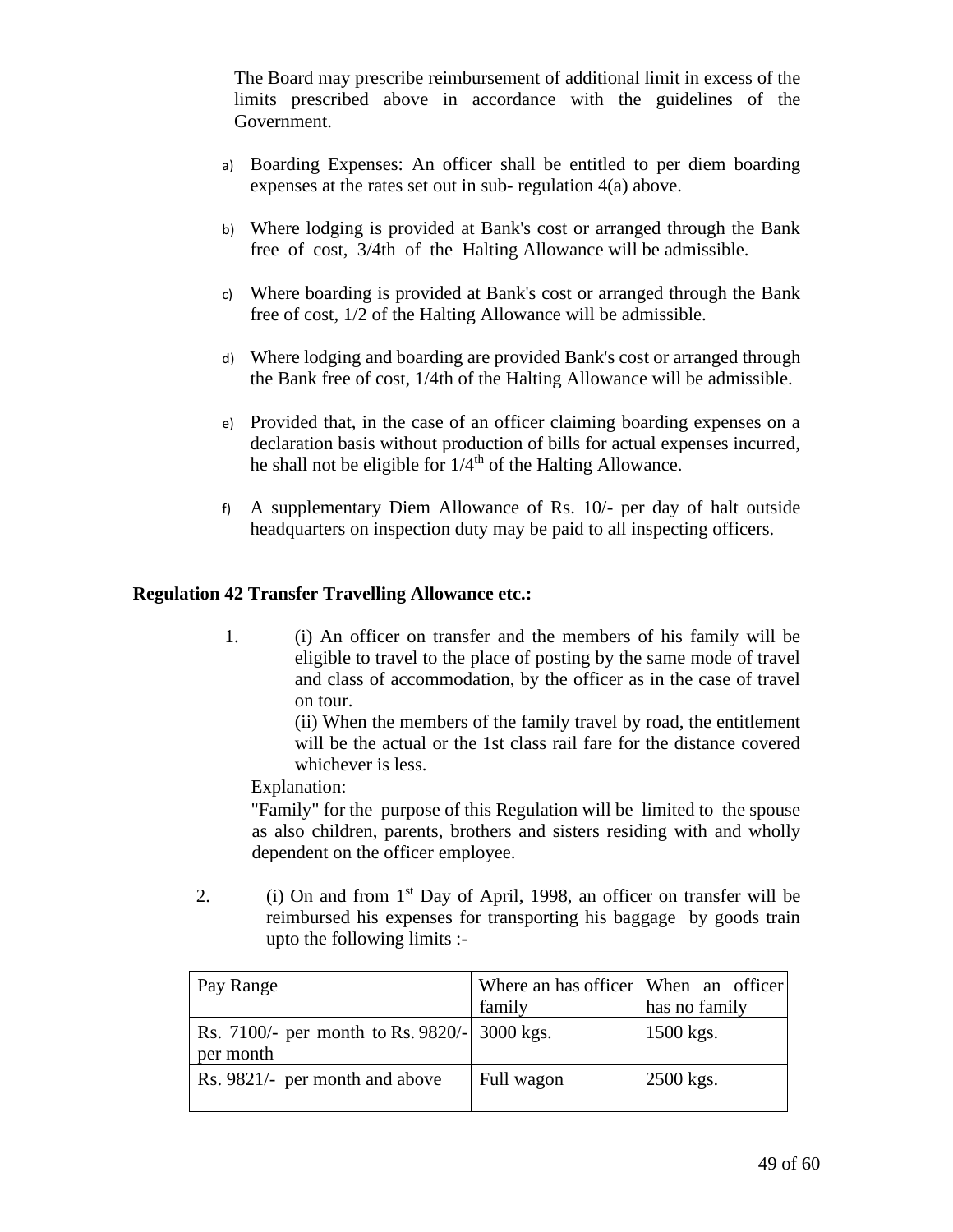- (ii) On and from 1.1.1987, if an officer eligible for full wagon avails of the facility of 'container service' by railways, he will be reimbursed actual charges for one container if he is in Junior or Middle Management Grade and for two containers if he is in Senior or Top Management Grade. If the baggage is transported by road between places connected by rail, the reimbursement will be limited to the actual freight charges against submission of bills subject to the cost not exceeding the cost of transport of the maximum permissible quantity by goods train. If there is no railway station or railway out-agency at the old or new place of posting, the officer will be paid the actual cost of transporting the baggage by road upto the nearest railway station or railway outagency. If both the places do not have railway station/out-agency, the officer will be paid actual cost of transporting the baggage by road upto the stipulated weights by an approved transport operator.
- (iii) An officer who owns a car will be eligible to claim the cost of transporting it by train to the place of transfer at goods train rate, and where the car is driven by road, the cost of so taking it, at the rates decided by the Board.
- (iv) An officer who owns a scooter, motor cycle or any other vehicle, will be eligible to claim the cost of transporting it to the place of transfer at goods train rate and If the vehicle is transported by lorry, the actual lorry charges. If the vehicle is driven by road, the officer will be eligible to claim at the rates decided by the Board.
- 3. On and from 1.4.1997, an officer on transfer will be eligible to draw a lumpsum amount as indicated below for expenses connected with packing, local transportation, insuring the baggage etc.

| Grade                                                   | Lump sum    |
|---------------------------------------------------------|-------------|
| Top Management and Senior<br>Management                 | $Rs.5000/-$ |
| Middle Management and Junior   Rs. 4000/-<br>Management |             |

On and from 01/05/2005 an officer on transfer will be eligible to draw a lump sum amount, as indicated below, for expenses connected with packaging, local transportation, insuring the baggage, etc. :- Joint Note Dated :  $2<sup>nd</sup>$  June, 2005

| Grade / Scales of Officers   | (Rs.)     |
|------------------------------|-----------|
| Officers in Scale IV & above | $8,750/-$ |
| Officers in Scale I/II/III   | 7.000/-   |

50 of 60 On and from the first day of May 2010, an officer on transfer shall be eligible to draw a lump sum amount for expenses connected with packing, local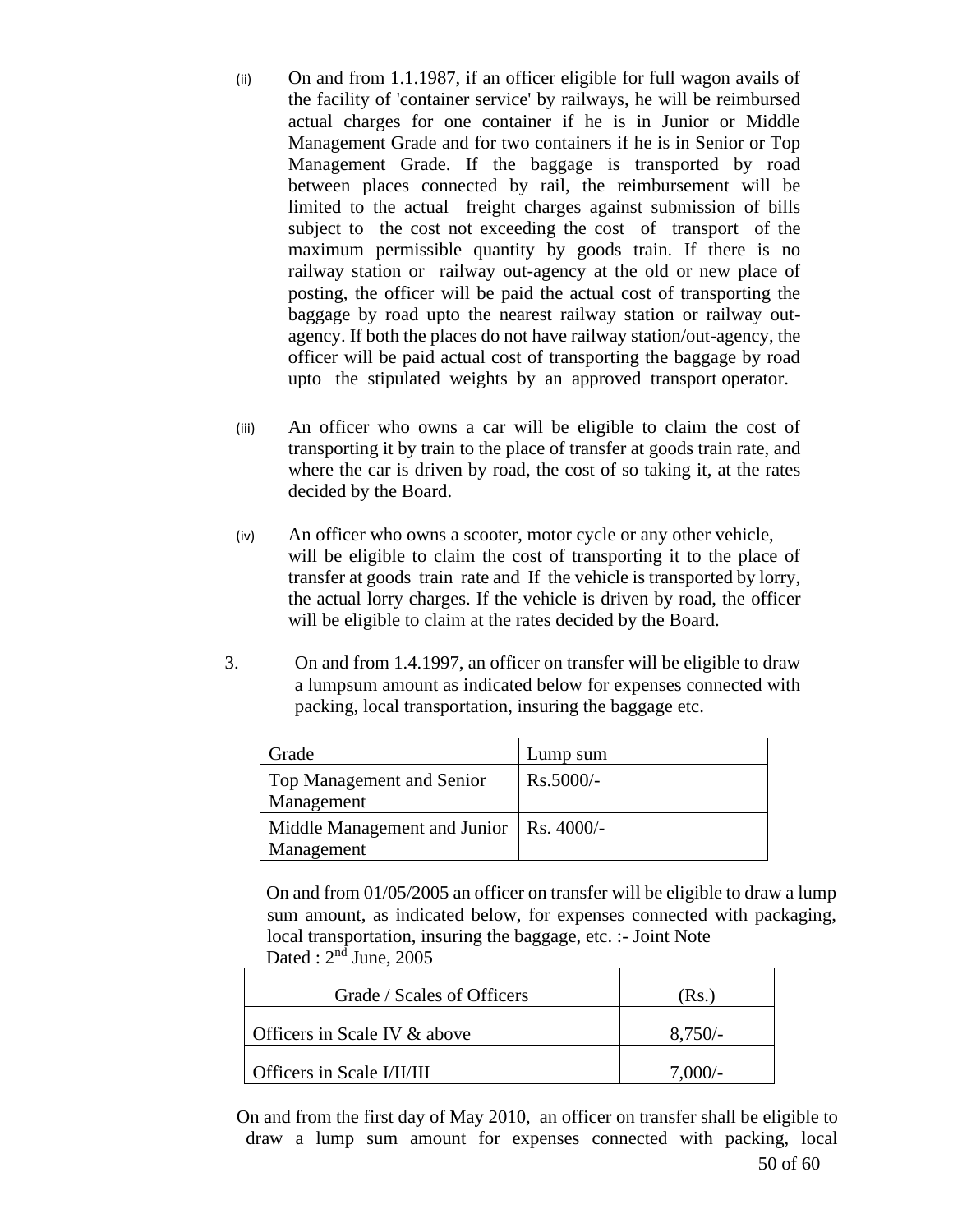transportation, insuring the baggage, etc., as specified in the Table below, namely:-  $(TAT)$ 

| $\mathbf{H}$ TABLE                      |           |
|-----------------------------------------|-----------|
| Grade                                   | Lump Sum  |
| Top Executive and Senior Management     | Rs.12,000 |
| Middle Management and Junior Management | Rs.9,000  |
|                                         |           |

**On and from the first day of June 2015, an officer on transfer shall be eligible to draw a lump sum amount for expenses connected with packing, local transportation, insuring the baggage, etc., as specified in the Table below, namely:-**

| <b>Grade</b>                                                                         | <b>Lump Sum</b>  |
|--------------------------------------------------------------------------------------|------------------|
| Top Executive and Senior Management Grade<br><b>(Officers in Scale-IV and above)</b> | <b>Rs.20,000</b> |
| Middle Management and Junior Management<br>  Grade (Officers upto Scale-III)         | <b>Rs.15,000</b> |

**"TABLE**

## **(Amended and Notified vide Gazette dated 31/03/2020)**

4. An officer transferred to any station shall be eligible to claim Halting Allowance for the period spent on journey at the same rates as in the case of travel on tour.

Provided that on and with effect from 30.10.1987 where no residential accommodation is made available by the Bank to an officer at the new place of posting and where such an officer may incur additional expenses in the process of taking over charge, for reasons beyond his control, the Competent Authority may consider, on merit, grant of Halting Allowance to him up to a maximum period of 15 days or till the time the quarters are made available to him, whichever is earlier.

## **Regulation 43 Travelling Allowance on Retirement:**

On retirement, an officer will be eligible to claim travelling allowance, baggage and other expenses for himself and his family as on transfer from the last station, at which he is posted to the place he proposes to settle down on retirement.

## **Regulation 44 Leave Travel Concession:**

(i) During each block of four years, an officer shall be eligible for leave travel concession for travel to his hometown once in each block of two years. Alternatively he may travel in one block of two years to his hometown and in the other block to any other place in India by the shortest route.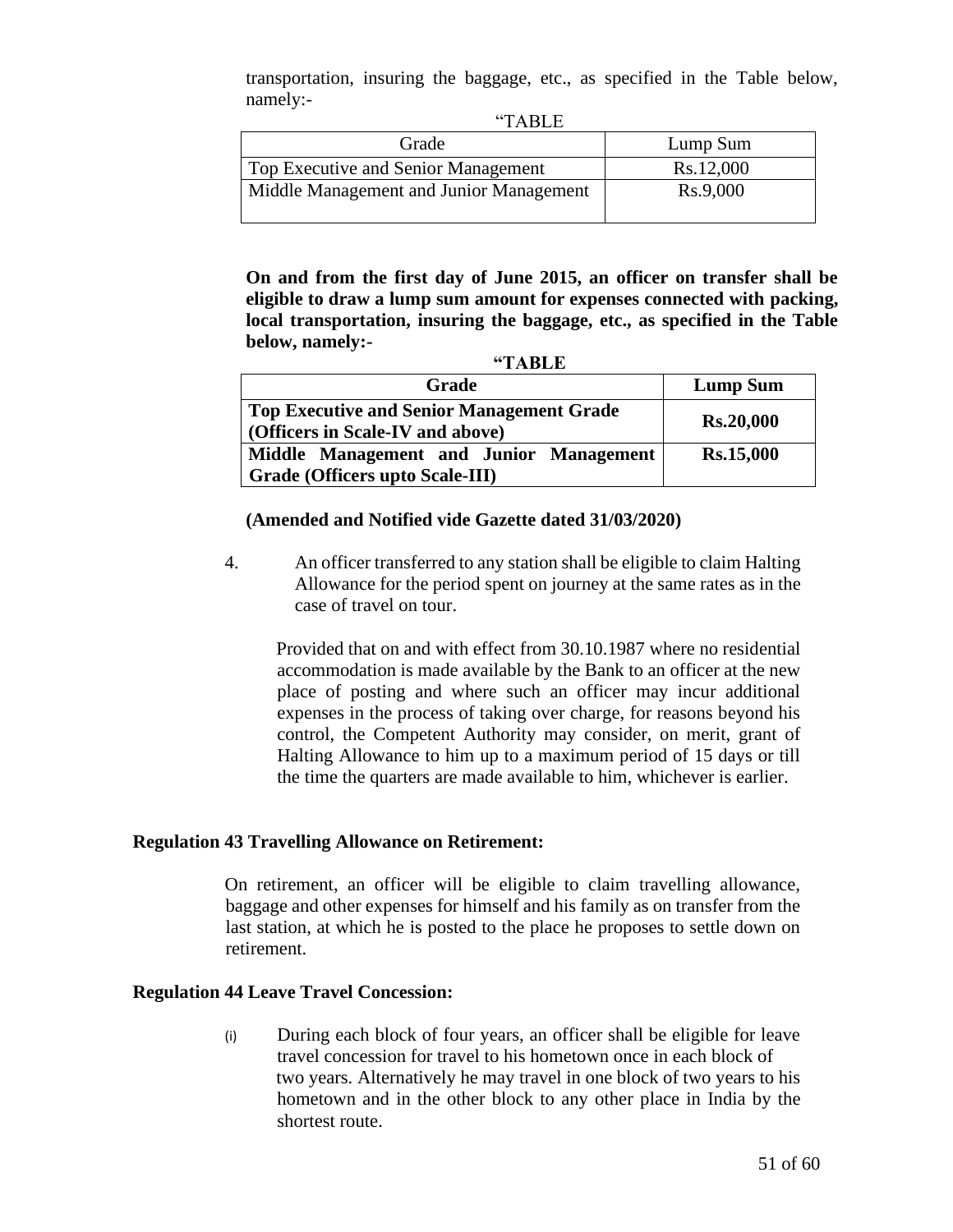- (ii) On and from 1-6-1991, once in every four years, when an officer avails of Leave Travel Concession, he may be permitted to surrender and encash his privilege leave not exceeding one month at a time. Alternatively, he may whilst travelling in one block of two years to his home town and in other block to any place in India be permitted encashment of privilege leave with a maximum of -15- days in each block or 30 days in one block. For the purpose of leave encashment all the emoluments payable for the month during which the availment of the Leave Travel Concession commences shall be admissible. Provided that an officer at his option shall be permitted to encash one day's additional privilege leave for donation to the Prime Minister's Relief Fund subject to his giving a letter to the Bank to that effect and authorising the Bank to remit the amount to the Fund.
- (iii) The mode and class by which an officer may avail of leave travel concession shall be the same as in the case of travel on transfer and other terms and conditions subject to which the travel concession may be availed of by an officer, shall be as decided by the Board from time to time.

Leave Travel Concession: Joint Note Dated : 2<sup>nd</sup> June, 2005

- 1. During each block of 4 years, an officer shall be eligible for leave travel concession for travel to his place of domicile once in each block of two years. Alternatively, he may travel in one block of two years to his place of domicile and in another block of two years to any place in India by the shortest route.
- 2. Alternatively, an officer, by exercising an option anytime during a 4 year block or two year block, as the case may be, surrender and encash his LTC ( other than travel to place of domicile) upon which he shall be entitled to receive an amount equivalent to 75% of the eligible fare for the class of travel by train to which he is entitled upto a distance of 4500 kms. (one way) for officers in JMG Scale I and MMG Scale II & III and 5500 kms (one way) for officers in SMG Scale IV and above. An officer opting to encash his LTC shall prefer the claim for himself / herself and his / her family members only once during the block / term in which such encashment is availed of. The facility of encashment of privilege leave while availing of Leave Fare Concession is also available while encashing the facility of LFC.
- 3. The mode and class by which an officer may avail of Leave Travel Concession shall be the same as the officer is normally entitled to travel on transfer and other terms and conditions subject to which the Leave Travel Concession may be availed of by an officer, shall be as decided by the Board from time-to-time.

# **(3) During each block of four years, an Officer shall be eligible for leave travel concession for travel to his place of domicile once in each block of two years:**

**Provided that he may travel in one block of two years to his place of domicile and in another block of two years to any place in India by the shortest route:**

**Provided further that with effect from 1st June, 2015, alternatively, an Officer by exercising an option anytime during a four year block or two year block, as the case**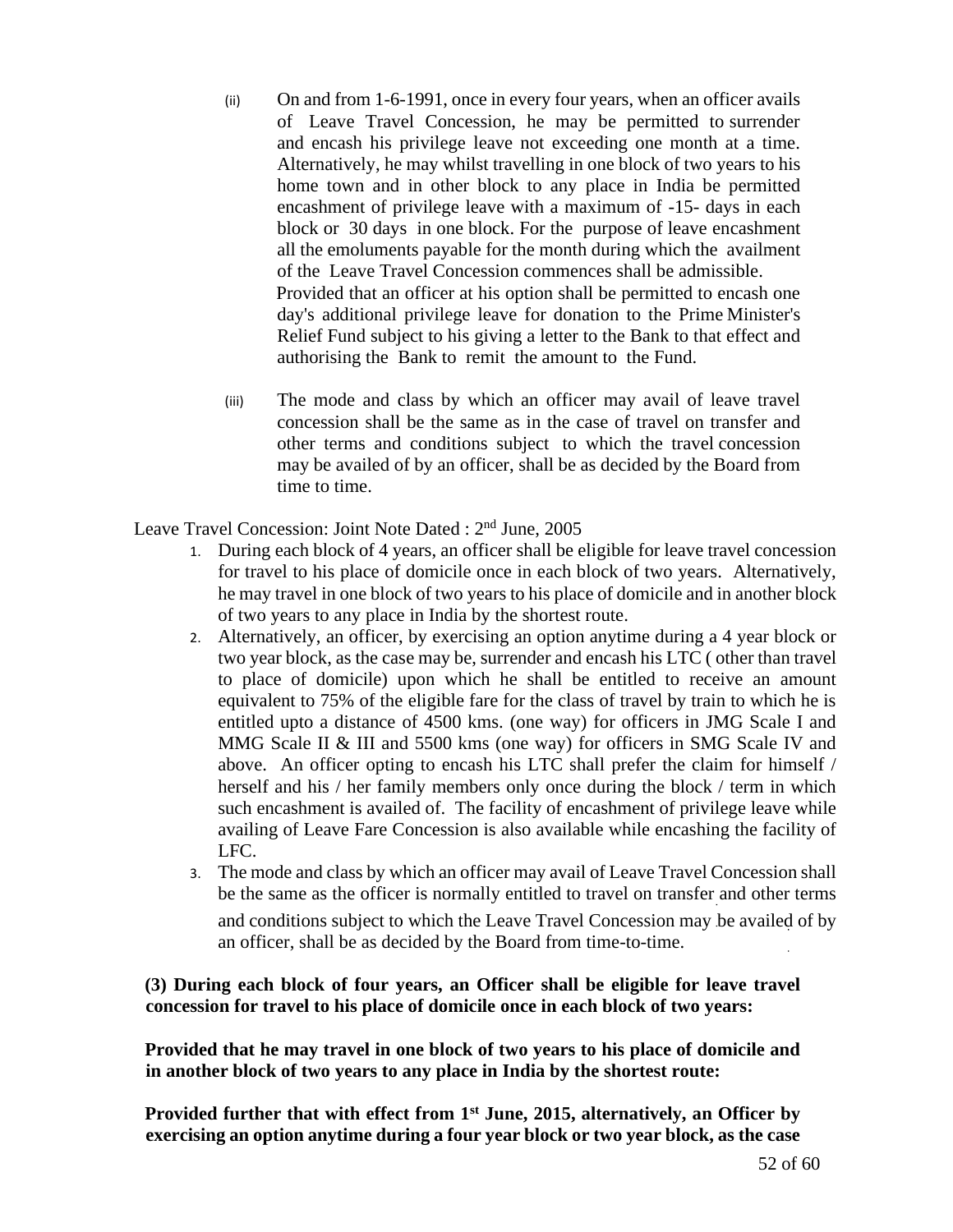**may be, surrender and encash his Leave Travel Concession (other than travel to place of domicile) upon which he shall be entitled to receive an amount equivalent to the eligible fare for the class of travel by train to which he is entitled up to a distance of 4,500 kilometers (one-way) for Officers in JMG/Scale-I and MMG/Scale-II and III and 5,500 kilometers (one-way) for Officers in SMG/Scale-IV and above.** 

**Provided also that with effect from 1st June, 2015, an officer opting to encash his Leave Travel Concession, shall prefer the claim for himself and his family members only once during the block in which such encashment is availed of and the facility of encashment of Privilege leave while availing of Leave Travel Concession is also available while encashing the facility of Leave Travel Concession.**

**(3-A) The mode and class by which an officer may avail of Leave Travel Concession shall be the same as the Officer is normally entitled to travel on transfer and other terms and conditions subject to which the Leave Travel Concession may be availed of by an officer, shall be as decided by the Board from time-to-time.**

# **(Amended and Notified vide Gazette dated 31/03/2020)**

Definition of family:

- (i) For the purpose of Leave Travel Concession "Family" of an officer shall mean an officer's spouse, wholly dependent unmarried children (including dependent step children and legally adopted children) and wholly dependent parents ordinarily residing with and wholly dependent on the officer.
- (ii) The term wholly dependent child/parent shall mean such member of the family having a monthly income not exceeding Rs.2,550/- p.m. If the income of one of the parents exceeds Rs.2,550/- p.m. or the aggregate income of both the parents exceeds Rs.2,550/- p.m. both the parents shall not be considered as wholly dependent on the employee.

Provided that with effect from the 1<sup>st</sup> May 2010, an officer in Junior Management Grade Scale I while availing Leave Travel Concession shall be entitled to travel by air in the lowest fare economy class in which case the reimbursement will be the actual fare or the fare applicable to AC First Class fare by train for the distance travelled, whichever is less and the same rules shall apply to an officer in Middle Management Grade Scale II and Middle Management Grade Scale III while availing Leave Travel Concession where the distance is less than 1000 kilometers.".

# **CHAPTER IX Terminal Benefits**

## **Regulation 45 - Provident Fund**

1. Every officer shall become a member of the provident fund constituted by the Bank, unless he is already a member of that Fund and shall agree to be bound by the rules governing such fund. **Provided that there shall be no Provident Fund to Officers joining the** 

**services of the Banks on or after the 1st day of April, 2010.**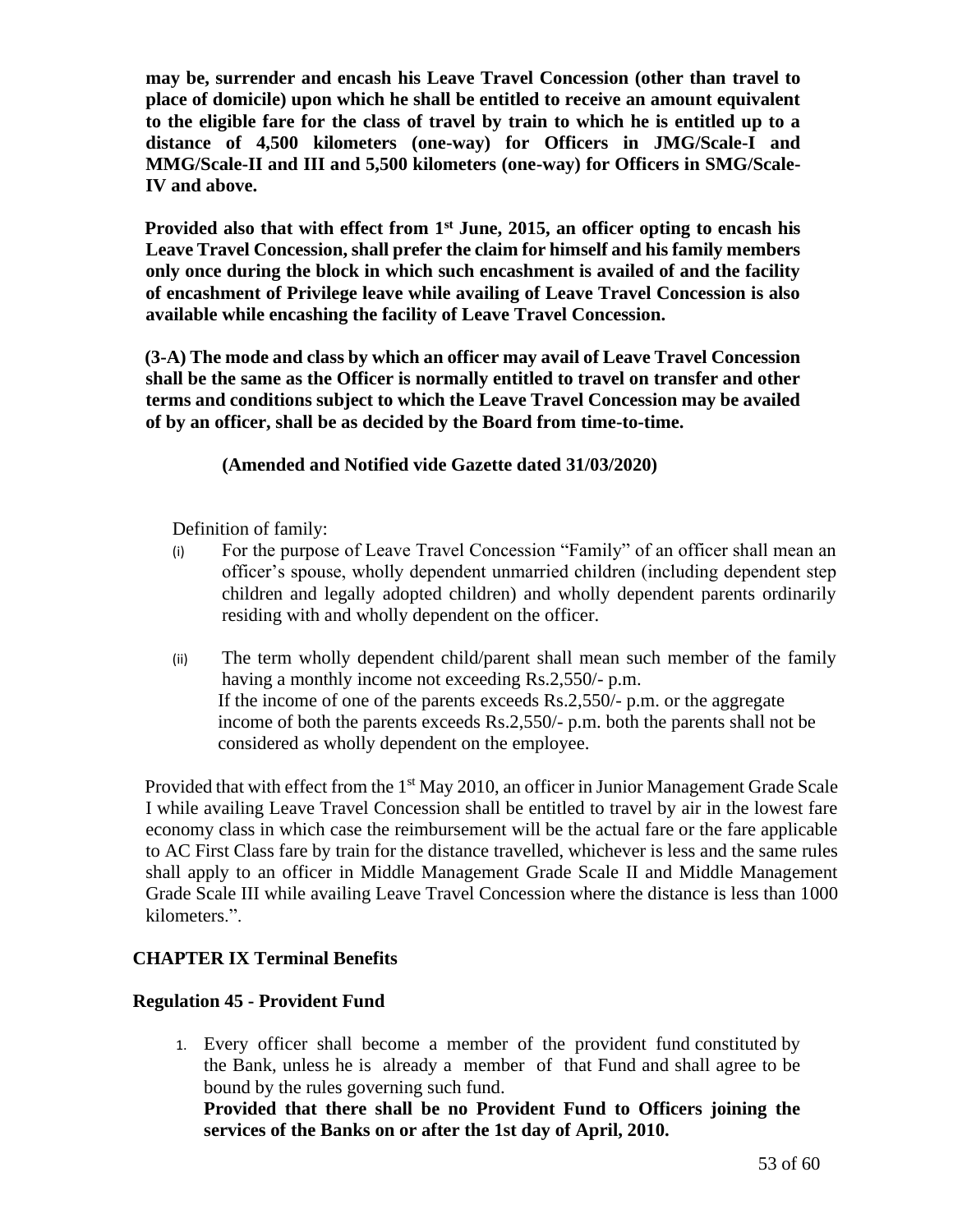# **(Amended and Notified vide Gazette dated 15/11/2017)**

2. Every officer shall become a member of the provident fund constituted by the Bank, unless he is already a member of that Fund and shall agree to be bound by the rules governing such fund.

Pension (other than State Bank of India) Joint Note Dated : 2nd June, 2005

In respect of an officer, other than the officer in State Bank of India, who is a member of the Pension Fund, who retires or dies while in service or otherwise ceases to be in employment on or after the  $1<sup>st</sup>$  of May 2005, "Pay" for the purpose of pension shall be the pay last drawn by the officer employee prior to his retirement / death. Pending necessary amendments to be made to the relevant provisions of Bank (Employees') Pension Regulations, 1995, officers retiring or dying while in service on or after 1<sup>st</sup> May 2005, shall be granted provisional pension having regard to the above provisions. Note :

- (1) The Bank (Employees') Pension Regulations, 1995 does not apply to the officers of State Bank of India.
- (2) "Pay" for the purpose of Provident Fund and Pension shall mean Basic Pay including Stagnation Increment, Professional Qualification Pay, Increment component of Fixed Personal Pay and Officiating Allowance.
- (3) **" Officers who are covered under the Contributory Provident Fund Scheme who do not opt for Pension Scheme shall continue under the Contributory Provident Fund Scheme.**

**(Amended and Notified vide Gazette dated 15/11/2017)**

(4) **The officers joining the services of the Bank on or after the 1st day of April 2010 shall be covered by a Defined Contributory Pension Scheme, where the officer shall contribute ten per cent, of pay plus Dearness Allowance and the Bank shall make the similar amount of contribution in accordance with the provisions of the Contributory Pension Scheme in accordance with New Pension Scheme notified by the Central Government vide notification of the Government of India, F.No.5/7/2003-ECB & PR dated the 22nd December, 2003, as amended from time to time."**

**(Amended and Notified vide Gazette dated 15/11/2017)**

# **Regulation 46 Gratuity**

- 1. Every officer shall be eligible for gratuity on:
	- a) Retirement
	- b) Death
	- c) disablement rendering him unfit for further service as certified by a medical officer approved by the bank.
	- d) resignation after completing ten years continuous service; or
	- e) termination of service in any other way except by way of punishment after completion of -10- years of service.
- 2. The amount of Gratuity payable to an officer shall be one month's pay for every completed year of service, subject to maximum of 15 months pay.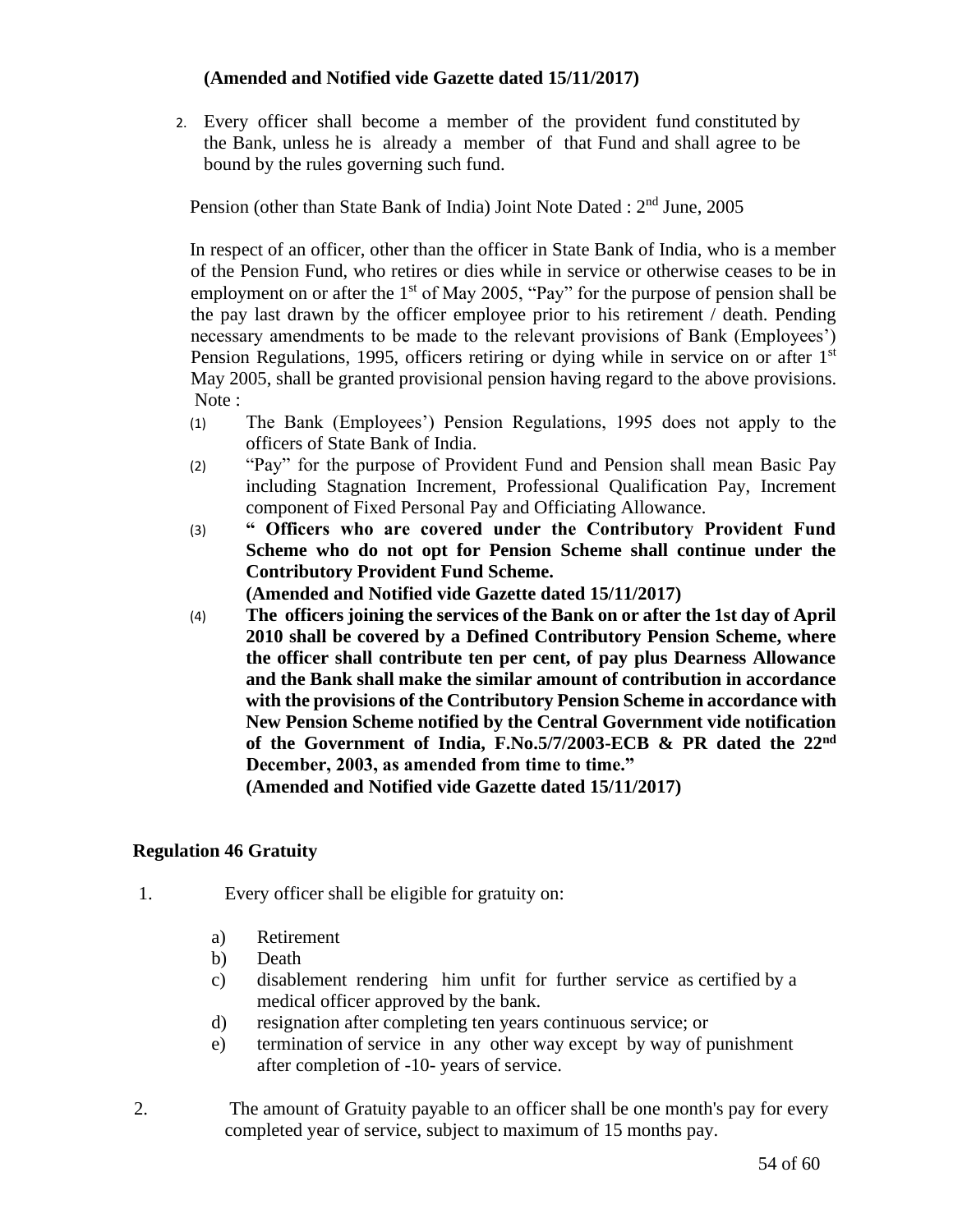Provided that where an officer has completed more than 30 years of service, he shall be eligible by way of Gratuity for an additional amount at the rate of one-half of a month's pay for each completed year of service beyond thirty years.

NOTE : If the fraction of service beyond completed years of service is six months or more, gratuity will be paid pro rata for the period.

Provided further that in respect of officers on the appointed date, they may be given an option either to adopt the above pattern regarding extra gratuity or to continue in the present system.

Provided also that pay for the purpose of Gratuity of an officer who ceased to be in service during the period 1.4.1998 to 31.10.1999 shall be with regard to scale of pay as specified in sub-regulation (2) of Regulation 4.

## **CHAPTER X TRANSFERABILITY**

#### **Regulation 47 Transferability:**

Every officer is liable for transfer to any office or branch of the Bank or to any place in India.

#### **Regulation -48**

Every officer shall be available for Bank's duties at any time of the day.

#### **Regulation 49 Joining Time on Transfer:**

- (i) An officer shall be eligible for joining time on one occasion, and not exceeding seven days, exclusive of the number of days spent on travel, to enable him -
	- (a) to join a new post to which he is appointed while on duty in his old post; or
	- (b) to join a new post on return from leave.
- (ii) During the joining time an officer shall be eligible to draw the emoluments as applicable to the place of transfer.
- (iii) In calculating the joining time admissible to an officer, the day on which he is relieved from his old post shall be excluded, but public holidays following the day of his relief shall not be included in computing the joining time.
- (iv) No joining time shall be admissible to an officer when the transfer does not involve a posting to a different place.
- (v) No joining time will be admissible to an officer when his posting is of a temporary nature, irrespective of the fact that the posting is to a place or station other than the one at which he is permanently posted.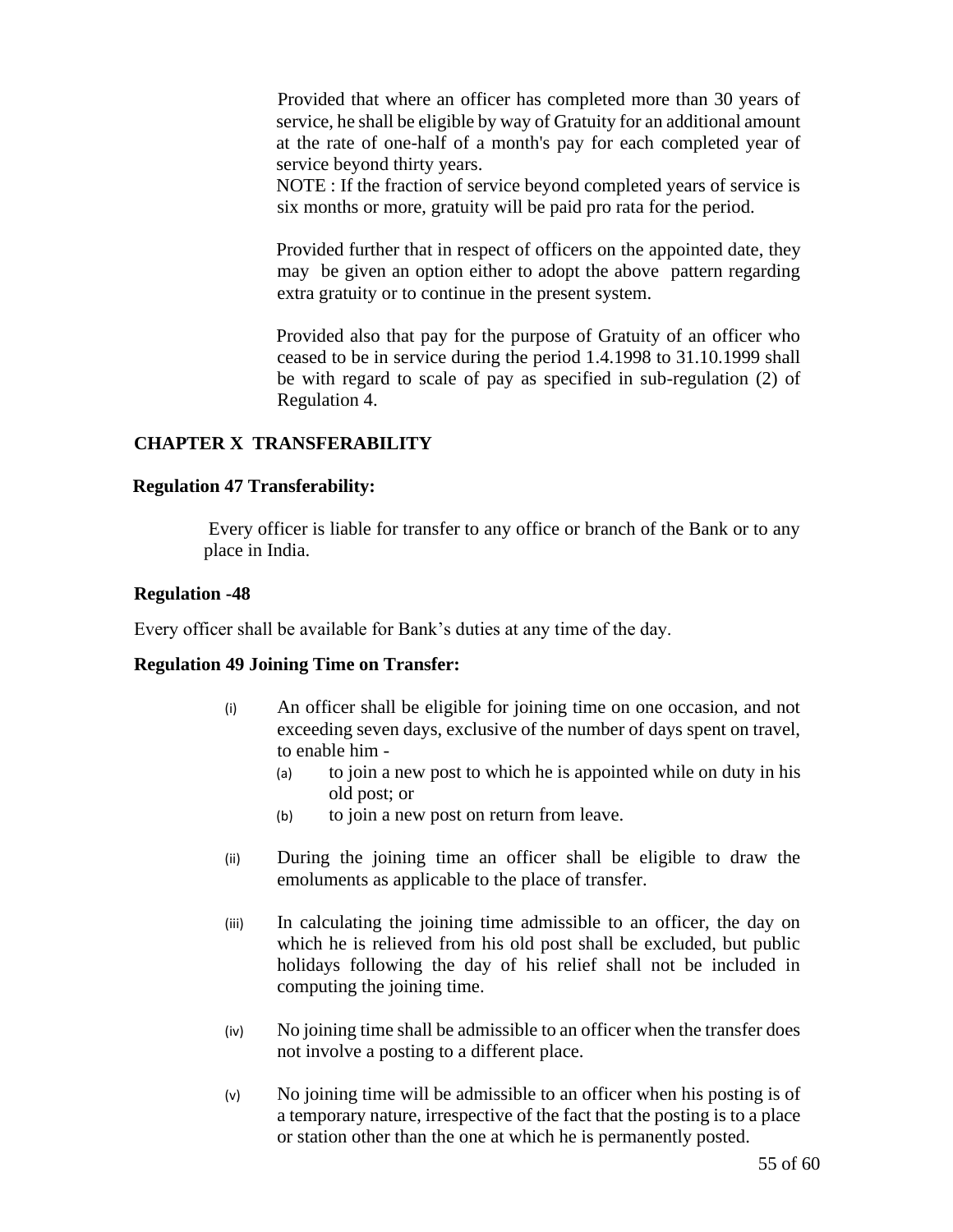# **CHAPTER XI MISCELLANEOUS**

#### **Regulation 50 Power to Implement regulations:**

The Managing Director may, from time to time, issue such instructions or directions as may, in his opinion, be necessary for giving effect to or carrying out the provisions of these regulations.

#### **Regulation 51 Government's Decision to be Construed as Initial Decision of the Board:**

Wherever these regulations require that any matter shall be in accordance with the decision of the Board and where such a matter is covered by recommendations made in the report the committee constituted by Government's Resolution No. F.4 (26)/ 72/IR dated 19th July 1973 as accepted by the Government, together with modifications or alterations there of as may, from time to time, have been or be made by the Government such recommendations shall, until varied be deemed to be decisions of the Board.

#### **Regulation 52 Interpretations of "Service":**

In interpreting any of these regulations, unless the context otherwise requires, service of an officer, shall be regarded as including his service in the existing Bank and also his service in the bank prior to the date of coming into force of these regulations.

Regulation 53 Revocation of Earlier Rules, etc.:

Any rule, regulation, order, agreement, resolution or other instrument or any usage, custom, convention or practice governing any matter dealt with in any of these regulations including allowances, perquisites and facilities shall, on the date when such regulation comes into force and unless the contrary is provided in these regulations shall cease to have effect in regard to such matter.

Provided that these shall not affect the validity of anything done or any claim arising, prior to that date, in pursuance of such agreement, rule, regulation, resolution, other provision or usage, custom, convention or practice.

#### **Regulation 54 Interpretation:**

If any question arises as to the application or interpretation of any of these regulations, it shall be referred to the Board for its decision.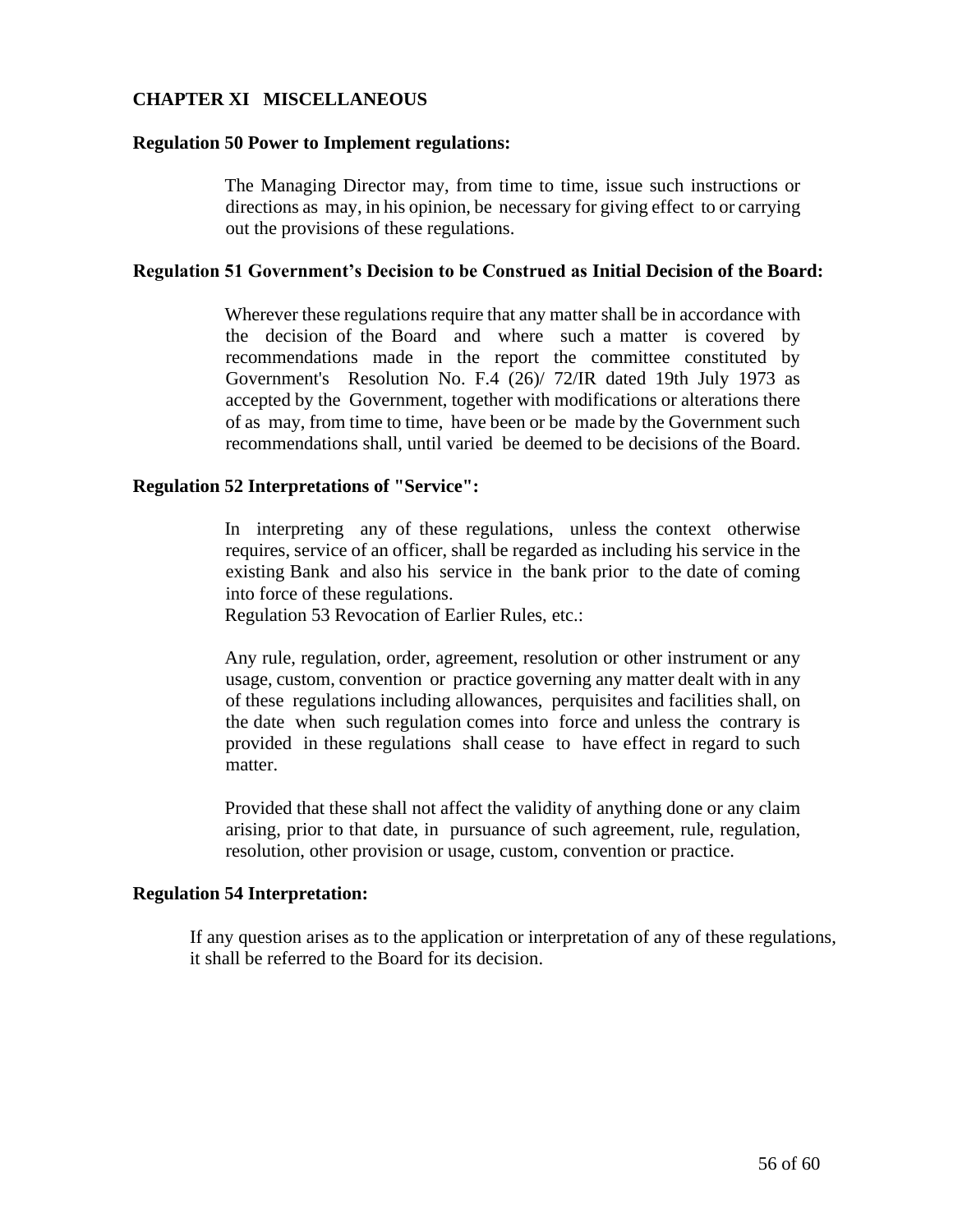# **Special Area Allowance Annexure**

**With effect from the 1st day of November, 2007, an officer shall be eligible for the Special Area Allowance till such time they are withdrawn or modified either wholly or partially, as specified in the Table below, namely:-**

|                  |                                                                                                                                     | <b>Allowances (Rs.)</b>      |                                 |
|------------------|-------------------------------------------------------------------------------------------------------------------------------------|------------------------------|---------------------------------|
| Sr.<br>No.       | Area                                                                                                                                | Pay<br>below Rs.<br>24,000/- | Pay<br>above<br>Rs.<br>24,000/- |
| $\mathbf{1}$     | $\boldsymbol{2}$                                                                                                                    | 3                            | 4                               |
| 1.               | <b>Mizoram</b><br>(a) Chimptuipui District of Mizoram and areas beyond 25<br>kms. from Lunglei Town in Lunglei District of Mizoram. | 2000                         | 2600                            |
|                  | (b) Entire Lunglei District excluding areas beyond 25 kms.<br>from Lunglei town.                                                    | 1600                         | 2100                            |
|                  | (c) Entire Aizawl District of Mizoram                                                                                               | 1200                         | 1500                            |
| 2.               | <b>Nagaland</b>                                                                                                                     | 1600                         | 2100                            |
| 3.               | <b>Andaman and Nicobar Islands</b><br>(a) North Andaman, Middle Andamans, Little Andaman,<br><b>Nicobar and Narcondum Islands</b>   | 2000                         | 2600                            |
|                  | (b) South Andaman (including Port Blair)                                                                                            | 1600                         | 2100                            |
| $\overline{4}$ . | <b>Sikkim</b>                                                                                                                       | 2000                         | 2600                            |
| 5.               | <b>Lakshadweep Islands</b>                                                                                                          | 2000                         | 2600                            |
| 6.               | <b>Assam</b>                                                                                                                        | 320                          | 400                             |
| 7.               | Meghalaya                                                                                                                           | 320                          | 400                             |
| 8.               | <b>Tripura</b><br>(a) Difficult areas of Tripura                                                                                    | 1600                         | 2100                            |
|                  | (b) Throughout Tripura except difficult areas.                                                                                      | 1200                         | 1500                            |
| 9.               | <b>Manipur</b>                                                                                                                      | 1200                         | 1500                            |
| 10.              | <b>Arunachal Pradesh</b><br>(a) Difficult areas of Arunachal Pradesh                                                                | 2000                         | 2600                            |
|                  | (b) Throughout Arunachal Pradesh other than difficult areas.                                                                        | <b>1600</b>                  | 2100                            |
| 11.              | <b>Jammu and Kashmir</b><br>(a) Kathua District:<br>Niabat Bani, Lohi, Malhar and Machhodi                                          | 2000                         | 2600                            |
|                  | (b) Udhampur District:<br>(i) Dudu Basantgarh, Lander Bhamag Illaqa, other than<br>those included in Part 2(b).                     | 2000                         | 2600                            |
|                  | (ii) Areas upto Goel from Kamban Side and areas upto<br>Arnas from Keasi side in Tehsil Mohre.                                      | 1600                         | 2100                            |
|                  | (c) Doda District:<br><b>Illaquas of Padder and Niabat Nowgam in Kishtwar Tehsil</b>                                                | 2000                         | 2600                            |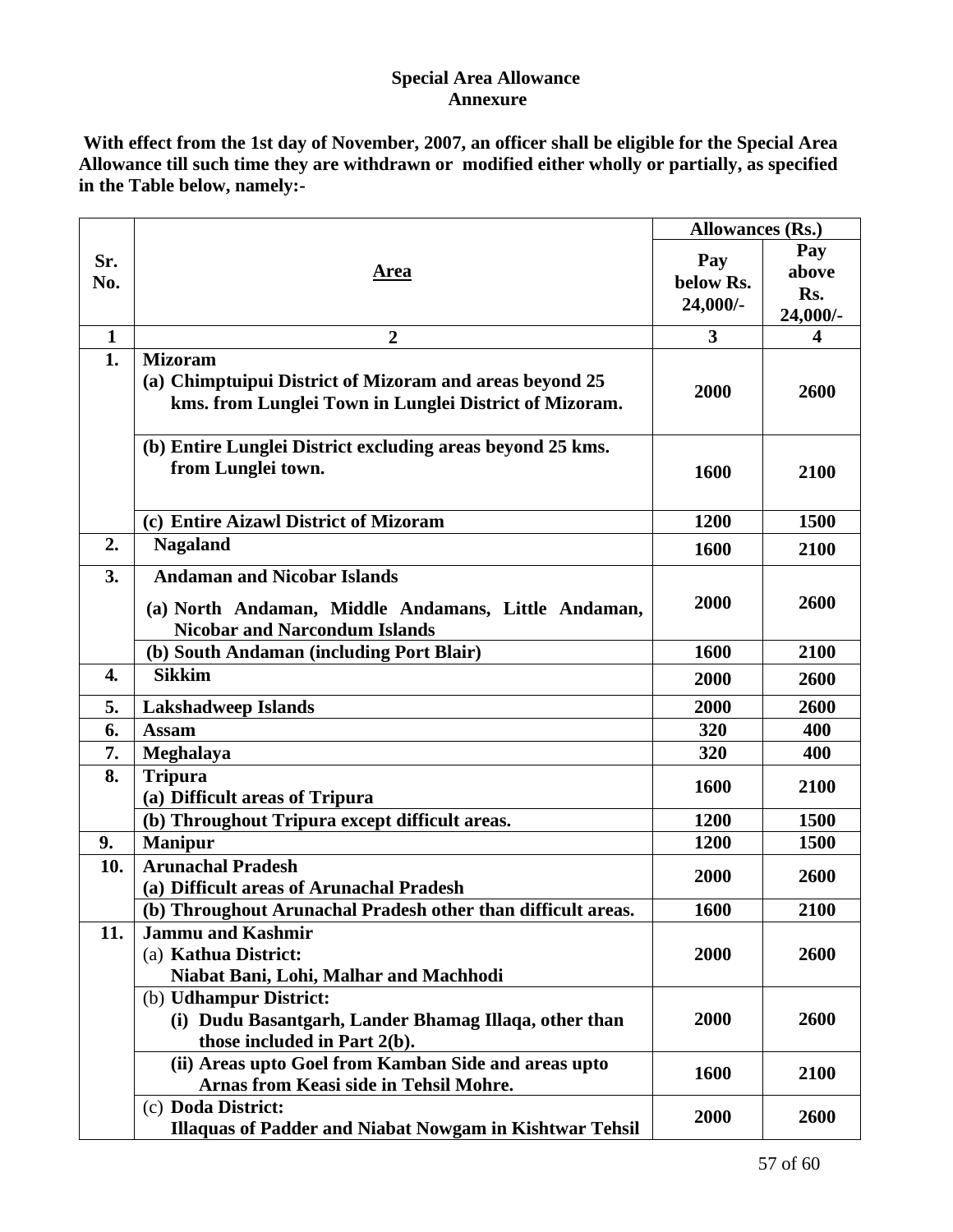|              |                                                                                     | <b>Allowances (Rs.)</b> |                         |
|--------------|-------------------------------------------------------------------------------------|-------------------------|-------------------------|
| Sr.          |                                                                                     | Pay                     | Pay                     |
| No.          | <u>Area</u>                                                                         | below Rs.               | above                   |
|              |                                                                                     | 24,000/-                | Rs.                     |
|              |                                                                                     |                         | 24,000/-                |
| $\mathbf{1}$ | $\boldsymbol{2}$                                                                    | 3                       | $\overline{\mathbf{4}}$ |
|              | (d) Leh District :                                                                  | 2000                    | 2600                    |
|              | All places in the District                                                          |                         |                         |
|              | (e) Barmulla District                                                               |                         |                         |
|              | (i) Entire Gurez-Nirabat, Tangdar Sub-Division and                                  | 2000                    | 2600                    |
|              | KeranIllaqua                                                                        |                         |                         |
|              | (ii) Matchill                                                                       | 1600                    | 2100                    |
|              | (f) Poonch and Rajouri District:                                                    |                         |                         |
|              | Areas in Poonch and Rajouri District excluding the towns                            | 1200                    | 1500                    |
|              | of Poonch and Rajouri and Sunderbani and other urban<br>areas in the two Districts. |                         |                         |
|              | $(g)$ Areas not included in items (a) to (f) above, but which are                   |                         |                         |
|              | within the distance of 8 kms. from the line of Actual                               |                         |                         |
|              | Control or at places which may be declared as qualifying                            | 1200                    | 1500                    |
|              | for border allowance from time-to-time by the State                                 |                         |                         |
|              | Government for their own staff.                                                     |                         |                         |
| 12.          | <b>Himachal Pradesh</b>                                                             |                         |                         |
|              | (a) Chamba District                                                                 |                         |                         |
|              | (i) Pangi Tehsil, Bharmour Tehsil, Panchayats: Badgaun,                             |                         |                         |
|              | Bajol, Deol Kugti, Nayagam and Tundah, Villages: Ghatu                              | 2000                    | 2600                    |
|              | of Gram Panchayat Jagat, Kanarsi of Gram Panchayat                                  |                         |                         |
|              | Chauhata                                                                            |                         |                         |
|              | (ii) Bharmour Tehsil, excluding Panchayats and Villages                             | 1600                    | 2100                    |
|              | included in item (i) above.                                                         |                         |                         |
|              | (iii) Jhandru Panchayat in Bhatiyat Tehsil, Churah Tehsil,                          | 1200                    | 1500                    |
|              | Dalhousie Town (including Banikhet proper).                                         |                         |                         |
|              | (b) Kinnaur District:                                                               |                         |                         |
|              | (i) Asrang, Chitkul and Hango Kuno/ Charang                                         | 2000                    | 2600                    |
|              | Panchayats, 15/20 Area comprising the Gram                                          |                         |                         |
|              | Panchayats of Chhota Khamba, Nathpa and Rupi,                                       |                         |                         |
|              | Pooh Sub-Division, excluding the Panchayat Areas                                    |                         |                         |
|              | specified above.<br>(ii) Entire District other than Areas included in (a) above.    | 1600                    | 2100                    |
|              | (c) Kullu District:                                                                 |                         |                         |
|              | (i) 15/20 Area of Nirmand Tehsil, comprising the Gram                               | 2000                    | 2600                    |
|              | Panchayats of Kharga, Kushwar and Sarga                                             |                         |                         |
|              | (ii) Outer-Saraj (excluding villages of Jakat-Khana and                             |                         |                         |
|              | <b>Burrow in Nirmand Tehsil) and entire District</b>                                |                         |                         |
|              | excluding outer Seraj area and pargana of Pandrabis                                 | 1200                    | 1500                    |
|              | but including villages Jagat-Khana and Burrow of                                    |                         |                         |
|              | <b>Tehsil Nirmand).</b>                                                             |                         |                         |
|              | (d) Lahaul and Spiti District:                                                      |                         |                         |
|              | <b>Entire area of Lahaul and Spiti</b>                                              | 2000                    | 2600                    |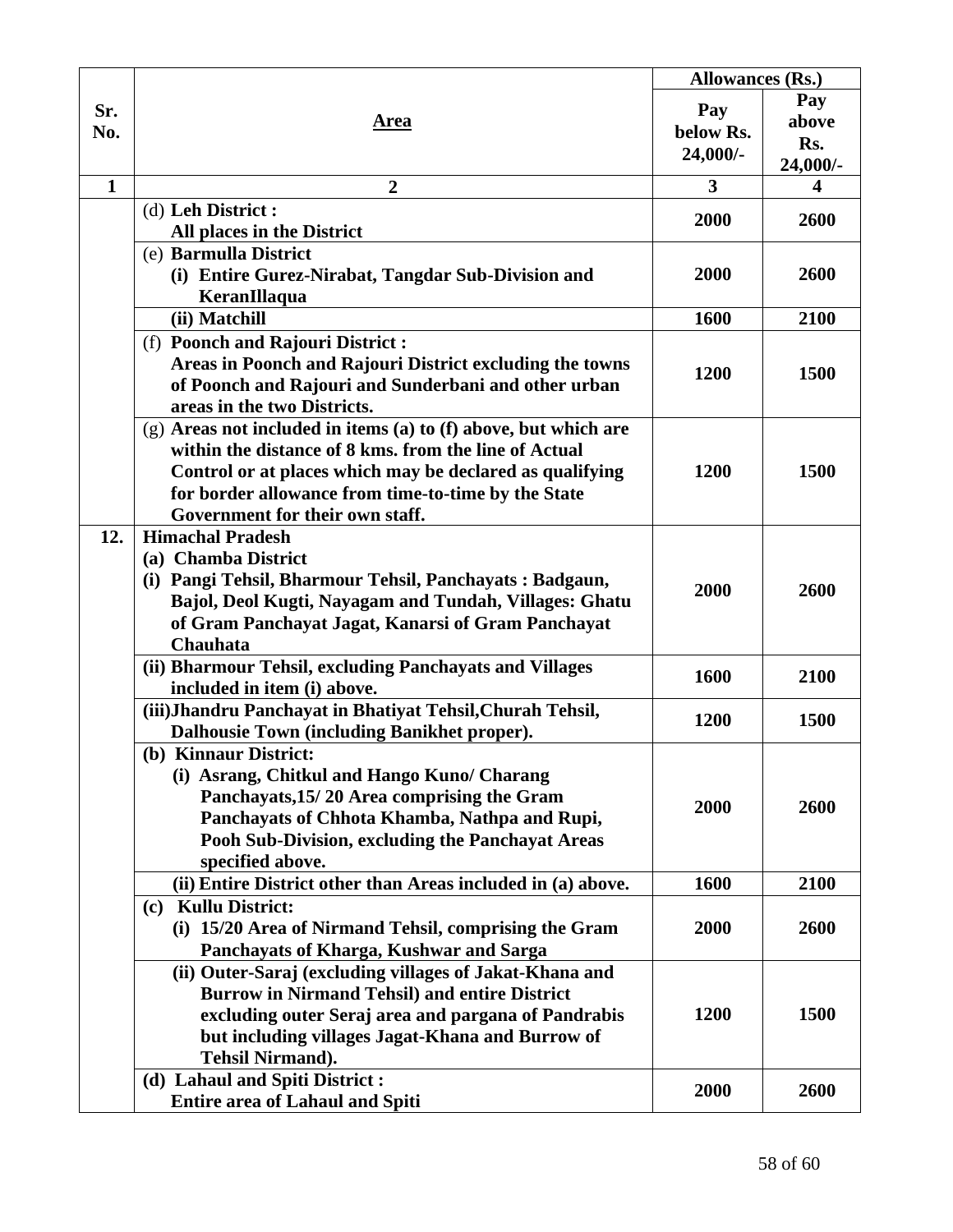|              |                                                                                                                                                                                                                                                                                                                                                                                                                                                                                                                                                                                                                                                                                                                                                                                                                                                                                                                                                                                                                                     | <b>Allowances (Rs.)</b>        |                                 |
|--------------|-------------------------------------------------------------------------------------------------------------------------------------------------------------------------------------------------------------------------------------------------------------------------------------------------------------------------------------------------------------------------------------------------------------------------------------------------------------------------------------------------------------------------------------------------------------------------------------------------------------------------------------------------------------------------------------------------------------------------------------------------------------------------------------------------------------------------------------------------------------------------------------------------------------------------------------------------------------------------------------------------------------------------------------|--------------------------------|---------------------------------|
| Sr.<br>No.   | <u>Area</u>                                                                                                                                                                                                                                                                                                                                                                                                                                                                                                                                                                                                                                                                                                                                                                                                                                                                                                                                                                                                                         | Pay<br>below Rs.<br>$24,000/-$ | Pay<br>above<br>Rs.<br>24,000/- |
| $\mathbf{1}$ | $\overline{2}$                                                                                                                                                                                                                                                                                                                                                                                                                                                                                                                                                                                                                                                                                                                                                                                                                                                                                                                                                                                                                      | 3                              | $\overline{\mathbf{4}}$         |
|              | (e) Shimla District:<br>(i) 15/20 area of Rampur Tehsil comprising of Panchayats<br>of Koot, Labana-Sadana, Sarpara and Chadi-Branda.                                                                                                                                                                                                                                                                                                                                                                                                                                                                                                                                                                                                                                                                                                                                                                                                                                                                                               | 2000                           | 2600                            |
|              | (ii) Dora-Kawar Tehsil, Gram Panchayat of Darkali in<br>Rampur, Kashapath Tehsil and Munish, Ghori Chaibis<br>of Pargana Sarahan.                                                                                                                                                                                                                                                                                                                                                                                                                                                                                                                                                                                                                                                                                                                                                                                                                                                                                                   | 1600                           | 2100                            |
|              | (iii) Chopal Tehsil and Ghoris, Panjgaon, Patsnau, Naubis<br>and Teen Koti of Pargana Sarahan, Deothi Gram<br>Panchayat of Taklesh Area, Pargana Barabis, Kasba<br>Rampur and Ghori Nog of Pargana Rampur of<br>Rampur Tehsil, Simla Town and its suburbs (Dhalli,<br>Jatog, Kasumpti, Mashobra, Taradevi and Tutu).                                                                                                                                                                                                                                                                                                                                                                                                                                                                                                                                                                                                                                                                                                                | 1200                           | 1500                            |
|              | (f) Kangra District:<br>(i) Areas of Bara Bhangal and Chhota Bhangal                                                                                                                                                                                                                                                                                                                                                                                                                                                                                                                                                                                                                                                                                                                                                                                                                                                                                                                                                                | 1600                           | 2100                            |
|              | (ii) Dharamshala Town of Kangra District and the<br>following offices located outside the Municipal limits<br>but included in Dharamshala Town-Women's ITI,<br>Dari, Mechanical Workshop, Ramnagar, Child<br><b>Welfare and Town and Country Planning Offices,</b><br>Sakoh, CRSF Office at lower Sakoh, Kangra Milk<br>Supply Scheme, Dugiar, HRTC Workshop, Sadher,<br>Zonal Malaria Office, Dari, Forest Corporation Office,<br>Shamnagar, Tea Factory, Dari, I.P.H. Sub-Division,<br>Dan, Settlement Office, Shamnagar, Hinwa Project,<br>Shamnagar.<br><b>Palampur Town of Kangra District including HPKVV</b><br><b>Campus at Palampur and the following offices located</b><br>outside its municipal limits but included in Palampur<br>Town - H.P. Krishi Vishwavidhalaya Campus, Cattle<br>Development Office/Jersey Farm, Banuri, Sericulture<br>Office/Indo-German Agriculture Workshop/HPPWD<br>Division, Bundla, Electrical Sub-Division, Lohna,<br>D.P.O. Corporation, Bundla, Electrical HESEE<br>Division, Ghuggar. | 1200                           | 1500                            |